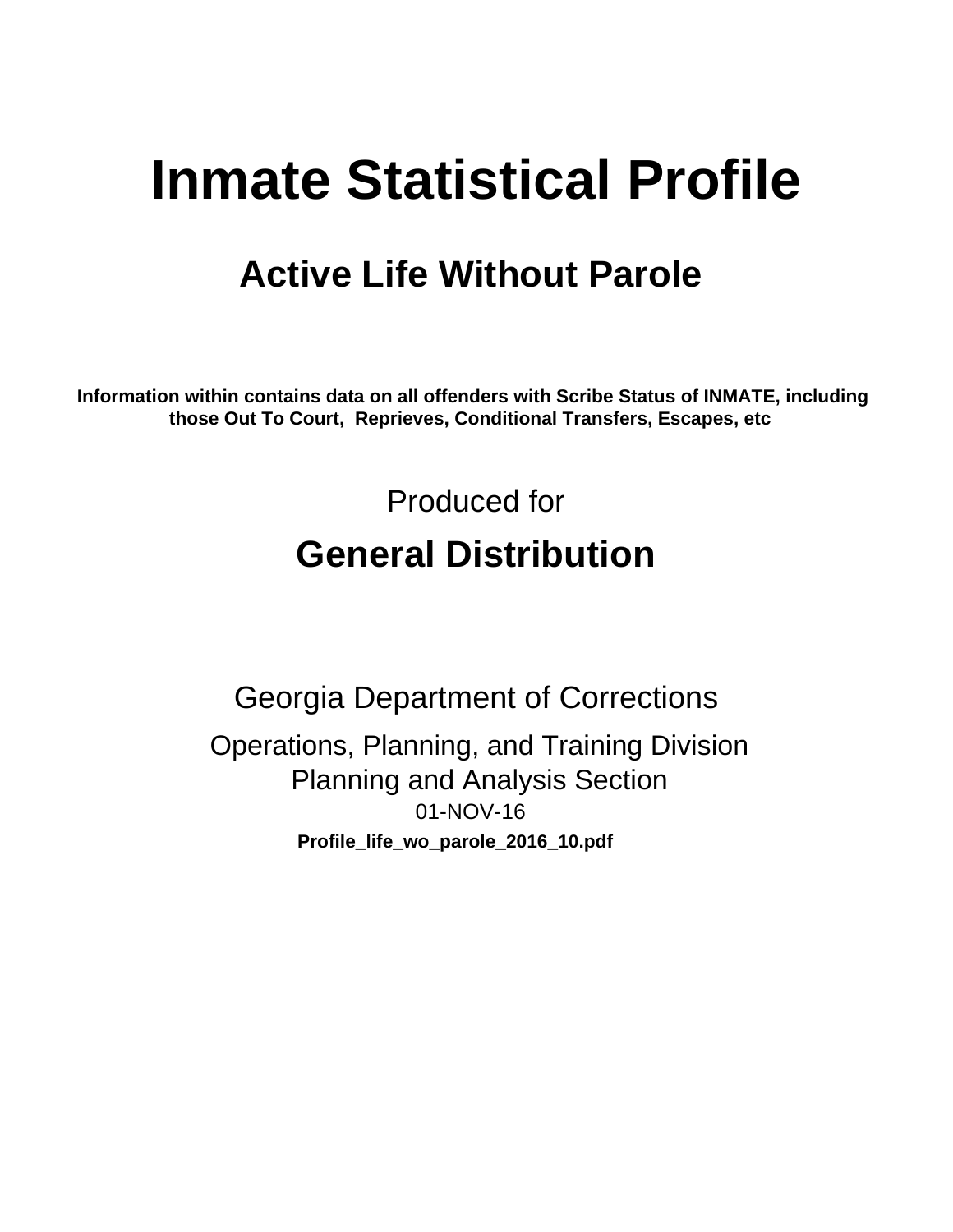#### **Inmate Statistical Profile 01-NOV-16** Contents

**Active Life Without Parole** 

Produced for General Distribution

## **Table of Contents**

|    | <b>Demographic information</b>                                        |
|----|-----------------------------------------------------------------------|
|    | 4 Current age, broken out in ten year age groups                      |
|    | 5 Race group                                                          |
|    | 6 Marital status, self-reported at entry to prison                    |
|    | 7 Number of Inmates with Dependents, self-reported at entry to prison |
|    | 8 Religious affiliation, self-reported at entry to prison             |
|    | 9 Home county - self-reported at entry to prison                      |
|    | 13 Employment status before prison, self-reported at entry to prison  |
|    | 14 Age at admission                                                   |
|    | 16 Height, measured at entry to prison                                |
|    | 17 Weight, measured at entry to prison                                |
|    | 18 Military service                                                   |
|    | <b>Correctional information</b>                                       |
|    | 19 Type of admission to prison                                        |
|    | 20 Current / last supervision level                                   |
|    | 21 Current / last institution type                                    |
|    | 22 Institution type - transitional centers                            |
|    | 23 Institution type - county prisons                                  |
|    | 24 Institution type - state prisons                                   |
|    | 25 Institution type - private prisons                                 |
|    | 26 Institution type - inmate boot camp                                |
|    | 27 Number of disciplinary reports                                     |
|    | 28 Number of transfers                                                |
|    | 29 Number of escapes                                                  |
|    | 30 Time served in current (or last) institution                       |
|    | Educational, psychological and physical information                   |
| 31 | Highest grade level attained                                          |
|    | 32 Culture fair IQ scores                                             |
|    | 33 Wide Range Achievement Test (WRAT) reading score                   |
|    | 34 Wide Range Achievement Test (WRAT) math score                      |
|    | 35 Wide Range Achievement Test (WRAT) spelling score                  |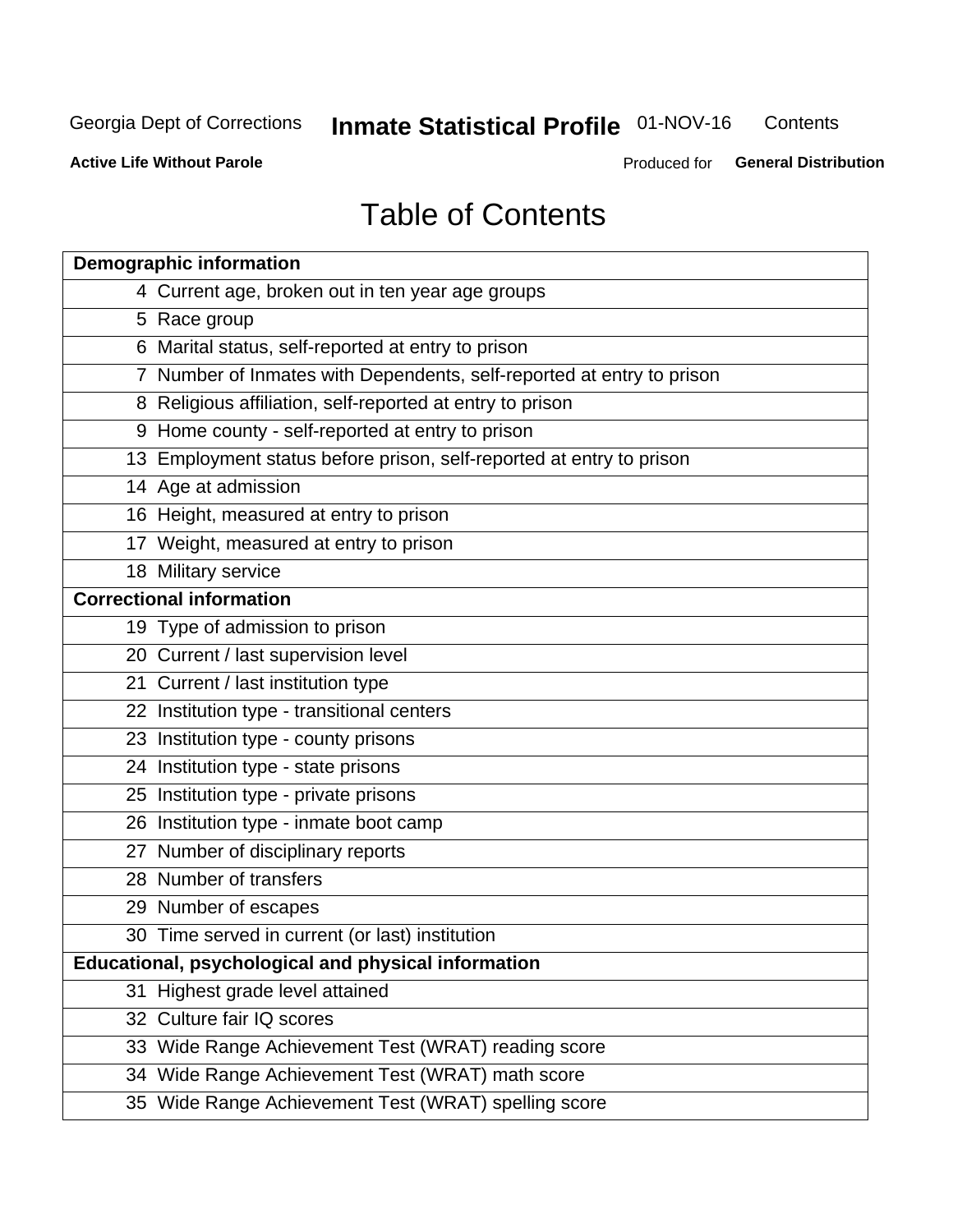## **Inmate Statistical Profile 01-NOV-16**

Contents

**Active Life Without Parole** 

Produced for General Distribution

## **Table of Contents**

| Educational, psychological and physical information              |
|------------------------------------------------------------------|
| 36 Current / last mental health treatment level                  |
| 37 PULHESDWIT medical scale - 'P' overall condition ('P'hysical) |
| 38 PULHESDWIT medical scale - 'U' upper body                     |
| 39 PULHESDWIT medical scale - 'L' lower body                     |
| 40 PULHESDWIT medical scale - 'H' hearing                        |
| 41 PULHESDWIT medical scale - 'E' vision                         |
| 42 PULHESDWIT medical scale -'S' psychiatric                     |
| 43 PULHESDWIT medical scale - 'D' dental                         |
| 44 PULHESDWIT medical scale - 'W' work ability                   |
| 45 PULHESDWIT medical scale - 'I' impairment                     |
| 46 PULHESDWIT medical scale - 'T' transportability               |
| <b>Crimes and criminal history information</b>                   |
| 47 Number of prior Georgia incarcerations                        |
| 48 Prison sentence in years                                      |
| 49 Primary offense, broken out into felonies vs misdemeanors     |
| 50 Primary offense, broken out into six broad crime categories   |
| 51 Primary offense, detailed offense code                        |
| 52 County of conviction of primary offense                       |
| 56 Circuit of conviction of primary offense                      |
| 58 Years served (jail + prison) in this incarceration            |
| <b>Medical information</b>                                       |
| 59 Results of most recent HIV test                               |
| 60 Results of most recent tuberculosis test                      |
| 61 Results of most recent syphilis test                          |
| 62 Results of most recent Hepatitis-C test                       |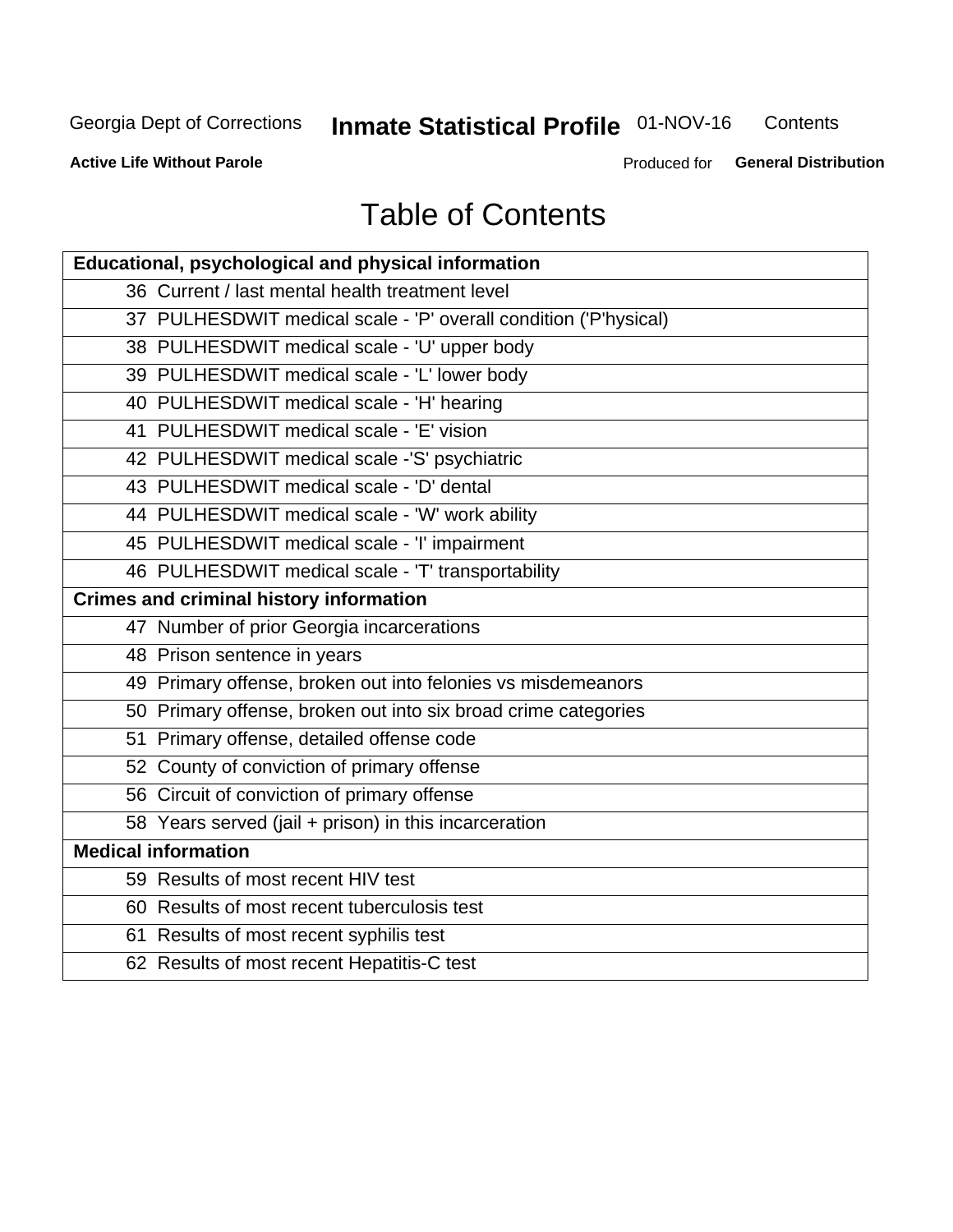### **Active Life Without Parole**

### Produced for General Distribution

## Current age, broken out in ten-year age groups

COL % - percent each COUNT is of its particular column

|                          | <b>Male</b>     |          |         | <b>Female</b> |        |       |              | <b>Total</b> |
|--------------------------|-----------------|----------|---------|---------------|--------|-------|--------------|--------------|
| <b>Current Age</b>       | <b>Count</b>    | Col %    | Row %   | <b>Count</b>  | Col %  | Row % | <b>Total</b> | Col %        |
| <b>Teens (1-19)</b>      | ◠               | 0.16%    | 100.00% |               |        |       | 2            | 0.16%        |
| <b>Twenties (20-29)</b>  | 190             | 15.57%   | 95.96%  | 8             | 17.78% | 4.04% | 198          | 15.65%       |
| Thirties (30-39)         | 343             | 28.11%   | 95.81%  | 15            | 33.33% | 4.19% | 358          | 28.30%       |
| <b>Forties (40-49)</b>   | 334             | 27.38%   | 96.25%  | 13            | 28.89% | 3.75% | 347          | 27.43%       |
| <b>Fifties (50-59)</b>   | 242             | 19.84%   | 96.80%  | 8             | 17.78% | 3.20% | 250          | 19.76%       |
| <b>Sixties (60-69)</b>   | 87 <sup>°</sup> | 7.13%    | 98.86%  |               | 2.22%  | 1.14% | 88           | 6.96%        |
| Seventy + (70 and above) | 22 <sub>1</sub> | $1.80\%$ | 100.00% |               |        |       | 22           | 1.74%        |
| <b>Total Reported</b>    | 1,220           | 100%     | 96.44%  | 45            | 100%   | 3.56% | 1,265        | 100%         |

| المستحدث بالتعاد |               |      |
|------------------|---------------|------|
| $C = 4$          | າາດ<br>525, ا | ,265 |

| <b>Mean</b><br>(average)       | 42.55    | 39.76 | 42.45 |
|--------------------------------|----------|-------|-------|
| Median (middle)                |          | 39    |       |
| <b>Mode</b><br>(most frequent) | 25<br>vu |       | 35    |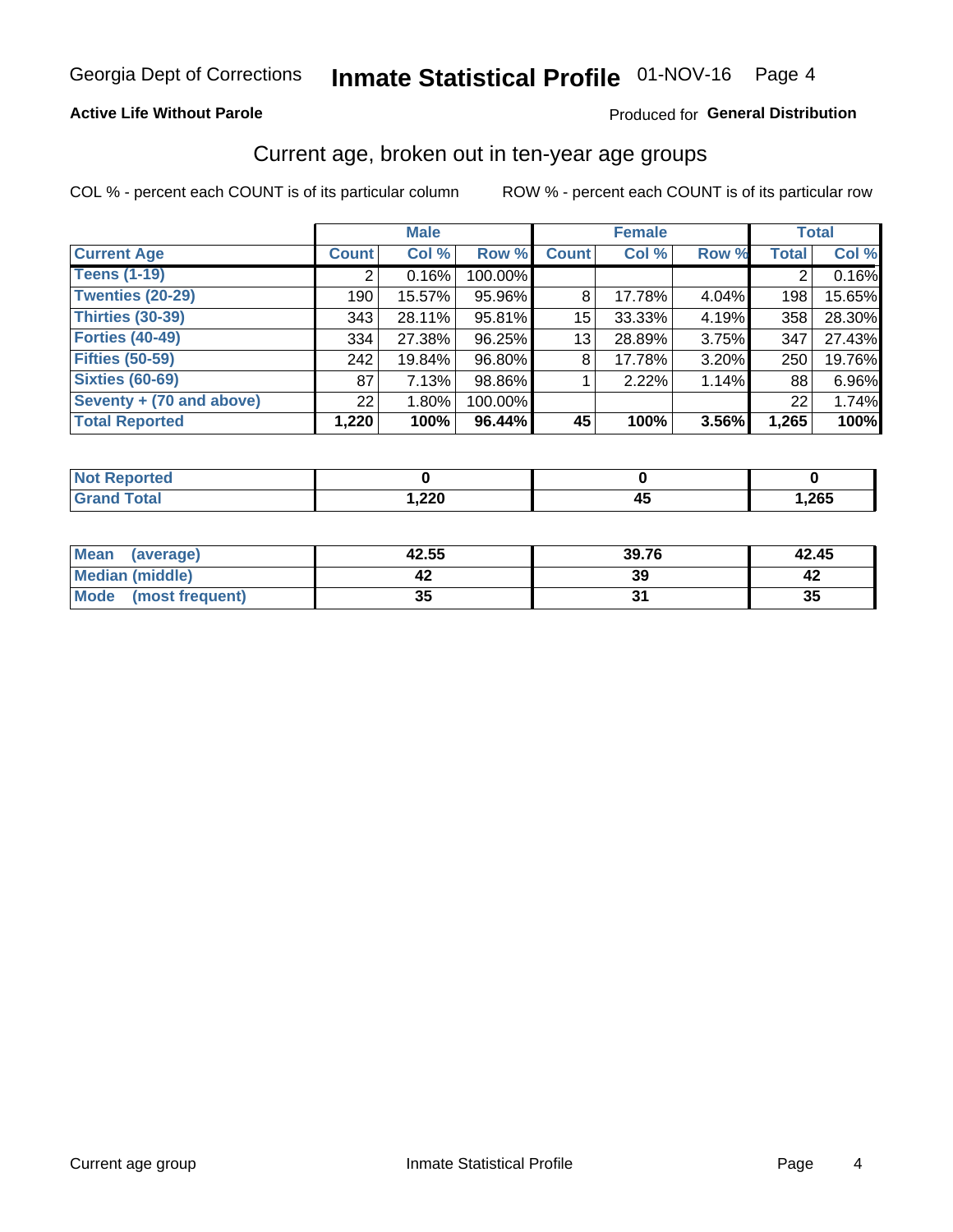## Inmate Statistical Profile 01-NOV-16 Page 5

## **Active Life Without Parole**

Produced for General Distribution

## Race group

COL % - percent each COUNT is of its particular column

|                              | <b>Male</b>  |         |         | <b>Female</b>      |        |       | <b>Total</b> |        |
|------------------------------|--------------|---------|---------|--------------------|--------|-------|--------------|--------|
| <b>Race Group</b>            | <b>Count</b> | Col %   |         | <b>Row % Count</b> | Col %  | Row % | <b>Total</b> | Col %  |
| <b>White</b>                 | 265          | 21.72%  | 94.31%  | 16                 | 35.56% | 5.69% | 281          | 22.21% |
| <b>Black</b><br>$\mathbf{2}$ | 924          | 75.74%  | 97.16%  | 27                 | 60.00% | 2.84% | 951          | 75.18% |
| <b>Other</b><br>5.           |              | $.16\%$ | 100.00% |                    |        |       | 2            | .16%   |
| <b>Asian</b><br>6            | 4            | $.33\%$ | 100.00% |                    |        |       | 4            | .32%   |
| <b>Hispanic</b><br>10        | 25           | 2.05%   | 92.59%  | 2                  | 4.44%  | 7.41% | 27           | 2.13%  |
| <b>Total Reported</b>        | 1,220        | 100%    | 96.44%  | 45                 | 100%   | 3.56% | 1,265        | 100%   |

| ∩rteα        |      |    |      |
|--------------|------|----|------|
| <b>Total</b> | ,220 | 4. | ,265 |

| –•••• |  | M |  |  |  |
|-------|--|---|--|--|--|
|-------|--|---|--|--|--|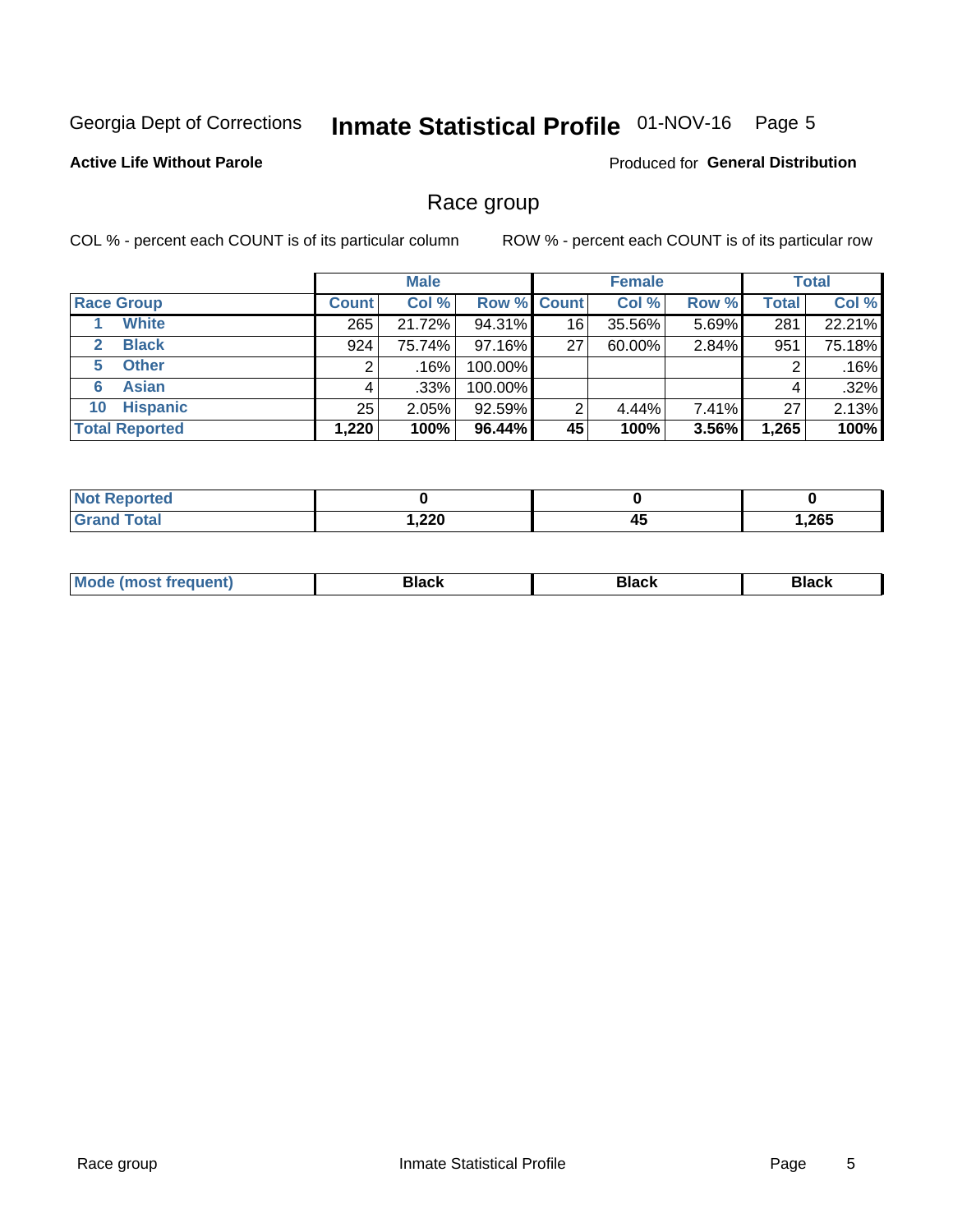## Inmate Statistical Profile 01-NOV-16 Page 6

### **Active Life Without Parole**

## Produced for General Distribution

## Marital status, self-reported at entry to prison

COL % - percent each COUNT is of its particular column

| <b>Male</b>            |              |        |         | <b>Female</b> | <b>Total</b> |        |              |        |
|------------------------|--------------|--------|---------|---------------|--------------|--------|--------------|--------|
| <b>Marital Status</b>  | <b>Count</b> | Col %  | Row %   | <b>Count</b>  | Col %        | Row %  | <b>Total</b> | Col %  |
| <b>Unknown</b>         | 8            | .66%   | 100.00% |               |              |        | 8            | .63%   |
| <b>Divorced</b><br>D   | 97           | 7.95%  | 97.98%  | 2             | 4.44%        | 2.02%  | 99           | 7.83%  |
| <b>Married</b><br>М    | 170          | 13.93% | 95.51%  | 8             | 17.78%       | 4.49%  | 178          | 14.07% |
| <b>Separated</b><br>S. | 34           | 2.79%  | 85.00%  | 6             | 13.33%       | 15.00% | 40           | 3.16%  |
| <b>Unmarried</b><br>U  | 880          | 72.13% | 97.45%  | 23            | 51.11%       | 2.55%  | 903          | 71.38% |
| <b>Widow</b><br>W      | 31           | 2.54%  | 83.78%  | 6             | 13.33%       | 16.22% | 37           | 2.92%  |
| <b>Total Reported</b>  | 1,220        | 100%   | 96.44%  | 45            | 100%         | 3.56%  | 1,265        | 100%   |

| <b>Not Reported</b><br>. <b>.</b> |        |    |       |
|-----------------------------------|--------|----|-------|
| Total                             | 220, ا | т. | 265,، |

|  | M | . | Unmarried | າmarried<br>_____ |
|--|---|---|-----------|-------------------|
|--|---|---|-----------|-------------------|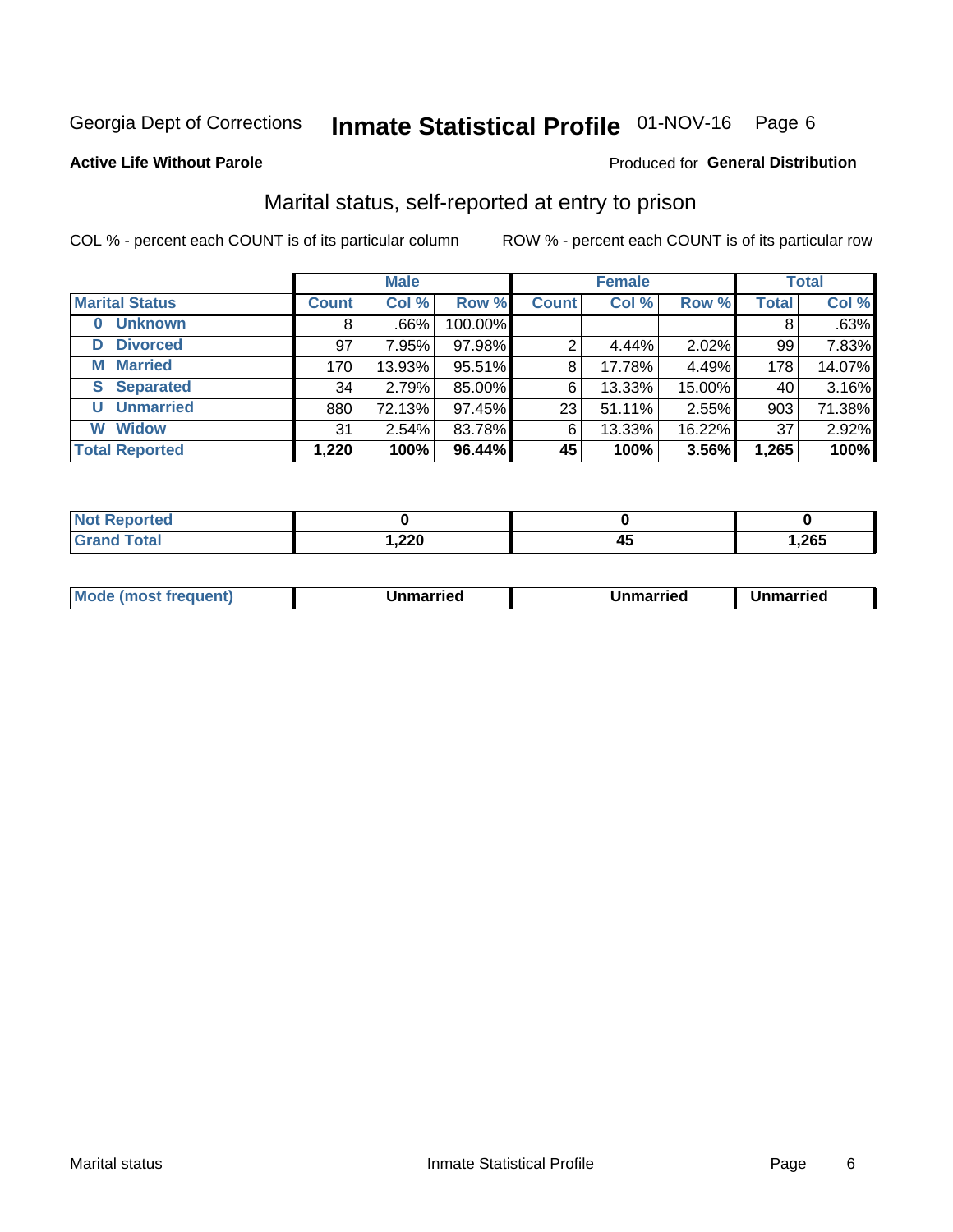## Inmate Statistical Profile 01-NOV-16 Page 7

## **Active Life Without Parole**

### Produced for General Distribution

## Number of Inmates with Dependents, Self-Reported at Entry to Prison

COL % - percent each COUNT is of its particular column

|                             |              | <b>Male</b> |         |              | <b>Female</b> |        |              | <b>Total</b> |
|-----------------------------|--------------|-------------|---------|--------------|---------------|--------|--------------|--------------|
| <b>Number of dependents</b> | <b>Count</b> | Col %       | Row %   | <b>Count</b> | Col %         | Row %  | <b>Total</b> | Col %        |
| $\bf{0}$                    | 276          | 32.86%      | 94.52%  | 16           | 39.02%        | 5.48%  | 292          | 33.14%       |
|                             | 200          | 23.81%      | 97.09%  | 6            | 14.63%        | 2.91%  | 206          | 23.38%       |
| $\overline{2}$              | 143          | 17.02%      | 96.62%  | 5            | 12.20%        | 3.38%  | 148          | 16.80%       |
| 3                           | 95           | 11.31%      | 93.14%  |              | 17.07%        | 6.86%  | 102          | 11.58%       |
| 4                           | 64           | 7.62%       | 95.52%  | 3            | 7.32%         | 4.48%  | 67           | 7.60%        |
| 5                           | 26           | 3.10%       | 89.66%  | 3            | 7.32%         | 10.34% | 29           | 3.29%        |
| $6\phantom{1}6$             | 18           | 2.14%       | 94.74%  |              | 2.44%         | 5.26%  | 19           | 2.16%        |
| 7                           |              | 0.83%       | 100.00% |              |               |        | 7            | 0.79%        |
| $\overline{\mathbf{8}}$     | 4            | 0.48%       | 100.00% |              |               |        | 4            | 0.45%        |
| $\boldsymbol{9}$            | 2            | 0.24%       | 100.00% |              |               |        | 2            | 0.23%        |
| 10                          |              | 0.12%       | 100.00% |              |               |        |              | 0.11%        |
| Over 10                     | 4            | 0.48%       | 100.00% |              |               |        | 4            | 0.45%        |
| <b>Total Reported</b>       | 840          | 100%        | 95.35%  | 41           | 100%          | 4.65%  | 881          | 100%         |

| τeσ | 380  |                    | 384   |
|-----|------|--------------------|-------|
|     | ,220 | $\mathbf{r}$<br>≖∾ | 1,265 |

| Mean (average)          | 1.69 | -74 | 1.69 |
|-------------------------|------|-----|------|
| <b>Median (middle)</b>  |      |     |      |
| Mode<br>(most frequent) |      |     |      |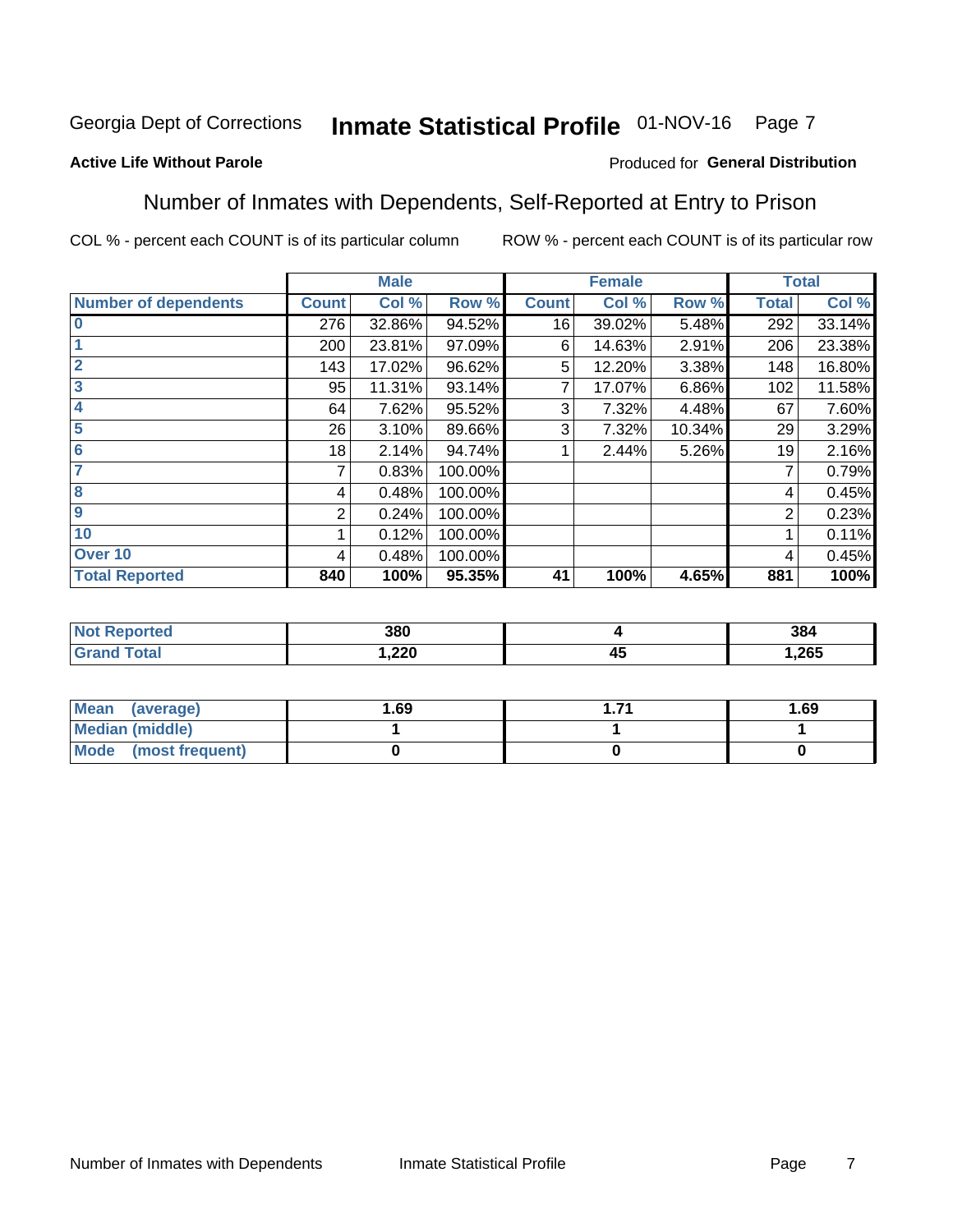## Inmate Statistical Profile 01-NOV-16 Page 8

### **Active Life Without Parole**

### Produced for General Distribution

## Religious affiliation, self-reported at entry to prison

COL % - percent each COUNT is of its particular column

|              |                              |              | <b>Male</b> |         |              | <b>Female</b> |        |              | <b>Total</b> |
|--------------|------------------------------|--------------|-------------|---------|--------------|---------------|--------|--------------|--------------|
|              | <b>Religious Affiliation</b> | <b>Count</b> | Col %       | Row %   | <b>Count</b> | Col %         | Row %  | <b>Total</b> | Col %        |
|              | Islam                        | 63           | 9.84%       | 95.45%  | 3            | 8.82%         | 4.55%  | 66           | 9.79%        |
| $\mathbf{2}$ | <b>Catholic</b>              | 22           | 3.44%       | 88.00%  | 3            | 8.82%         | 12.00% | 25           | 3.71%        |
| 3            | <b>Baptist</b>               | 316          | 49.38%      | 93.22%  | 23           | 67.65%        | 6.78%  | 339          | 50.30%       |
| 4            | <b>Methodist</b>             | 11           | 1.72%       | 91.67%  |              | 2.94%         | 8.33%  | 12           | 1.78%        |
| 7            | <b>Chc Of God</b>            | 3            | .47%        | 100.00% |              |               |        | 3            | .45%         |
| 8            | <b>Holiness</b>              | 21           | 3.28%       | 91.30%  | 2            | 5.88%         | 8.70%  | 23           | 3.41%        |
| 9            | <b>Jewish</b>                | 2            | .31%        | 100.00% |              |               |        | 2            | .30%         |
| 10           | <b>Anglican</b>              |              | .16%        | 100.00% |              |               |        |              | .15%         |
| 12           | <b>Hindu</b>                 | 2            | .31%        | 100.00% |              |               |        | 2            | .30%         |
| 16           | <b>Seven D Ad</b>            | 4            | .63%        | 100.00% |              |               |        | 4            | .59%         |
| 17           | <b>Jehovah Wt</b>            | 10           | 1.56%       | 100.00% |              |               |        | 10           | 1.48%        |
| 18           | <b>Latr Day S</b>            |              | .16%        | 100.00% |              |               |        |              | .15%         |
| 20           | <b>Other Prot</b>            | 77           | 12.03%      | 97.47%  | 2            | 5.88%         | 2.53%  | 79           | 11.72%       |
| 96           | <b>None</b>                  | 107          | 16.72%      | 100.00% |              |               |        | 107          | 15.88%       |
|              | <b>Total Reported</b>        | 640          | 100%        | 94.96%  | 34           | 100%          | 5.04%  | 674          | 100%         |

| ı tere                | 580          |           | 591  |
|-----------------------|--------------|-----------|------|
| $f \wedge f \wedge f$ | າາດ<br>1,ZZU | . .<br>≖∾ | ,265 |

| <b>Mode (most frequent)</b> | 3aptist | 3aptist | Baptist |
|-----------------------------|---------|---------|---------|
|-----------------------------|---------|---------|---------|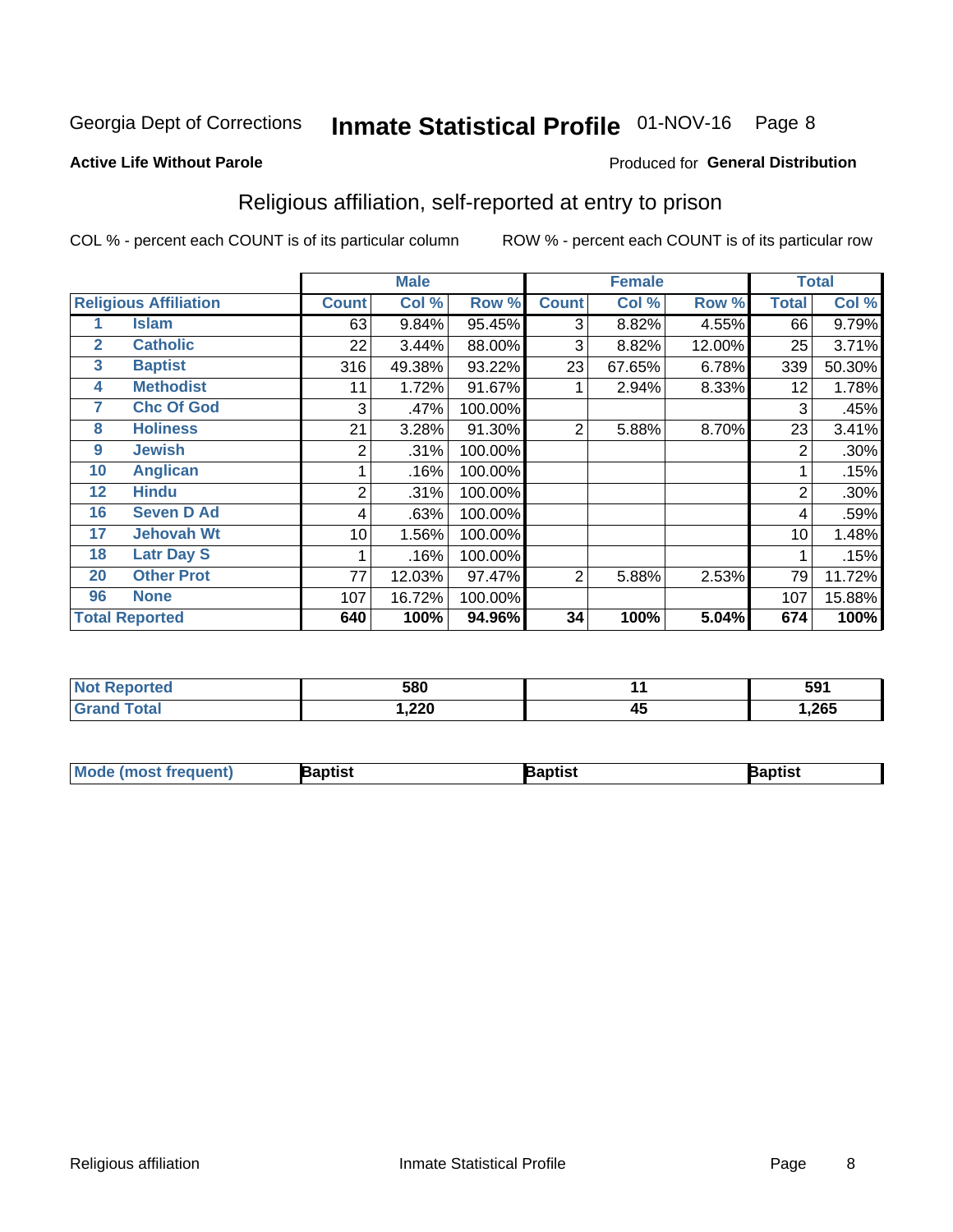## Inmate Statistical Profile 01-NOV-16 Page 9

### **Active Life Without Parole**

### Produced for General Distribution

## Home county, self-reported at entry to prison

COL % - percent each COUNT is of its particular column

|     |                        |                  | <b>Male</b> |         |                | <b>Female</b> |        | <b>Total</b>            |        |
|-----|------------------------|------------------|-------------|---------|----------------|---------------|--------|-------------------------|--------|
|     | <b>Home County</b>     | <b>Count</b>     | Col %       | Row %   | <b>Count</b>   | Col %         | Row %  | <b>Total</b>            | Col %  |
| 000 | <b>Unknown</b>         | $\overline{218}$ | 17.87%      | 93.16%  | 16             | 35.56%        | 6.84%  | 234                     | 18.50% |
| 001 | <b>Appling County</b>  | 4                | .33%        | 100.00% |                |               |        | 4                       | .32%   |
| 002 | <b>Atkinson County</b> | 3                | .25%        | 100.00% |                |               |        | 3                       | .24%   |
| 003 | <b>Bacon County</b>    | 1                | .08%        | 100.00% |                |               |        | 1                       | .08%   |
| 004 | <b>Baker County</b>    | $\mathbf{1}$     | .08%        | 100.00% |                |               |        | 1                       | .08%   |
| 005 | <b>Baldwin County</b>  | 3                | .25%        | 100.00% |                |               |        | 3                       | .24%   |
| 007 | <b>Barrow County</b>   | 8                | .66%        | 100.00% |                |               |        | 8                       | .63%   |
| 008 | <b>Bartow County</b>   | 8                | .66%        | 100.00% |                |               |        | 8                       | .63%   |
| 009 | <b>Ben Hill County</b> | 6                | .49%        | 100.00% |                |               |        | 6                       | .47%   |
| 010 | <b>Berrien County</b>  | $\overline{c}$   | .16%        | 100.00% |                |               |        | $\overline{2}$          | .16%   |
| 011 | <b>Bibb County</b>     | 29               | 2.38%       | 93.55%  | $\overline{2}$ | 4.44%         | 6.45%  | 31                      | 2.45%  |
| 012 | <b>Bleckley County</b> | 2                | .16%        | 100.00% |                |               |        | $\overline{2}$          | .16%   |
| 013 | <b>Brantley County</b> | $\mathbf{1}$     | .08%        | 100.00% |                |               |        | 1                       | .08%   |
| 014 | <b>Brooks County</b>   | $\mathbf{1}$     | .08%        | 100.00% |                |               |        | 1                       | .08%   |
| 016 | <b>Bulloch County</b>  | 4                | .33%        | 100.00% |                |               |        | $\overline{4}$          | .32%   |
| 017 | <b>Burke County</b>    | 11               | .90%        | 100.00% |                |               |        | 11                      | .87%   |
| 018 | <b>Butts County</b>    | 3                | .25%        | 100.00% |                |               |        | 3                       | .24%   |
| 019 | <b>Calhoun County</b>  | $\mathbf{1}$     | .08%        | 100.00% |                |               |        | 1                       | .08%   |
| 020 | <b>Camden County</b>   | $\overline{c}$   | .16%        | 66.67%  | 1              | 2.22%         | 33.33% | 3                       | .24%   |
| 021 | <b>Candler County</b>  | $\mathbf{1}$     | .08%        | 100.00% |                |               |        | 1                       | .08%   |
| 022 | <b>Carroll County</b>  | 3                | .25%        | 75.00%  | 1              | 2.22%         | 25.00% | 4                       | .32%   |
| 023 | <b>Catoosa County</b>  | 2                | .16%        | 100.00% |                |               |        | $\overline{2}$          | .16%   |
| 024 | <b>Charlton County</b> | $\mathbf{1}$     | .08%        | 100.00% |                |               |        | 1                       | .08%   |
| 025 | <b>Chatham County</b>  | 41               | 3.36%       | 100.00% |                |               |        | 41                      | 3.24%  |
| 028 | <b>Cherokee County</b> | 4                | .33%        | 100.00% |                |               |        | 4                       | .32%   |
| 029 | <b>Clarke County</b>   | 22               | 1.80%       | 95.65%  | 1              | 2.22%         | 4.35%  | 23                      | 1.82%  |
| 030 | <b>Clay County</b>     | 2                | .16%        | 100.00% |                |               |        | $\overline{2}$          | .16%   |
| 031 | <b>Clayton County</b>  | 41               | 3.36%       | 100.00% |                |               |        | 41                      | 3.24%  |
| 033 | <b>Cobb County</b>     | 47               | 3.85%       | 100.00% |                |               |        | 47                      | 3.72%  |
| 034 | <b>Coffee County</b>   | 4                | .33%        | 100.00% |                |               |        | 4                       | .32%   |
| 035 | <b>Colquitt County</b> | 1                | .08%        | 100.00% |                |               |        | 1                       | .08%   |
| 036 | <b>Columbia County</b> | 7                | .57%        | 100.00% |                |               |        | $\overline{7}$          | .55%   |
| 037 | <b>Cook County</b>     | 3                | .25%        | 100.00% |                |               |        | 3                       | .24%   |
| 038 | <b>Coweta County</b>   | 4                | .33%        | 80.00%  | 1              | 2.22%         | 20.00% | $\overline{5}$          | .40%   |
| 040 | <b>Crisp County</b>    | 4                | .33%        | 100.00% |                |               |        | $\overline{\mathbf{4}}$ | .32%   |
| 043 | <b>Decatur County</b>  | 4                | .33%        | 100.00% |                |               |        | 4                       | .32%   |
| 044 | <b>Dekalb County</b>   | 91               | 7.46%       | 98.91%  | 1              | 2.22%         | 1.09%  | 92                      | 7.27%  |
| 045 | <b>Dodge County</b>    | 1                | .08%        | 100.00% |                |               |        | 1                       | .08%   |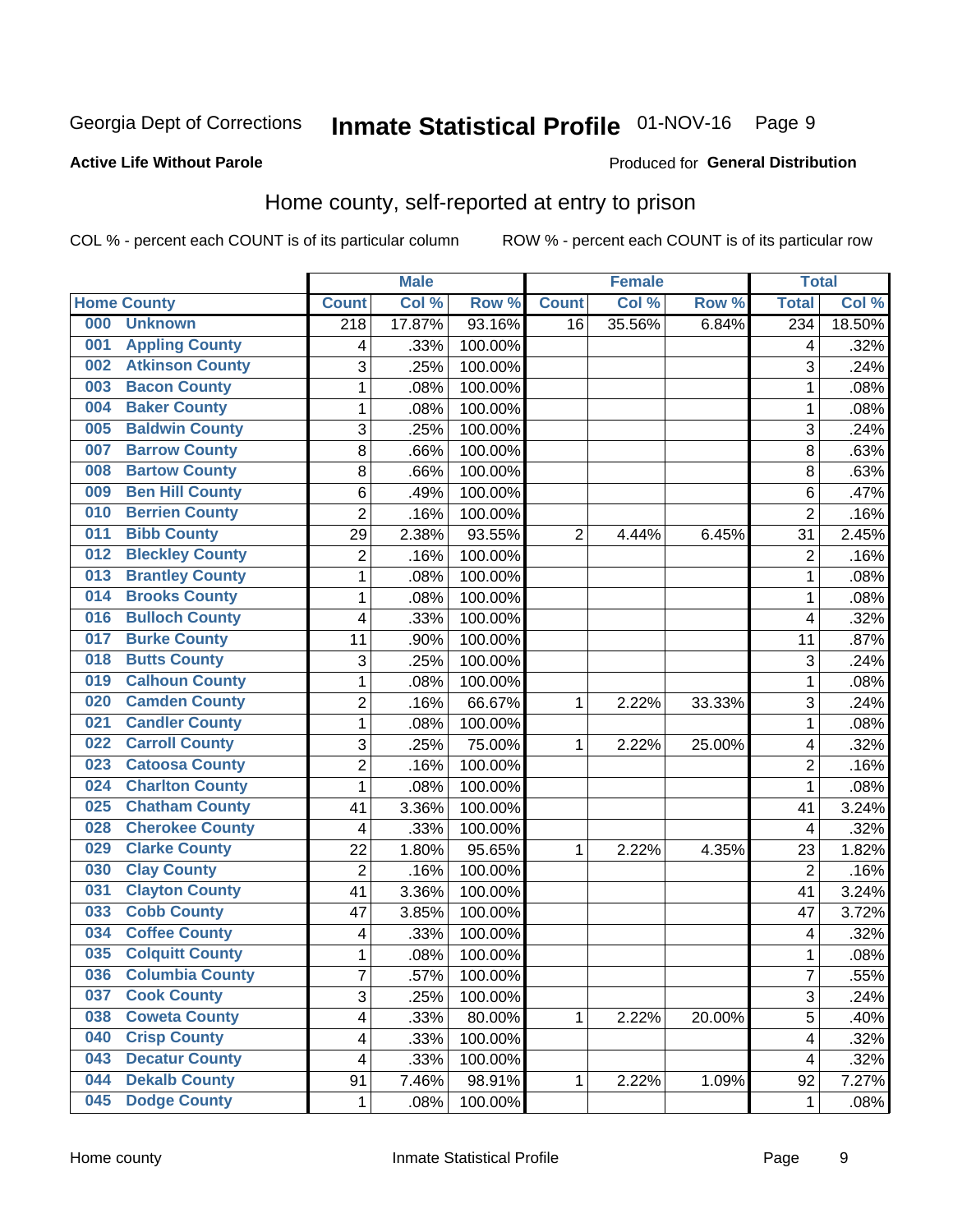## Inmate Statistical Profile 01-NOV-16 Page 10

### **Active Life Without Parole**

## Produced for General Distribution

## Home county, self-reported at entry to prison

COL % - percent each COUNT is of its particular column

|     |                          |                | <b>Male</b> |         |              | <b>Female</b> |        | <b>Total</b>   |        |
|-----|--------------------------|----------------|-------------|---------|--------------|---------------|--------|----------------|--------|
|     | <b>Home County</b>       | <b>Count</b>   | Col %       | Row %   | <b>Count</b> | Col %         | Row %  | <b>Total</b>   | Col %  |
| 046 | <b>Dooly County</b>      | $\overline{2}$ | .16%        | 100.00% |              |               |        | $\overline{2}$ | .16%   |
| 047 | <b>Dougherty County</b>  | 24             | 1.97%       | 92.31%  | 2            | 4.44%         | 7.69%  | 26             | 2.06%  |
| 048 | <b>Douglas County</b>    | 15             | 1.23%       | 93.75%  | 1            | 2.22%         | 6.25%  | 16             | 1.26%  |
| 049 | <b>Early County</b>      | 2              | .16%        | 100.00% |              |               |        | $\overline{2}$ | .16%   |
| 051 | <b>Effingham County</b>  | 3              | .25%        | 100.00% |              |               |        | 3              | .24%   |
| 052 | <b>Elbert County</b>     | 2              | .16%        | 100.00% |              |               |        | $\overline{2}$ | .16%   |
| 053 | <b>Emanuel County</b>    | $\overline{5}$ | .41%        | 100.00% |              |               |        | 5              | .40%   |
| 056 | <b>Fayette County</b>    | 5              | .41%        | 100.00% |              |               |        | 5              | .40%   |
| 057 | <b>Floyd County</b>      | 17             | 1.39%       | 94.44%  | 1            | 2.22%         | 5.56%  | 18             | 1.42%  |
| 058 | <b>Forsyth County</b>    | 4              | .33%        | 100.00% |              |               |        | 4              | .32%   |
| 059 | <b>Franklin County</b>   | $\overline{3}$ | .25%        | 75.00%  | 1            | 2.22%         | 25.00% | $\overline{4}$ | .32%   |
| 060 | <b>Fulton County</b>     | 158            | 12.95%      | 98.14%  | 3            | 6.67%         | 1.86%  | 161            | 12.73% |
| 061 | <b>Gilmer County</b>     | $\overline{2}$ | .16%        | 100.00% |              |               |        | $\overline{2}$ | .16%   |
| 063 | <b>Glynn County</b>      | 10             | .82%        | 100.00% |              |               |        | 10             | .79%   |
| 064 | <b>Gordon County</b>     | 5              | .41%        | 100.00% |              |               |        | 5              | .40%   |
| 066 | <b>Greene County</b>     | 3              | .25%        | 100.00% |              |               |        | 3              | .24%   |
| 067 | <b>Gwinnett County</b>   | 32             | 2.62%       | 91.43%  | 3            | 6.67%         | 8.57%  | 35             | 2.77%  |
| 068 | <b>Habersham County</b>  | 1              | .08%        | 100.00% |              |               |        | 1              | .08%   |
| 069 | <b>Hall County</b>       | 16             | 1.31%       | 94.12%  | 1            | 2.22%         | 5.88%  | 17             | 1.34%  |
| 070 | <b>Hancock County</b>    | 2              | .16%        | 100.00% |              |               |        | $\overline{2}$ | .16%   |
| 071 | <b>Haralson County</b>   | $\overline{c}$ | .16%        | 100.00% |              |               |        | $\overline{2}$ | .16%   |
| 072 | <b>Harris County</b>     | $\mathbf{1}$   | .08%        | 100.00% |              |               |        | 1              | .08%   |
| 073 | <b>Hart County</b>       | $\overline{c}$ | .16%        | 100.00% |              |               |        | $\overline{2}$ | .16%   |
| 074 | <b>Heard County</b>      | $\mathbf{1}$   | .08%        | 100.00% |              |               |        | 1              | .08%   |
| 075 | <b>Henry County</b>      | $\overline{7}$ | .57%        | 87.50%  | 1            | 2.22%         | 12.50% | 8              | .63%   |
| 076 | <b>Houston County</b>    | 17             | 1.39%       | 94.44%  | 1            | 2.22%         | 5.56%  | 18             | 1.42%  |
| 078 | <b>Jackson County</b>    | 4              | .33%        | 100.00% |              |               |        | 4              | .32%   |
| 080 | <b>Jeff Davis County</b> | $\mathbf{1}$   | .08%        | 100.00% |              |               |        | 1              | .08%   |
| 081 | <b>Jefferson County</b>  | 6              | .49%        | 85.71%  | 1            | 2.22%         | 14.29% | 7              | .55%   |
| 082 | <b>Jenkins County</b>    | 2              | .16%        | 100.00% |              |               |        | $\overline{2}$ | .16%   |
| 084 | <b>Jones County</b>      | $\mathbf 1$    | .08%        | 100.00% |              |               |        | 1              | .08%   |
| 087 | <b>Laurens County</b>    | 7              | .57%        | 100.00% |              |               |        | $\overline{7}$ | .55%   |
| 088 | <b>Lee County</b>        | $\mathbf{1}$   | .08%        | 100.00% |              |               |        | 1              | .08%   |
| 089 | <b>Liberty County</b>    | 7              | .57%        | 87.50%  | 1            | 2.22%         | 12.50% | 8              | .63%   |
| 090 | <b>Lincoln County</b>    | $\mathbf{1}$   | .08%        | 100.00% |              |               |        | 1              | .08%   |
| 091 | <b>Long County</b>       | 1              | .08%        | 100.00% |              |               |        | 1              | .08%   |
| 092 | <b>Lowndes County</b>    | 8              | .66%        | 100.00% |              |               |        | 8              | .63%   |
| 093 | <b>Lumpkin County</b>    | 1              | .08%        | 100.00% |              |               |        | 1              | .08%   |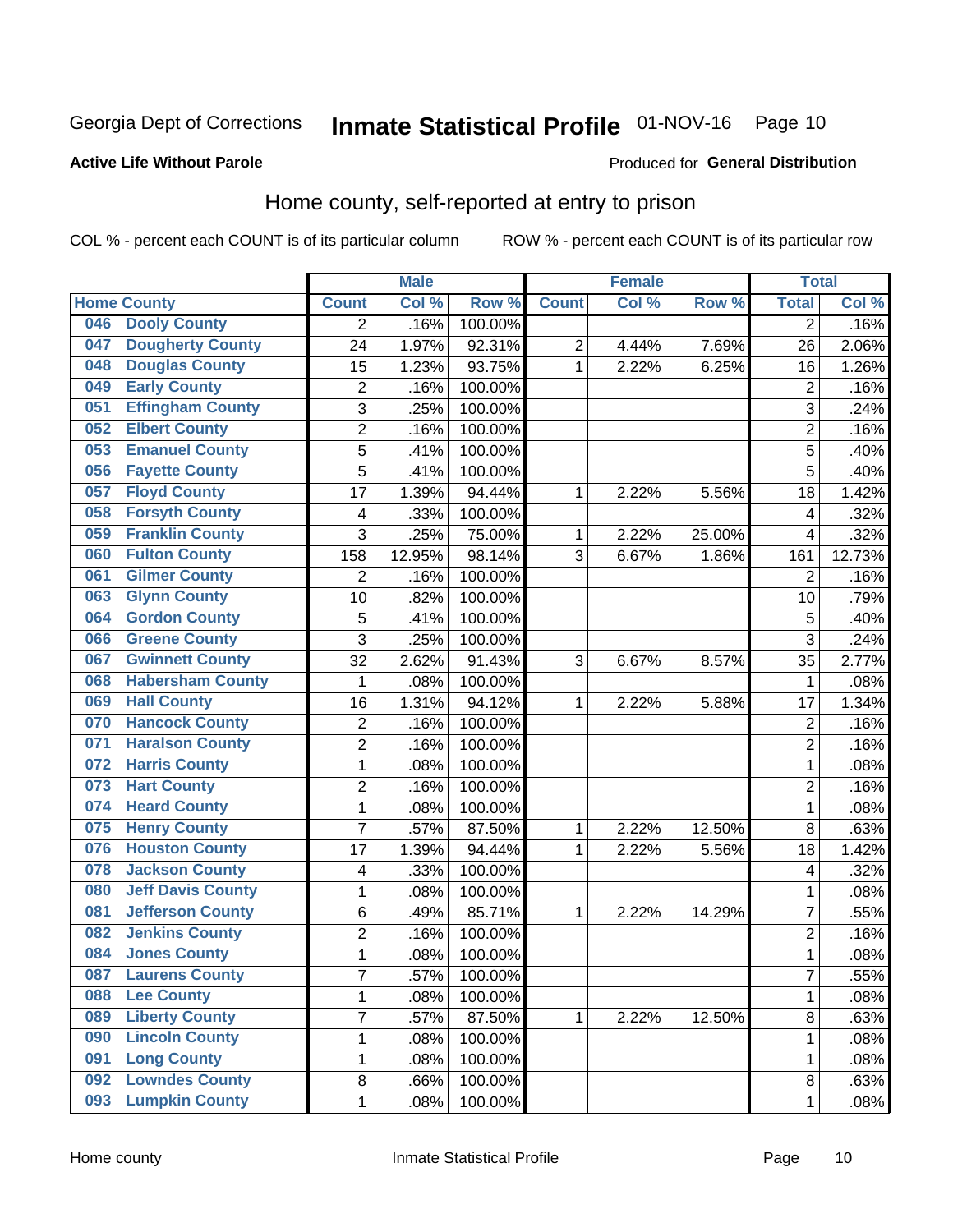## Inmate Statistical Profile 01-NOV-16 Page 11

### **Active Life Without Parole**

## Produced for General Distribution

## Home county, self-reported at entry to prison

COL % - percent each COUNT is of its particular column

|                  |                          |                         | <b>Male</b> |         |              | <b>Female</b> |        | <b>Total</b>            |       |
|------------------|--------------------------|-------------------------|-------------|---------|--------------|---------------|--------|-------------------------|-------|
|                  | <b>Home County</b>       | <b>Count</b>            | Col%        | Row %   | <b>Count</b> | Col %         | Row %  | <b>Total</b>            | Col % |
| 094              | <b>Macon County</b>      | 1                       | .08%        | 100.00% |              |               |        | 1                       | .08%  |
| 095              | <b>Madison County</b>    | $\mathbf{1}$            | .08%        | 100.00% |              |               |        | 1                       | .08%  |
| 096              | <b>Marion County</b>     | $\mathbf 1$             | .08%        | 100.00% |              |               |        | 1                       | .08%  |
| 097              | <b>Mcduffie County</b>   | $\overline{2}$          | .16%        | 100.00% |              |               |        | $\overline{2}$          | .16%  |
| 098              | <b>Mcintosh County</b>   | $\mathbf 1$             | .08%        | 100.00% |              |               |        | 1                       | .08%  |
| 099              | <b>Meriwether County</b> | $\mathbf 1$             | .08%        | 100.00% |              |               |        | 1                       | .08%  |
| 100              | <b>Miller County</b>     | $\overline{c}$          | .16%        | 100.00% |              |               |        | $\overline{c}$          | .16%  |
| 101              | <b>Mitchell County</b>   | $\mathbf{1}$            | .08%        | 100.00% |              |               |        | 1                       | .08%  |
| 102              | <b>Monroe County</b>     | 5                       | .41%        | 100.00% |              |               |        | 5                       | .40%  |
| 103              | <b>Montgomery County</b> | $\overline{c}$          | .16%        | 100.00% |              |               |        | $\overline{2}$          | .16%  |
| 104              | <b>Morgan County</b>     | $\mathbf{1}$            | .08%        | 100.00% |              |               |        | 1                       | .08%  |
| 106              | <b>Muscogee County</b>   | 27                      | 2.21%       | 100.00% |              |               |        | 27                      | 2.13% |
| 107              | <b>Newton County</b>     | 4                       | .33%        | 80.00%  | 1            | 2.22%         | 20.00% | 5                       | .40%  |
| 109              | <b>Oglethorpe County</b> | 4                       | .33%        | 100.00% |              |               |        | $\overline{\mathbf{4}}$ | .32%  |
| 110              | <b>Paulding County</b>   | $\boldsymbol{9}$        | .74%        | 100.00% |              |               |        | 9                       | .71%  |
| 111              | <b>Peach County</b>      | $\mathbf{1}$            | .08%        | 100.00% |              |               |        | 1                       | .08%  |
| $\overline{112}$ | <b>Pickens County</b>    | $\mathbf 1$             | .08%        | 100.00% |              |               |        | 1                       | .08%  |
| $\overline{113}$ | <b>Pierce County</b>     | $\overline{\mathbf{c}}$ | .16%        | 100.00% |              |               |        | $\overline{2}$          | .16%  |
| 114              | <b>Pike County</b>       | 3                       | .25%        | 100.00% |              |               |        | 3                       | .24%  |
| $\overline{115}$ | <b>Polk County</b>       | 5                       | .41%        | 100.00% |              |               |        | $\overline{5}$          | .40%  |
| 117              | <b>Putnam County</b>     | 5                       | .41%        | 100.00% |              |               |        | 5                       | .40%  |
| 119              | <b>Rabun County</b>      | $\overline{c}$          | .16%        | 100.00% |              |               |        | $\overline{2}$          | .16%  |
| 120              | <b>Randolph County</b>   | $\mathbf{1}$            | .08%        | 100.00% |              |               |        | 1                       | .08%  |
| 121              | <b>Richmond County</b>   | 44                      | 3.61%       | 95.65%  | 2            | 4.44%         | 4.35%  | 46                      | 3.64% |
| 122              | <b>Rockdale County</b>   | 6                       | .49%        | 100.00% |              |               |        | 6                       | .47%  |
| 124              | <b>Screven County</b>    | $\mathbf 1$             | .08%        | 100.00% |              |               |        | 1                       | .08%  |
| 125              | <b>Seminole County</b>   | $\overline{2}$          | .16%        | 100.00% |              |               |        | $\overline{2}$          | .16%  |
| 126              | <b>Spalding County</b>   | 10                      | .82%        | 100.00% |              |               |        | 10                      | .79%  |
| 127              | <b>Stephens County</b>   | $\overline{2}$          | .16%        | 66.67%  | 1            | 2.22%         | 33.33% | 3                       | .24%  |
| 128              | <b>Stewart County</b>    | $\mathbf 1$             | .08%        | 100.00% |              |               |        | 1                       | .08%  |
| 129              | <b>Sumter County</b>     | $\overline{2}$          | .16%        | 100.00% |              |               |        | $\overline{2}$          | .16%  |
| 132              | <b>Tattnall County</b>   | 6                       | .49%        | 85.71%  | 1            | 2.22%         | 14.29% | 7                       | .55%  |
| 133              | <b>Taylor County</b>     | $\overline{3}$          | .25%        | 100.00% |              |               |        | 3                       | .24%  |
| 134              | <b>Telfair County</b>    | $\mathbf{1}$            | .08%        | 100.00% |              |               |        | 1                       | .08%  |
| 136              | <b>Thomas County</b>     | 6                       | .49%        | 100.00% |              |               |        | 6                       | .47%  |
| 137              | <b>Tift County</b>       | $\overline{7}$          | .57%        | 100.00% |              |               |        | 7                       | .55%  |
| 138              | <b>Toombs County</b>     | 8                       | .66%        | 100.00% |              |               |        | 8                       | .63%  |
| 140              | <b>Treutlen County</b>   | $\overline{\mathbf{4}}$ | .33%        | 100.00% |              |               |        | 4                       | .32%  |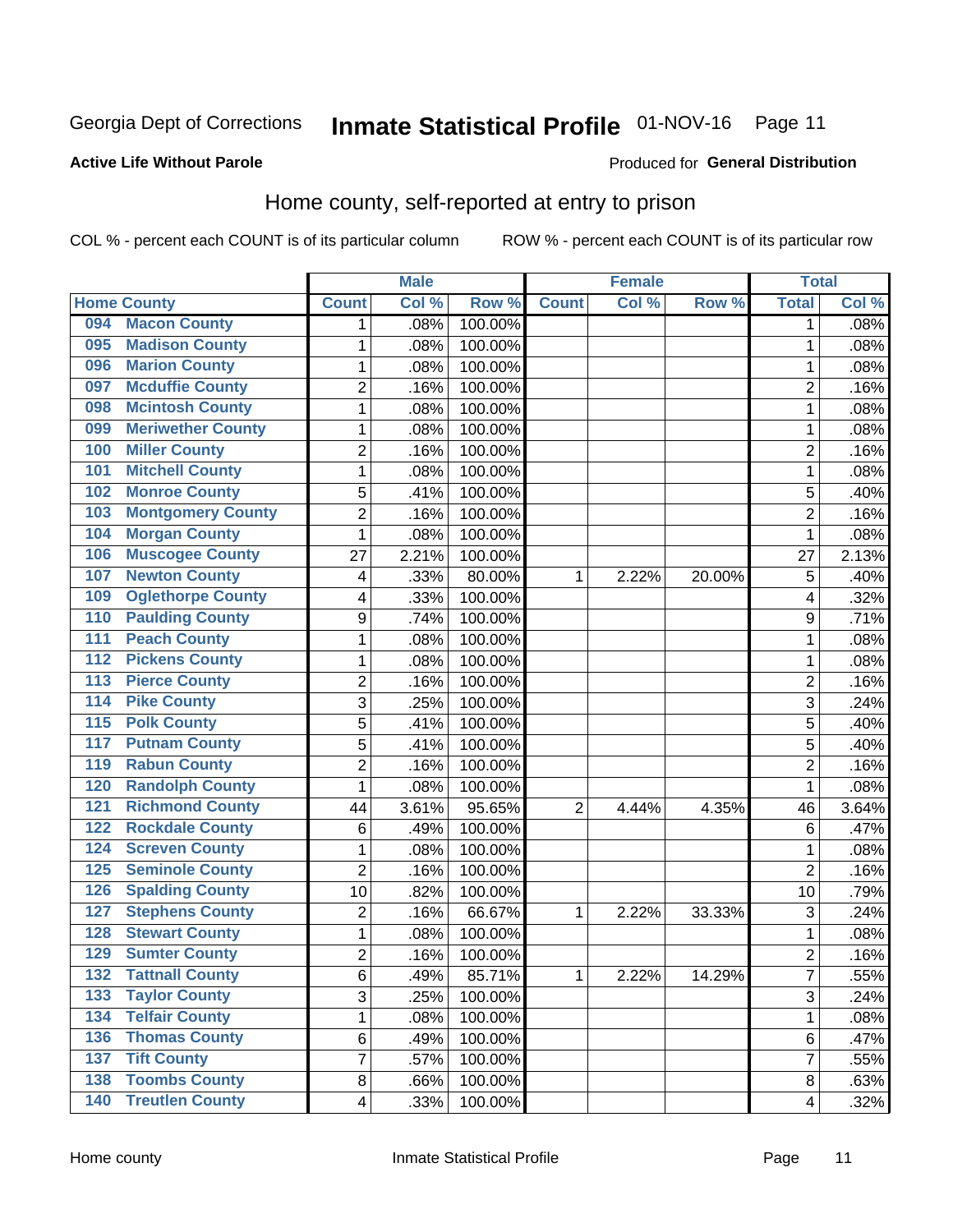## Inmate Statistical Profile 01-NOV-16 Page 12

### **Active Life Without Parole**

### Produced for General Distribution

## Home county, self-reported at entry to prison

COL % - percent each COUNT is of its particular column

|                                    |              | <b>Male</b> |         | <b>Female</b> |       | <b>Total</b> |              |       |
|------------------------------------|--------------|-------------|---------|---------------|-------|--------------|--------------|-------|
| <b>Home County</b>                 | <b>Count</b> | Col %       | Row %   | <b>Count</b>  | Col % | Row %        | <b>Total</b> | Col % |
| <b>Troup County</b><br>141         | 3            | .25%        | 100.00% |               |       |              | 3            | .24%  |
| <b>Twiggs County</b><br>143        | 1            | .08%        | 100.00% |               |       |              |              | .08%  |
| <b>Union County</b><br>144         | 1            | .08%        | 100.00% |               |       |              |              | .08%  |
| <b>Upson County</b><br>145         | 4            | .33%        | 100.00% |               |       |              | 4            | .32%  |
| <b>Walker County</b><br>146        | 4            | .33%        | 80.00%  |               | 2.22% | 20.00%       | 5            | .40%  |
| <b>Walton County</b><br>147        | 14           | 1.15%       | 100.00% |               |       |              | 14           | 1.11% |
| <b>Ware County</b><br>148          | 9            | .74%        | 100.00% |               |       |              | 9            | .71%  |
| <b>Warren County</b><br>149        | 1            | .08%        | 100.00% |               |       |              |              | .08%  |
| <b>Washington County</b><br>150    | 6            | .49%        | 100.00% |               |       |              | 6            | .47%  |
| <b>Wayne County</b><br>151         | 4            | .33%        | 100.00% |               |       |              | 4            | .32%  |
| <b>Webster County</b><br>152       | 1            | .08%        | 100.00% |               |       |              |              | .08%  |
| <b>White County</b><br>154         | 1            | .08%        | 100.00% |               |       |              |              | .08%  |
| <b>Whitfield County</b><br>155     | 6            | .49%        | 100.00% |               |       |              | 6            | .47%  |
| <b>Wilcox County</b><br>156        |              | .08%        | 100.00% |               |       |              |              | .08%  |
| <b>Wilkes County</b><br>157        | 1            | .08%        | 100.00% |               |       |              |              | .08%  |
| <b>Wilkinson County</b><br>158     | 2            | .16%        | 100.00% |               |       |              | 2            | .16%  |
| <b>Worth County</b><br>159         | 1            | .08%        | 100.00% |               |       |              |              | .08%  |
| <b>Other Custody/Out Of</b><br>999 | 3            | .25%        | 100.00% |               |       |              | 3            | .24%  |
| <b>State</b>                       |              |             |         |               |       |              |              |       |
| <b>Total Rported</b>               | 1,220        | 100%        | 96.44%  | 45            | 100%  | 3.56%        | 1,265        | 100%  |

| <b>Not Reported</b> |        |    |        |
|---------------------|--------|----|--------|
| <b>Grand Total</b>  | 220, ا | ᠇៶ | 265, ا |

| Mode (most frequent) | <b>Fulton County</b> | <b>Gwinnett County</b> | <b>Fulton County</b> |
|----------------------|----------------------|------------------------|----------------------|
|                      |                      |                        |                      |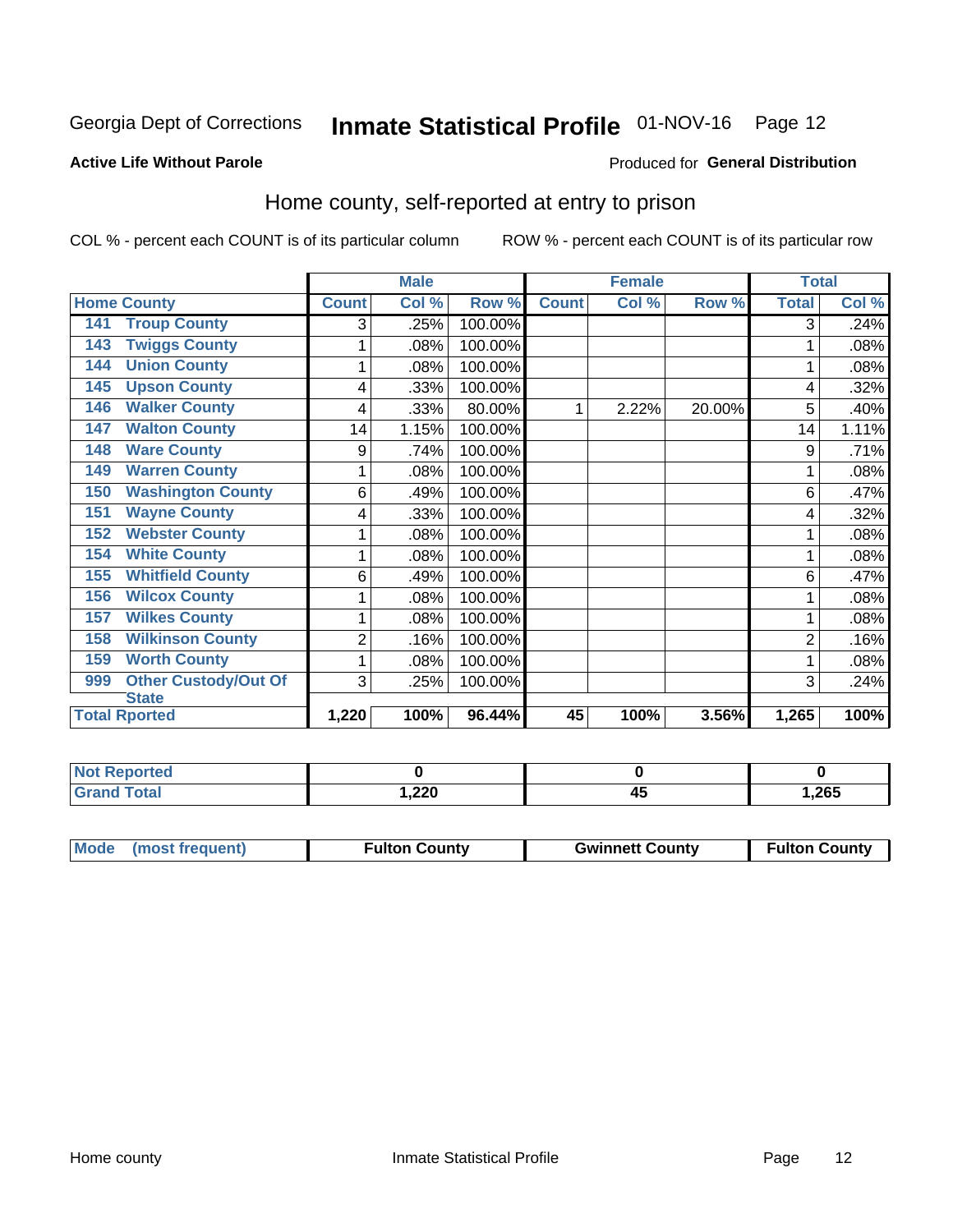## Inmate Statistical Profile 01-NOV-16 Page 13

## **Active Life Without Parole**

### Produced for General Distribution

## Employment status before prison, self-reported at entry to prison

COL % - percent each COUNT is of its particular column

|                           |              | <b>Male</b> |         |                 | <b>Female</b> | <b>Total</b> |              |        |
|---------------------------|--------------|-------------|---------|-----------------|---------------|--------------|--------------|--------|
| <b>Employment Status</b>  | <b>Count</b> | Col %       | Row %   | <b>Count</b>    | Col %         | Row %        | <b>Total</b> | Col %  |
| <b>Full Time</b><br>01    | 467          | 46.84%      | 96.29%  | 18              | 46.15%        | 3.71%        | 485          | 46.81% |
| <b>Part Time</b><br>02    | 63           | 6.32%       | 100.00% |                 |               |              | 63           | 6.08%  |
| Unempl $<$ 6M<br>03       | 72           | 7.22%       | 98.63%  |                 | 2.56%         | 1.37%        | 73           | 7.05%  |
| Unempl > 6M<br>04         | 228          | 22.87%      | 94.21%  | 14              | 35.90%        | 5.79%        | 242          | 23.36% |
| <b>Never Worked</b><br>05 | 91           | 9.13%       | 100.00% |                 |               |              | 91           | 8.78%  |
| <b>Student</b><br>06      | 27           | 2.71%       | 100.00% |                 |               |              | 27           | 2.61%  |
| <b>Incapable</b><br>07    | 49           | 4.91%       | 89.09%  | 6               | 15.38%        | 10.91%       | 55           | 5.31%  |
| <b>Total Reported</b>     | 997          | 100%        | 96.24%  | 39 <sup>1</sup> | 100%          | 3.76%        | 1,036        | 100%   |

| nns<br>ZZJ<br>$\sim$ |    | 229   |
|----------------------|----|-------|
| 1,220                | 45 | 1,265 |

| Mc | ∴ull | ----<br>ıme<br>w |
|----|------|------------------|
|    |      |                  |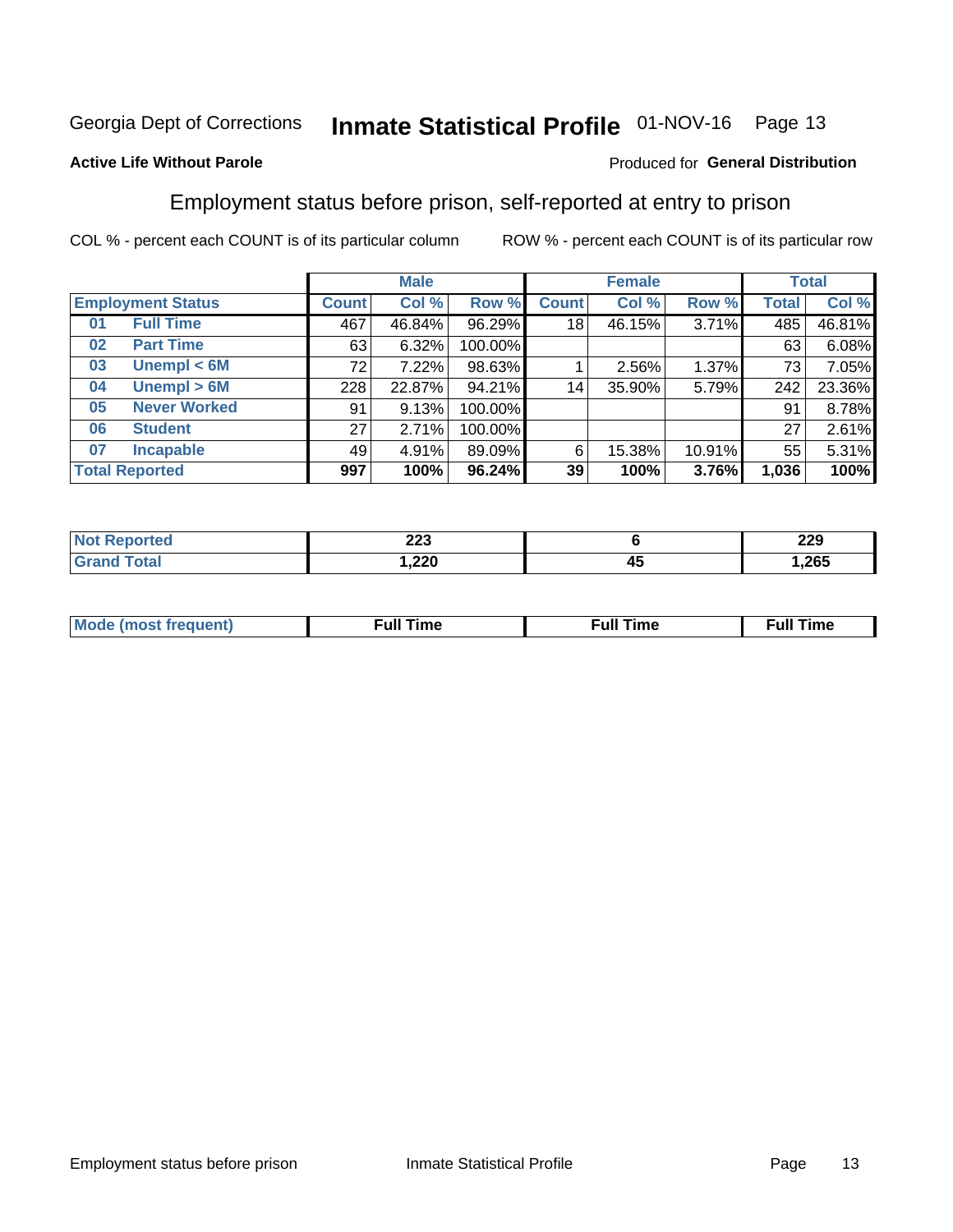## **Active Life Without Parole**

Produced for General Distribution

## Age at admission

COL % - percent each COUNT is of its particular column

|                         |                 | <b>Male</b> |         |                | <b>Female</b> |        |              | <b>Total</b> |
|-------------------------|-----------------|-------------|---------|----------------|---------------|--------|--------------|--------------|
| <b>Age At Admission</b> | <b>Count</b>    | Col %       | Row %   | <b>Count</b>   | Col %         | Row %  | <b>Total</b> | Col %        |
| 15                      | 2               | 0.16%       | 100.00% |                |               |        | 2            | 0.16%        |
| 16                      | 1               | 0.08%       | 100.00% |                |               |        | 1            | 0.08%        |
| $\overline{17}$         | $6\phantom{1}6$ | 0.49%       | 100.00% |                |               |        | 6            | 0.47%        |
| 18                      | 10              | 0.82%       | 100.00% |                |               |        | 10           | 0.79%        |
| 19                      | 21              | 1.72%       | 100.00% |                |               |        | 21           | 1.66%        |
| $\overline{20}$         | 25              | 2.05%       | 96.15%  | 1              | 2.22%         | 3.85%  | 26           | 2.06%        |
| 21                      | 28              | 2.30%       | 96.55%  | 1              | 2.22%         | 3.45%  | 29           | 2.29%        |
| 22                      | 59              | 4.84%       | 98.33%  | 1              | 2.22%         | 1.67%  | 60           | 4.74%        |
| 23                      | 45              | 3.69%       | 97.83%  | 1              | 2.22%         | 2.17%  | 46           | 3.64%        |
| 24                      | 48              | 3.93%       | 96.00%  | $\overline{2}$ | 4.44%         | 4.00%  | 50           | 3.95%        |
| $\overline{25}$         | 48              | 3.93%       | 94.12%  | 3              | 6.67%         | 5.88%  | 51           | 4.03%        |
| 26                      | 50              | 4.10%       | 98.04%  | 1              | 2.22%         | 1.96%  | 51           | 4.03%        |
| $\overline{27}$         | 40              | 3.28%       | 93.02%  | 3              | 6.67%         | 6.98%  | 43           | 3.40%        |
| 28                      | 51              | 4.18%       | 98.08%  | 1              | 2.22%         | 1.92%  | 52           | 4.11%        |
| 29                      | 53              | 4.34%       | 98.15%  | 1              | 2.22%         | 1.85%  | 54           | 4.27%        |
| 30                      | 42              | 3.44%       | 100.00% |                |               |        | 42           | 3.32%        |
| 31                      | 56              | 4.59%       | 100.00% |                |               |        | 56           | 4.43%        |
| 32                      | 49              | 4.02%       | 94.23%  | 3              | 6.67%         | 5.77%  | 52           | 4.11%        |
| 33                      | 41              | 3.36%       | 97.62%  | 1              | 2.22%         | 2.38%  | 42           | 3.32%        |
| 34                      | 24              | 1.97%       | 92.31%  | $\overline{2}$ | 4.44%         | 7.69%  | 26           | 2.06%        |
| 35                      | 34              | 2.79%       | 97.14%  | 1              | 2.22%         | 2.86%  | 35           | 2.77%        |
| 36                      | 44              | 3.61%       | 95.65%  | $\overline{2}$ | 4.44%         | 4.35%  | 46           | 3.64%        |
| $\overline{37}$         | 32              | 2.62%       | 100.00% |                |               |        | 32           | 2.53%        |
| 38                      | 35              | 2.87%       | 100.00% |                |               |        | 35           | 2.77%        |
| 39                      | 31              | 2.54%       | 83.78%  | 6              | 13.33%        | 16.22% | 37           | 2.92%        |
| 40                      | 21              | 1.72%       | 91.30%  | $\overline{2}$ | 4.44%         | 8.70%  | 23           | 1.82%        |
| 41                      | 31              | 2.54%       | 93.94%  | $\overline{2}$ | 4.44%         | 6.06%  | 33           | 2.61%        |
| 42                      | 33              | 2.70%       | 100.00% |                |               |        | 33           | 2.61%        |
| 43                      | 26              | 2.13%       | 92.86%  | $\overline{2}$ | 4.44%         | 7.14%  | 28           | 2.21%        |
| 44                      | 19              | 1.56%       | 90.48%  | $\overline{2}$ | 4.44%         | 9.52%  | 21           | 1.66%        |
| 45                      | 26              | 2.13%       | 100.00% |                |               |        | 26           | 2.06%        |
| 46                      | 25              | 2.05%       | 89.29%  | 3              | 6.67%         | 10.71% | 28           | 2.21%        |
| 47                      | 18              | 1.48%       | 100.00% |                |               |        | 18           | 1.42%        |
| 48                      | 21              | 1.72%       | 87.50%  | 3              | 6.67%         | 12.50% | 24           | 1.90%        |
| 49                      | 19              | 1.56%       | 100.00% |                |               |        | 19           | 1.50%        |
| 50                      | 19              | 1.56%       | 100.00% |                |               |        | 19           | 1.50%        |
| $\overline{51}$         | 10              | 0.82%       | 100.00% |                |               |        | 10           | 0.79%        |
| 52                      | 10              | 0.82%       | 100.00% |                |               |        | 10           | 0.79%        |
| 53                      | 12              | 0.98%       | 100.00% |                |               |        | 12           | 0.95%        |
| 54                      | 8               | 0.66%       | 100.00% |                |               |        | 8            | 0.63%        |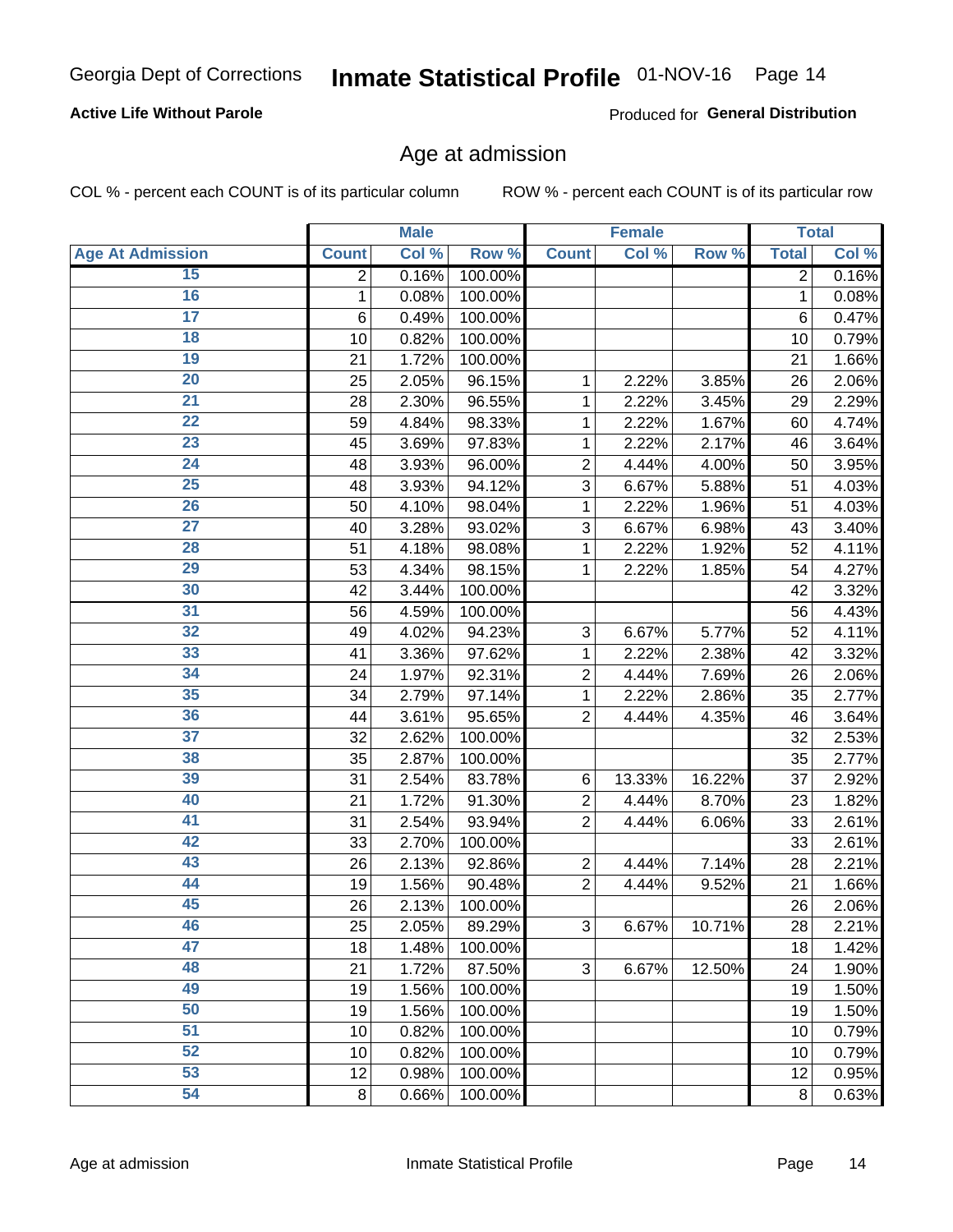## Inmate Statistical Profile 01-NOV-16 Page 15

## **Active Life Without Parole**

Produced for General Distribution

## Age at admission

COL % - percent each COUNT is of its particular column

|                         |                 | <b>Male</b> |         |              | <b>Female</b> |       |                | <b>Total</b> |
|-------------------------|-----------------|-------------|---------|--------------|---------------|-------|----------------|--------------|
| <b>Age At Admission</b> | <b>Count</b>    | Col %       | Row %   | <b>Count</b> | Col %         | Row % | Total          | Col %        |
| 55                      | 10 <sup>1</sup> | 0.82%       | 90.91%  |              | 2.22%         | 9.09% | 11             | 0.87%        |
| 56                      | 9               | 0.74%       | 100.00% |              |               |       | 9              | 0.71%        |
| 57                      |                 | 0.57%       | 100.00% |              |               |       | 7              | 0.55%        |
| 58                      | 6               | 0.49%       | 100.00% |              |               |       | 6              | 0.47%        |
| 60                      | 3               | 0.25%       | 100.00% |              |               |       | 3              | 0.24%        |
| 62                      | $\overline{2}$  | 0.16%       | 100.00% |              |               |       | 2              | 0.16%        |
| 64                      | 4               | 0.33%       | 100.00% |              |               |       | 4              | 0.32%        |
| 65                      | 2               | 0.16%       | 100.00% |              |               |       | $\overline{2}$ | 0.16%        |
| 66                      |                 | 0.08%       | 100.00% |              |               |       |                | 0.08%        |
| 67                      |                 | 0.08%       | 100.00% |              |               |       |                | 0.08%        |
| 69                      | 2               | 0.16%       | 100.00% |              |               |       | $\overline{2}$ | 0.16%        |
| <b>Total Reported</b>   | 1,220           | 100%        | 96.44%  | 45           | 100%          | 3.56% | 1,265          | 100%         |

| <b>Not Reported</b> |        |      |       |
|---------------------|--------|------|-------|
| <b>Total</b>        | 220, ا | ี 4ะ | 1,265 |

| <b>Mean</b><br>(average)       | 33.97    | 35.2 | 34.01    |
|--------------------------------|----------|------|----------|
| <b>Median (middle)</b>         | ົ<br>◡▵  | 36   | ົາ<br>⊾ت |
| <b>Mode</b><br>(most frequent) | ^^<br>-- | 39   | n.<br>44 |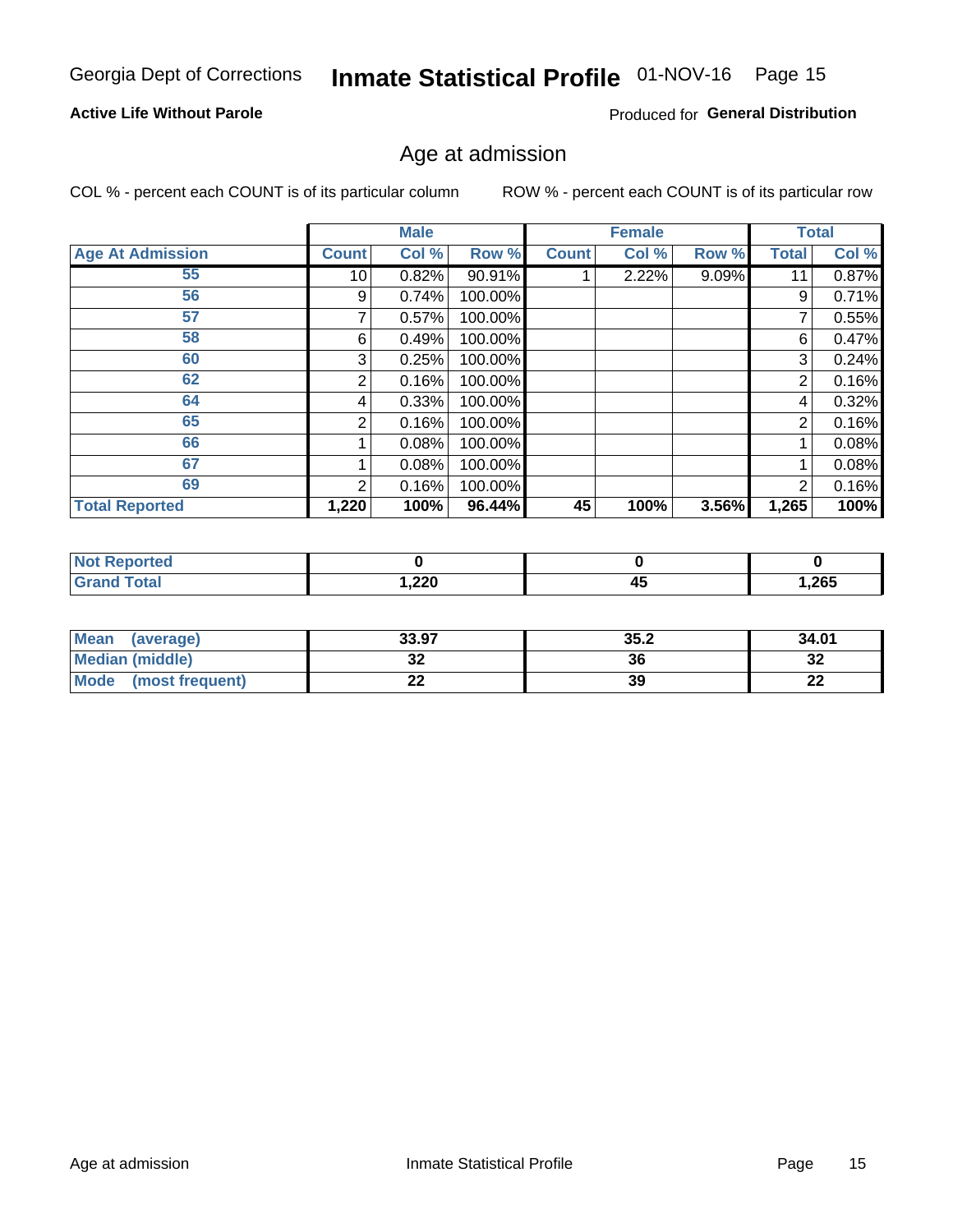## **Active Life Without Parole**

### Produced for General Distribution

## Height, measured at entry to prison

COL % - percent each COUNT is of its particular column

|                         |              | <b>Male</b> |         |                | <b>Female</b> |         |                         | <b>Total</b> |
|-------------------------|--------------|-------------|---------|----------------|---------------|---------|-------------------------|--------------|
| <b>Height</b>           | <b>Count</b> | Col %       | Row %   | <b>Count</b>   | Col %         | Row %   | <b>Total</b>            | Col %        |
| $\overline{\mathbf{0}}$ | 4            | 0.33%       | 100.00% |                |               |         | 4                       | 0.32%        |
| 4'10"                   |              |             |         | $\mathbf{1}$   | 2.22%         | 100.00% | 1                       | 0.08%        |
| 5'00''                  | 1            | 0.08%       | 100.00% |                |               |         | 1                       | 0.08%        |
| 5'01"                   | 4            | 0.33%       | 66.67%  | $\overline{2}$ | 4.44%         | 33.33%  | 6                       | 0.47%        |
| 5'02"                   | 5            | 0.41%       | 83.33%  | 1              | 2.22%         | 16.67%  | 6                       | 0.47%        |
| 5'03''                  | 10           | 0.82%       | 58.82%  | $\overline{7}$ | 15.56%        | 41.18%  | 17                      | 1.34%        |
| 5'04"                   | 15           | 1.23%       | 53.57%  | 13             | 28.89%        | 46.43%  | 28                      | 2.21%        |
| 5'05"                   | 33           | 2.70%       | 84.62%  | 6              | 13.33%        | 15.38%  | 39                      | 3.08%        |
| 5'06''                  | 88           | 7.21%       | 94.62%  | 5              | 11.11%        | 5.38%   | 93                      | 7.35%        |
| 5'07''                  | 85           | 6.97%       | 94.44%  | 5              | 11.11%        | 5.56%   | 90                      | 7.11%        |
| 5'08''                  | 123          | 10.08%      | 99.19%  | 1              | 2.22%         | 0.81%   | 124                     | 9.80%        |
| 5'09''                  | 153          | 12.54%      | 98.71%  | $\overline{2}$ | 4.44%         | 1.29%   | 155                     | 12.25%       |
| 5'10''                  | 154          | 12.62%      | 100.00% |                |               |         | 154                     | 12.17%       |
| 5'11''                  | 150          | 12.30%      | 100.00% |                |               |         | 150                     | 11.86%       |
| 6'00''                  | 127          | 10.41%      | 99.22%  | $\mathbf{1}$   | 2.22%         | 0.78%   | 128                     | 10.12%       |
| 6'01''                  | 98           | 8.03%       | 100.00% |                |               |         | 98                      | 7.75%        |
| 6'02"                   | 85           | 6.97%       | 100.00% |                |               |         | 85                      | 6.72%        |
| 6'03''                  | 40           | 3.28%       | 97.56%  | $\mathbf{1}$   | 2.22%         | 2.44%   | 41                      | 3.24%        |
| 6'04"                   | 31           | 2.54%       | 100.00% |                |               |         | 31                      | 2.45%        |
| 6'05"                   | 7            | 0.57%       | 100.00% |                |               |         | $\overline{7}$          | 0.55%        |
| 6'06''                  | 4            | 0.33%       | 100.00% |                |               |         | $\overline{\mathbf{4}}$ | 0.32%        |
| 6'07''                  | 1            | 0.08%       | 100.00% |                |               |         | 1                       | 0.08%        |
| 6'09''                  | 1            | 0.08%       | 100.00% |                |               |         | 1                       | 0.08%        |
| 6'11''                  | 1            | 0.08%       | 100.00% |                |               |         |                         | 0.08%        |
| <b>Total Reported</b>   | 1,220        | 100%        | 96.44%  | 45             | 100%          | 3.56%   | 1,265                   | 100%         |

| NOT<br>rtea<br>$\sim$ |        |                |      |
|-----------------------|--------|----------------|------|
| $\sim$                | 220, ا | . .<br>д.<br>⊸ | ,265 |

| <b>Mean</b> | (average)       | 5'10" | 5'05" | 5'10" |
|-------------|-----------------|-------|-------|-------|
|             |                 |       |       |       |
| Mode        | (most frequent) | 5'10" | 5'04" | 5'09" |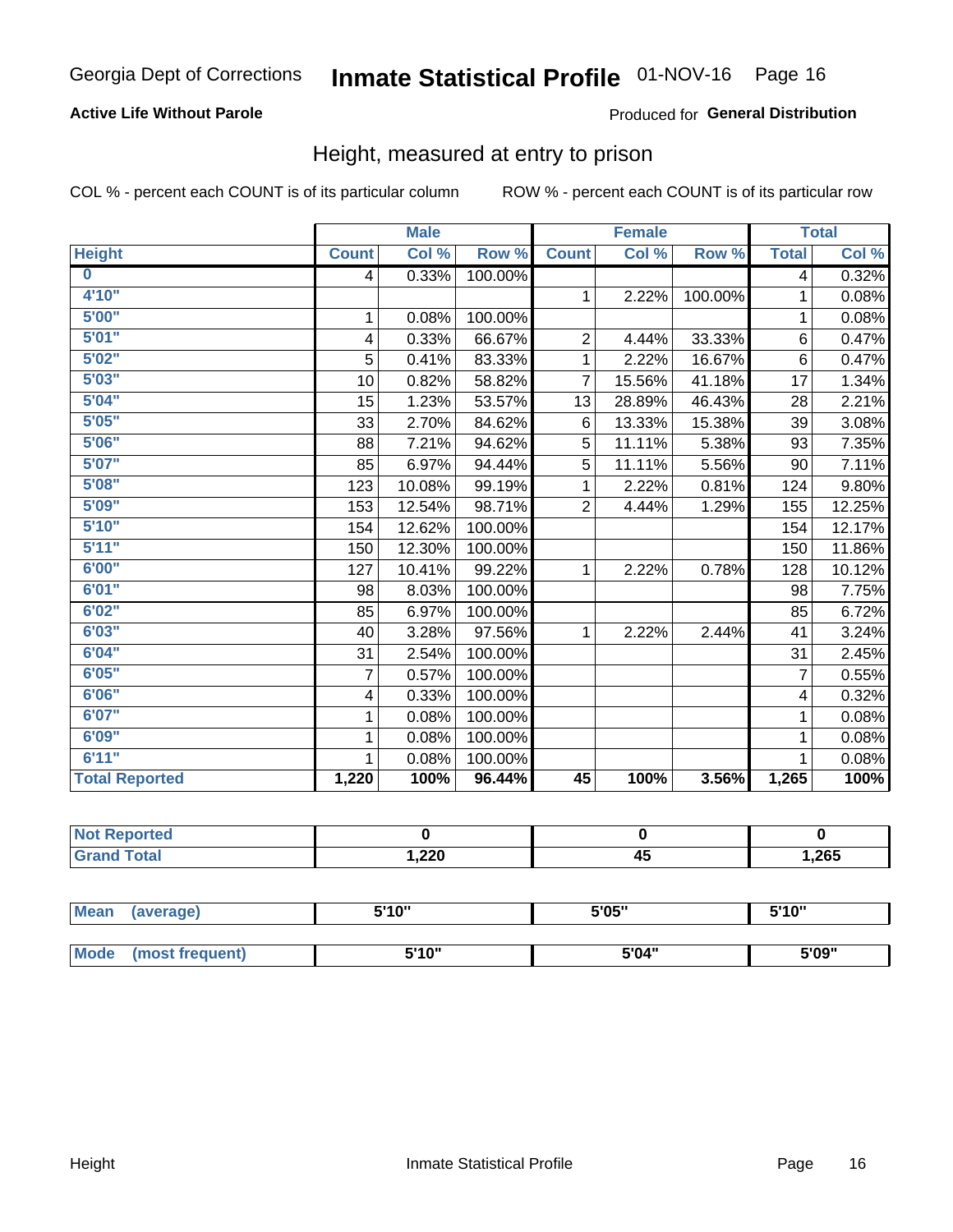**Active Life Without Parole** 

Produced for General Distribution

## Weight, measured at entry to prison

COL % - percent each COUNT is of its particular column

ROW % - percent each COUNT is of its particular row

|                                |                          | <b>Male</b>      |         |                  | <b>Female</b>    |         |                | <b>Total</b>   |  |
|--------------------------------|--------------------------|------------------|---------|------------------|------------------|---------|----------------|----------------|--|
| <b>Weight</b>                  | <b>Count</b>             | Col %            | Row %   | <b>Count</b>     | Col %            | Row %   | <b>Total</b>   | Col %          |  |
| 100 - 109 pounds               |                          |                  |         | 1                | 2.22%            | 100.00% | $\mathbf 1$    | 0.08%          |  |
| 110 - 119 pounds               | $\mathbf{1}$             | 0.08%            | 25.00%  | 3                | 6.67%            | 75.00%  | 4              | 0.32%          |  |
| 120 - 129 pounds               | $\overline{6}$           | 0.49%            | 75.00%  | $\overline{c}$   | 4.44%            | 25.00%  | 8              | 0.63%          |  |
| 130 - 139 pounds               | 38                       | 3.12%            | 95.00%  | $\overline{2}$   | 4.44%            | 5.00%   | 40             | 3.17%          |  |
| 140 - 149 pounds               | 80                       | 6.57%            | 94.12%  | 5                | 11.11%           | 5.88%   | 85             | 6.73%          |  |
| 150 - 159 pounds               | 112                      | 9.20%            | 98.25%  | $\overline{2}$   | 4.44%            | 1.75%   | 114            | 9.03%          |  |
| 160 - 169 pounds               | 141                      | 11.58%           | 97.92%  | $\overline{3}$   | 6.67%            | 2.08%   | 144            | 11.40%         |  |
| 170 - 179 pounds               | 159                      | 13.05%           | 95.78%  | $\overline{7}$   | 15.56%           | 4.22%   | 166            | 13.14%         |  |
| 180 - 189 pounds               | 160                      | 13.14%           | 98.77%  | $\overline{2}$   | 4.44%            | 1.23%   | 162            | 12.83%         |  |
| 190 - 199 pounds               | 107                      | 8.78%            | 96.40%  | 4                | 8.89%            | 3.60%   | 111            | 8.79%          |  |
| 200 - 209 pounds               | 103                      | 8.46%            | 98.10%  | $\overline{2}$   | 4.44%            | 1.90%   | 105            | 8.31%          |  |
| 210 - 219 pounds               | 70                       | 5.75%            | 92.11%  | 6                | 13.33%           | 7.89%   | 76             | 6.02%          |  |
| 220 - 229 pounds               | 73                       | 5.99%            | 98.65%  | $\mathbf{1}$     | 2.22%            | 1.35%   | 74             | 5.86%          |  |
| 230 - 239 pounds               | 51                       | 4.19%            | 98.08%  | $\mathbf{1}$     | 2.22%            | 1.92%   | 52             | 4.12%          |  |
| 240 - 249 pounds               | 34                       | 2.79%            | 100.00% |                  |                  |         | 34             | 2.69%          |  |
| 250 - 259 pounds               | 28                       | 2.30%            | 100.00% |                  |                  |         | 28             | 2.22%          |  |
| 260 - 269 pounds               | 11                       | 0.90%            | 100.00% |                  |                  |         | 11             | 0.87%          |  |
| 270 - 279 pounds               | 11                       | 0.90%            | 100.00% |                  |                  |         | 11             | 0.87%          |  |
| 280 - 289 pounds               | 10                       | 0.82%            | 90.91%  | $\mathbf{1}$     | 2.22%            | 9.09%   | 11             | 0.87%          |  |
| 290 - 299 pounds               | 4                        | 0.33%            | 66.67%  | $\overline{2}$   | 4.44%            | 33.33%  | 6              | 0.48%          |  |
| 300 - 309 pounds               | 4                        | 0.33%            | 100.00% |                  |                  |         | 4              | 0.32%          |  |
| 310 - 319 pounds               | $\overline{2}$           | 0.16%            | 100.00% |                  |                  |         | $\overline{2}$ | 0.16%          |  |
| 320 - 329 pounds               | 5                        | 0.41%            | 100.00% |                  |                  |         | 5              | 0.40%          |  |
| 330 - 339 pounds               | 4                        | 0.33%            | 100.00% |                  |                  |         | 4              | 0.32%          |  |
| 350 - 359 pounds               | 1                        | 0.08%            | 100.00% |                  |                  |         | $\mathbf{1}$   | 0.08%          |  |
| 360 - 369 pounds               | 1                        | 0.08%            | 100.00% |                  |                  |         | $\mathbf{1}$   | 0.08%          |  |
| 390 - 399 pounds               | 1                        | 0.08%            | 50.00%  | 1                | 2.22%            | 50.00%  | $\overline{2}$ | 0.16%          |  |
| 400 pounds and over            | $\mathbf{1}$             | 0.08%            | 100.00% |                  |                  |         | $\mathbf{1}$   | 0.08%          |  |
| <b>Total Reported</b>          | 1,218                    | 100%             | 96.44%  | 45               | 100%             | 3.56%   | 1,263          | 100.0%         |  |
| <b>Not Reported</b>            |                          | $\overline{2}$   |         |                  | $\pmb{0}$        |         |                | $\overline{2}$ |  |
| <b>Grand Total</b>             | 1,220<br>$\overline{45}$ |                  |         |                  | 1,265            |         |                |                |  |
|                                |                          |                  |         |                  |                  |         |                |                |  |
| <b>Mean</b><br>(average)       |                          | 189              |         |                  | 182              |         | 189            |                |  |
| <b>Median (middle)</b>         |                          | $\overline{181}$ |         |                  | $\overline{174}$ |         |                | 180            |  |
| <b>Mode</b><br>(most frequent) |                          | <b>180</b>       |         | $\overline{210}$ |                  |         | 180            |                |  |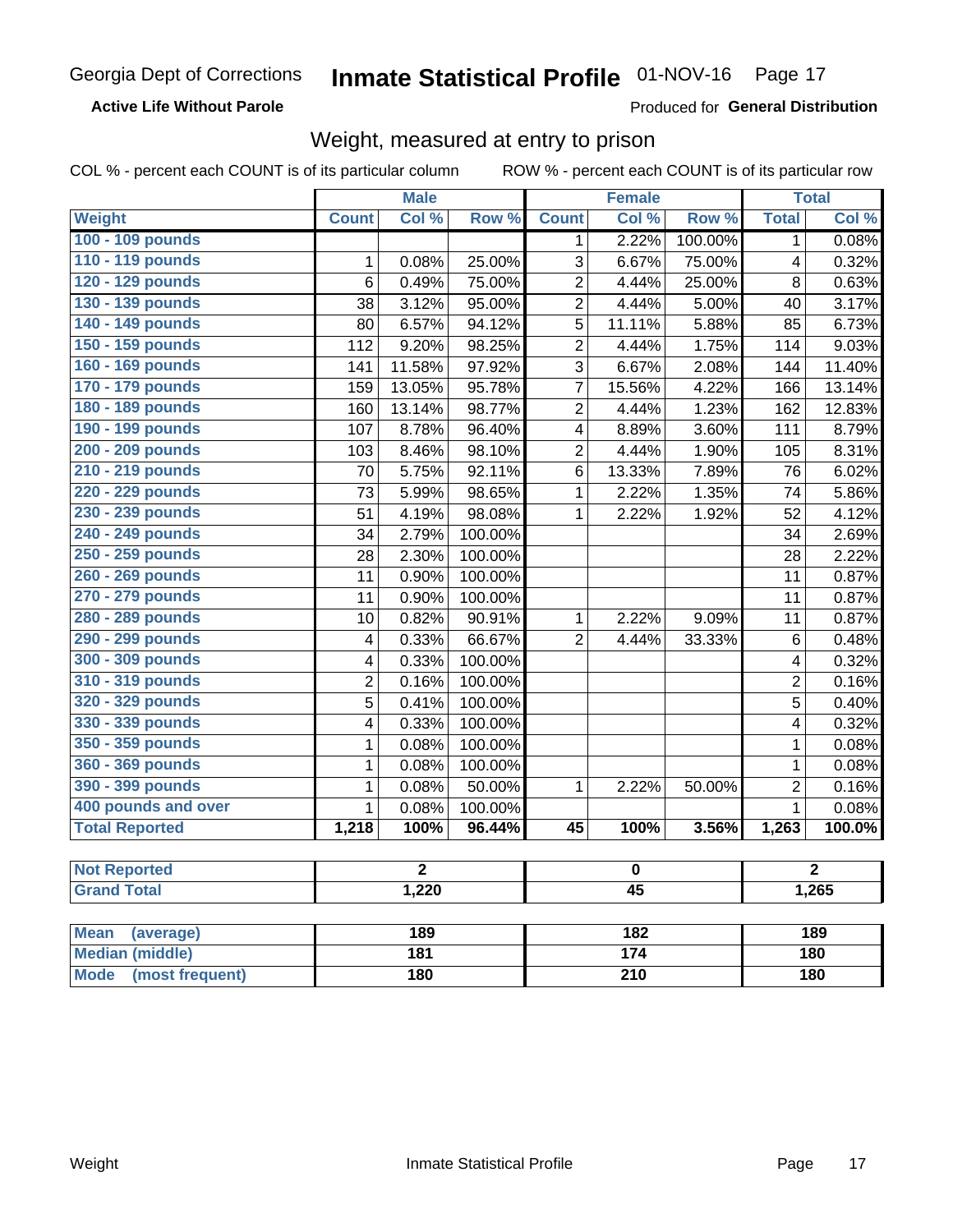## Inmate Statistical Profile 01-NOV-16 Page 18

### **Active Life Without Parole**

### Produced for General Distribution

## Veterans validated by Veteran's Administration

COL % - percent each COUNT is of its particular column

|                               |              | <b>Male</b> |                    | <b>Female</b> |       |              | <b>Total</b> |
|-------------------------------|--------------|-------------|--------------------|---------------|-------|--------------|--------------|
| <b>Military service</b>       | <b>Count</b> | Col %       | <b>Row % Count</b> | Col %         | Row % | <b>Total</b> | Col %        |
| <b>Others</b>                 | 47           | 44.34%      | 100.00%            |               |       | 47           | 43.93%       |
| <b>Air Force</b>              | 42           | 39.62%      | 97.67%             | 100.00%       | 2.33% | 43           | 40.19%       |
| $\mathbf{2}^-$<br><b>Army</b> | 5            | 4.72%       | 100.00%            |               |       | 5            | 4.67%        |
| <b>Navy</b><br>3              | 3            | 2.83%       | 100.00%            |               |       | 3            | 2.80%        |
| <b>Coast Guard</b><br>5.      | 9            | 8.49%       | 100.00%            |               |       | 9            | 8.41%        |
| <b>Total Reported</b>         | 106          | 100%        | 99.07%             | 100%          | .93%  | 107          | 100%         |

| neo         | 11.         | 44              | 158   |
|-------------|-------------|-----------------|-------|
| N           |             |                 |       |
| $F = 4 - 7$ | חרר<br>,22U | . .<br>,,,<br>∼ | 1,265 |

| <b>Moo.</b> |
|-------------|
|-------------|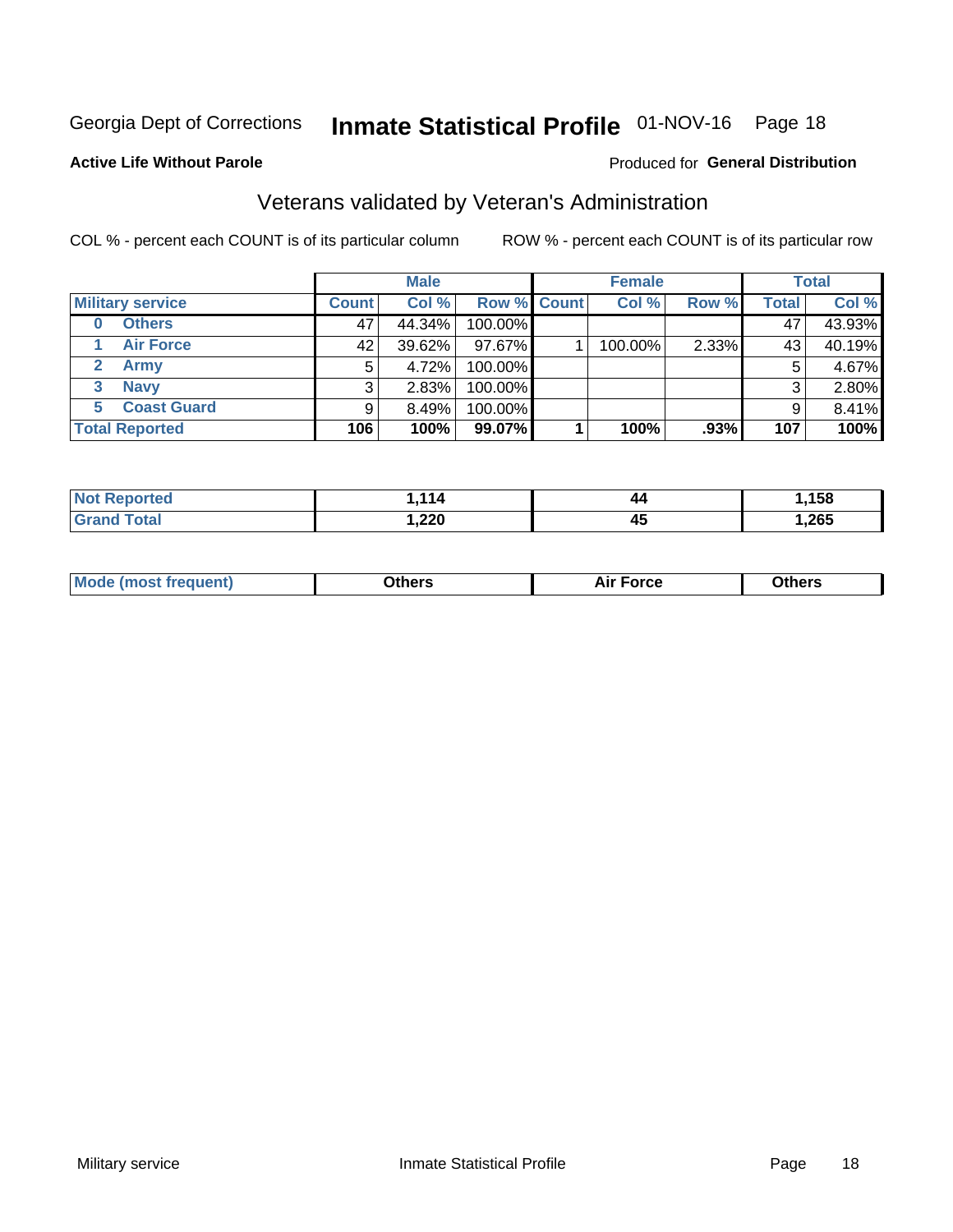## Inmate Statistical Profile 01-NOV-16 Page 19

### **Active Life Without Parole**

### Produced for General Distribution

## Type of admission to prison

COL % - percent each COUNT is of its particular column

|                                      |              | <b>Male</b> |                    |    | <b>Female</b> |       |              | <b>Total</b> |
|--------------------------------------|--------------|-------------|--------------------|----|---------------|-------|--------------|--------------|
| <b>Type of Admission</b>             | <b>Count</b> | Col %       | <b>Row % Count</b> |    | Col %         | Row % | <b>Total</b> | Col %        |
| <b>New Sentence</b><br>52            | 1,161        | 95.16%      | 96.27%             | 45 | 100.00%       | 3.73% | 1,206        | 95.34%       |
| <b>Probation Rev Partial</b><br>53   | 4            | .33%        | 100.00%            |    |               |       | 4            | .32%         |
| <b>Probation Rev Remainder</b><br>54 |              | $.57\%$     | 100.00%            |    |               |       |              | .55%         |
| <b>Parole Rev New Sentence</b><br>55 | 19           | 1.56%       | 100.00%            |    |               |       | 19           | 1.50%        |
| <b>Parole Rev No New</b><br>56       | 15           | 1.23%       | 100.00%            |    |               |       | 15           | 1.19%        |
| <b>Sentence</b>                      |              |             |                    |    |               |       |              |              |
| <b>Life W/O Parole</b><br>70         | 13           | 1.07%       | 100.00%            |    |               |       | 13           | 1.03%        |
| <b>Unknown</b><br>82                 |              | .08%        | 100.00%            |    |               |       |              | .08%         |
| <b>Total Reported</b>                | 1,220        | 100%        | 96.44%             | 45 | 100%          | 3.56% | 1,265        | 100%         |

| <b>Not Reported</b>          |       |    |        |
|------------------------------|-------|----|--------|
| <b>Total</b><br><b>Grand</b> | 1,220 | −™ | 265, ا |

| Mode (most frequent) | <b>New Sentence</b> | <b>New Sentence</b> | <b>New Sentence</b> |
|----------------------|---------------------|---------------------|---------------------|
|                      |                     |                     |                     |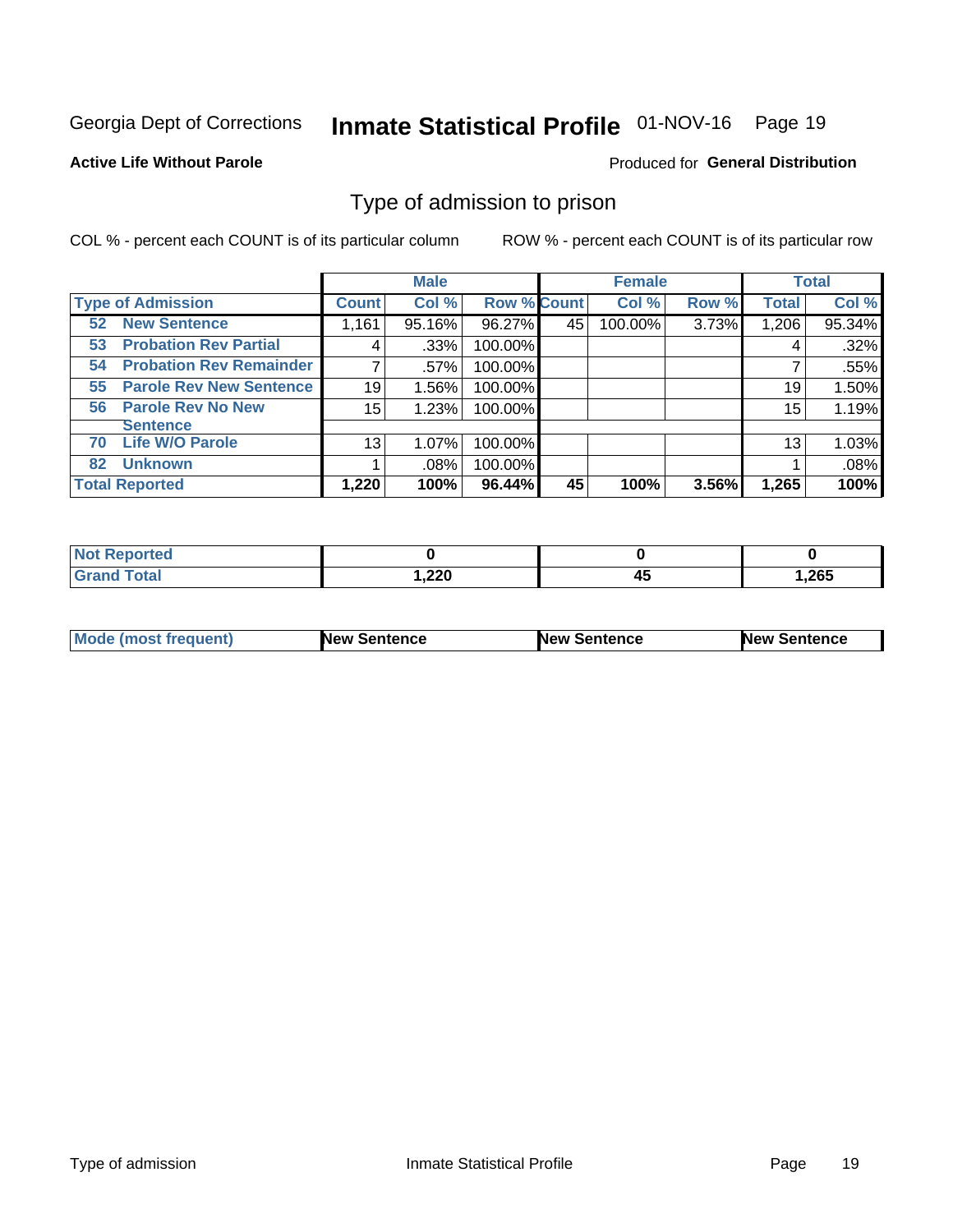## Inmate Statistical Profile 01-NOV-16 Page 20

**Active Life Without Parole** 

### Produced for General Distribution

## Current / last supervision level

COL % - percent each COUNT is of its particular column

|                        |              | <b>Male</b> |                    |    | <b>Female</b> |          |       | <b>Total</b> |
|------------------------|--------------|-------------|--------------------|----|---------------|----------|-------|--------------|
| <b>Security Status</b> | <b>Count</b> | Col%        | <b>Row % Count</b> |    | Col %         | Row %    | Total | Col %        |
| 4 Medium               |              | .08%        | 100.00%            |    | .00%          |          |       | .08%         |
| 5 Close                | 1.219        | 99.92%      | 96.44%             | 45 | 100.00%       | $3.56\%$ | .264  | 99.92%       |
| <b>Total Reported</b>  | 1,220        | 100%        | $96.44\%$          | 45 | 100%          | 3.56%    | 1,265 | 100%         |

| <b>Still being diagnosed</b> |       |    |       |
|------------------------------|-------|----|-------|
| <b>Not Reported</b>          |       |    |       |
| <b>Grand Total</b>           | 1,220 | 45 | 1,265 |

| <b>Mode (most frequent)</b> | Close | ∵lose | Close |
|-----------------------------|-------|-------|-------|
|                             |       |       |       |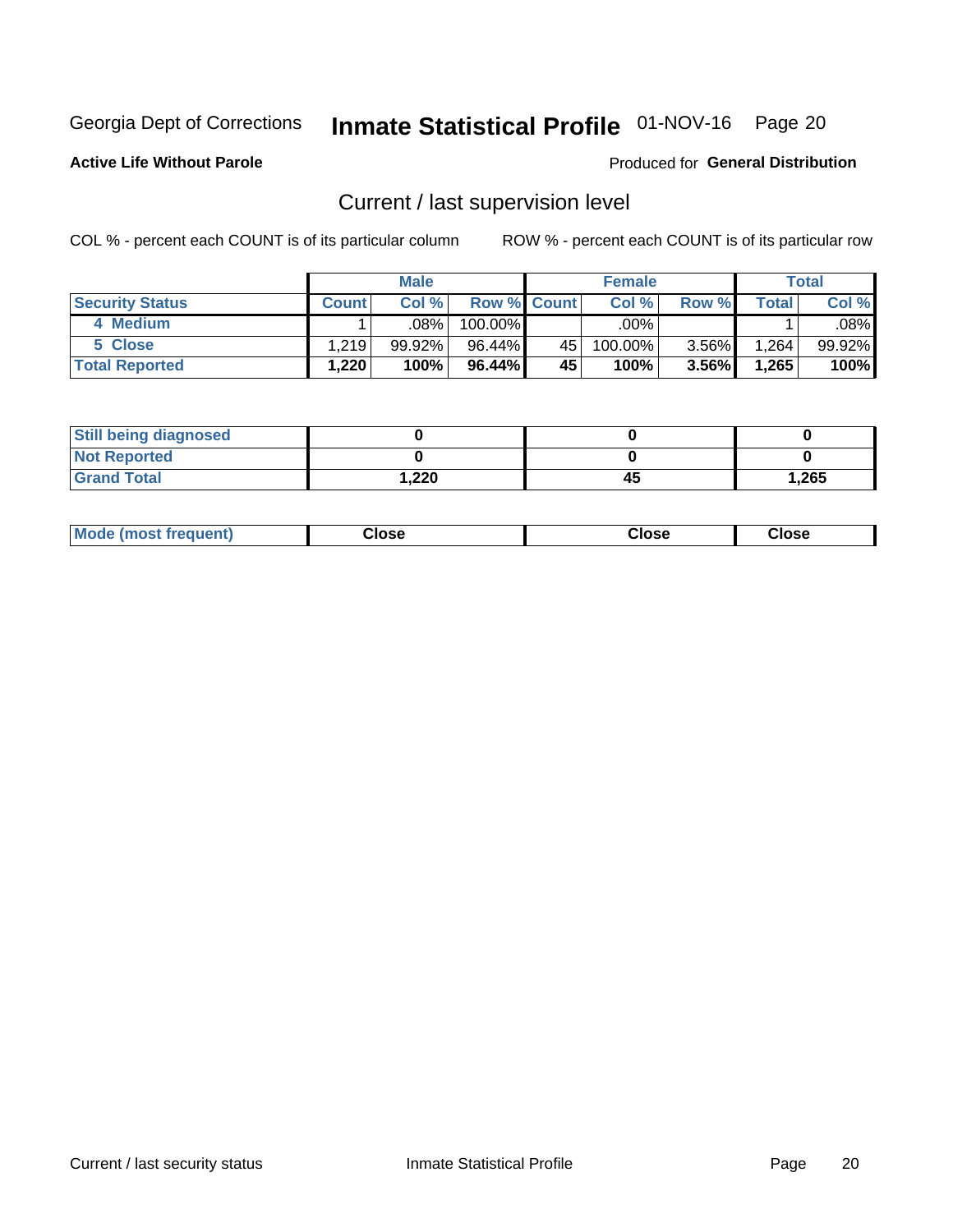## Inmate Statistical Profile 01-NOV-16 Page 21

**Active Life Without Parole** 

Produced for General Distribution

## Current / last type of institution

COL % - percent each COUNT is of its particular column

|                            |              | <b>Male</b> |                    |                 | <b>Female</b> |          |             | <b>Total</b> |
|----------------------------|--------------|-------------|--------------------|-----------------|---------------|----------|-------------|--------------|
| <b>Type of Institution</b> | <b>Count</b> | Col%        | <b>Row % Count</b> |                 | Col %         | Row %    | $\tau$ otal | Col %        |
| <b>State Prison</b>        | 1.220        | $100.00\%$  | $96.44\%$          | 45              | $100.00\%$    | $3.56\%$ | 1,265       | 100.00%      |
| <b>Total Reported</b>      | 1,220        | 100%        | $96.44\%$          | 45 <sup>1</sup> | $100\%$       | $3.56\%$ | 1,265       | 100%         |

| ueo<br>$\sim$ |              |    |       |
|---------------|--------------|----|-------|
|               | חרר<br>.,ZZU | 45 | 1,265 |

|  | <b>Mode (most frequent)</b> | State Prison | <b>State Prison</b> | <b>State Prison</b> |
|--|-----------------------------|--------------|---------------------|---------------------|
|--|-----------------------------|--------------|---------------------|---------------------|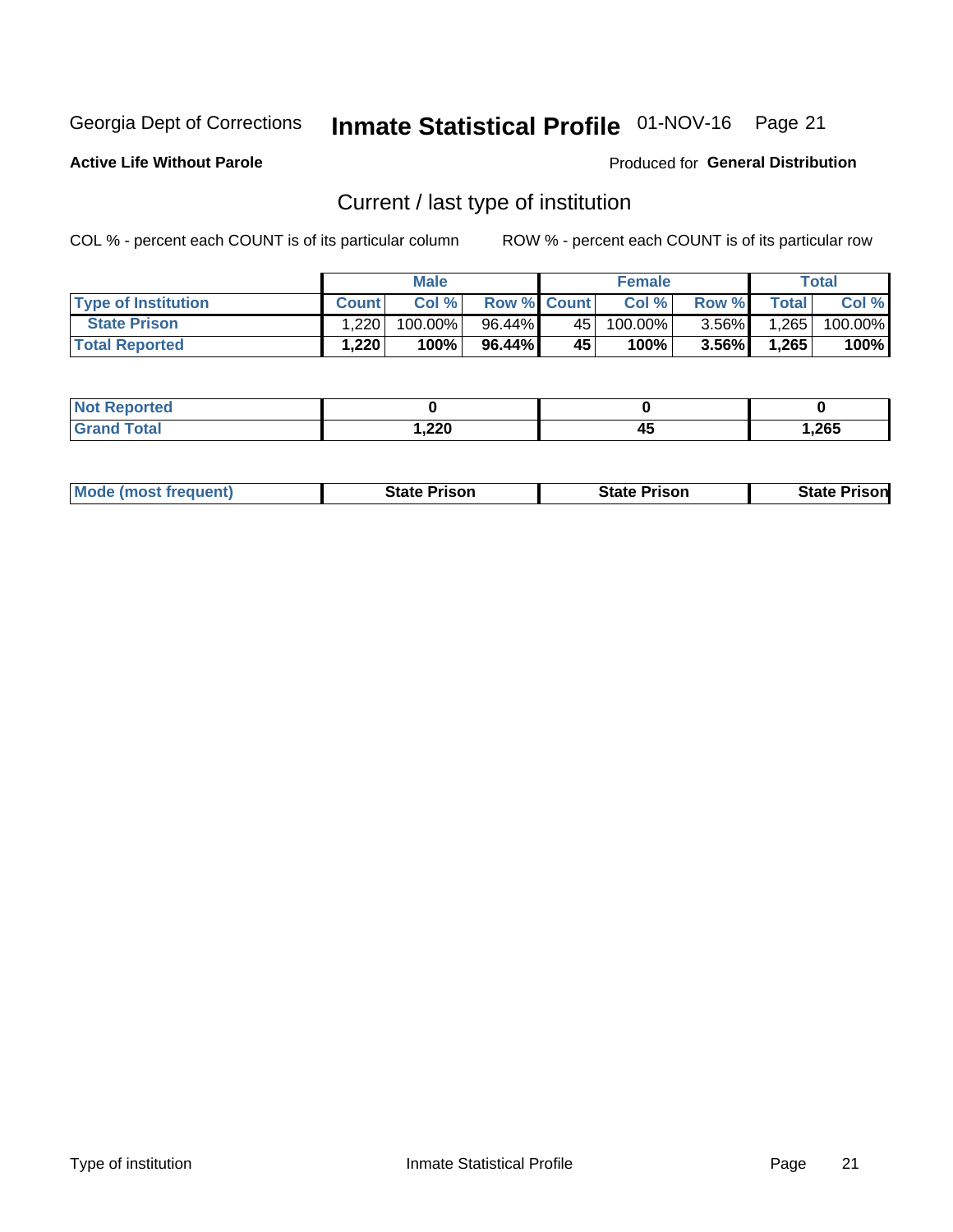## Inmate Statistical Profile 01-NOV-16 Page 22

## **Active Life Without Parole**

### Produced for General Distribution

## Institution type - transitional centers

COL % - percent each COUNT is of its particular column

|                                                  | <b>Male</b> |                    | <b>Female</b> |             | Total |
|--------------------------------------------------|-------------|--------------------|---------------|-------------|-------|
| <b>Institution Type - Trans. Centers Count  </b> | Col%        | <b>Row % Count</b> | Col %         | Row % Total | Col % |
| <b>Total Reported</b>                            |             |                    |               |             |       |

| <b>Reported</b><br><b>NOT</b><br>$\sim$            |  |  |
|----------------------------------------------------|--|--|
| $f$ $f \circ f \circ f$<br>$C = 1$<br><b>TULAI</b> |  |  |

| Mode (most frequent) | <b>Null</b> | <b>Null</b> | <b>Null</b> |
|----------------------|-------------|-------------|-------------|
|                      |             |             |             |
|                      |             |             |             |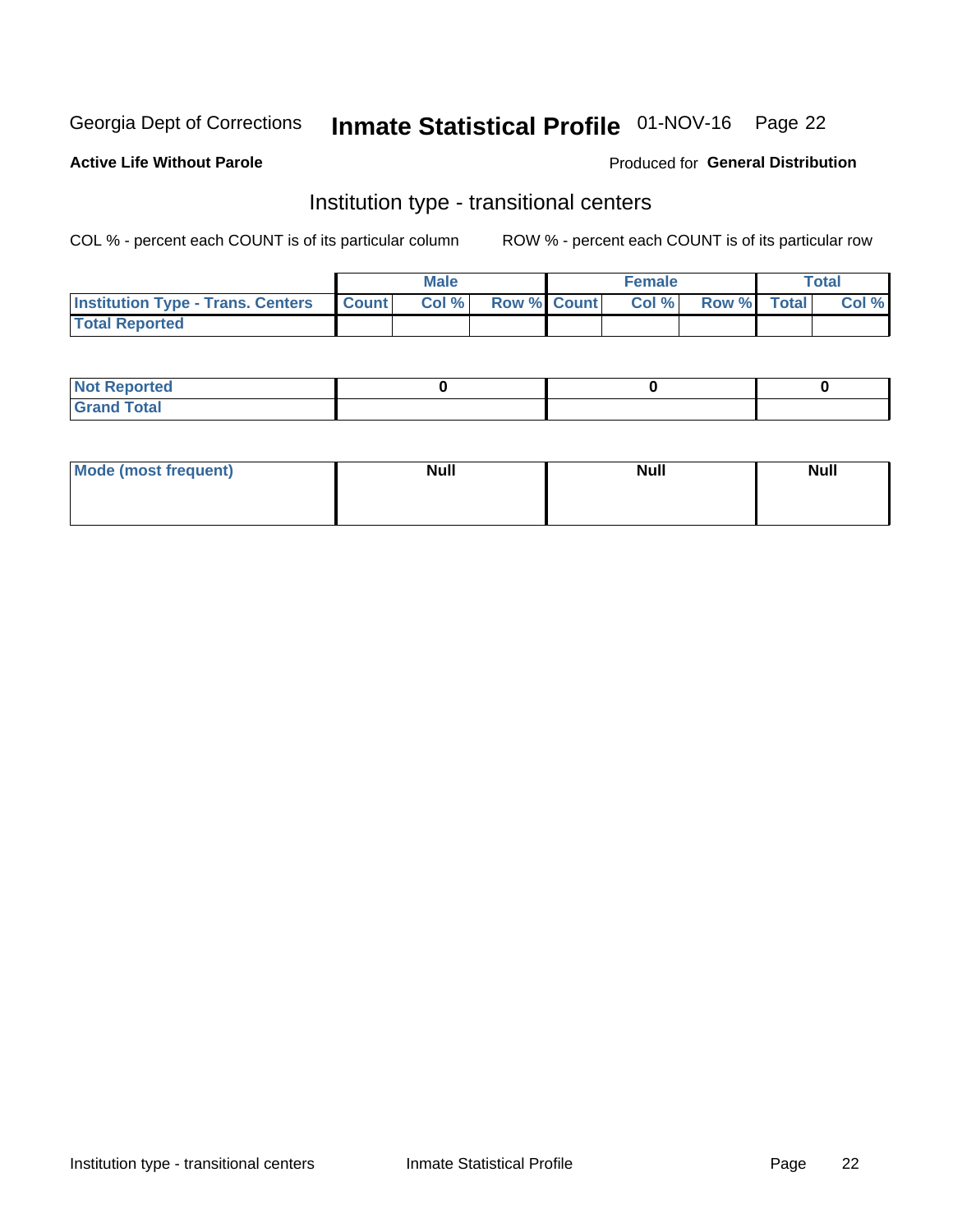## Inmate Statistical Profile 01-NOV-16 Page 23

**Active Life Without Parole** 

Produced for General Distribution

## Institution type - county prisons

COL % - percent each COUNT is of its particular column

|                                                    | <b>Male</b> |       |  | <b>Female</b> |                          |             | <b>Total</b> |       |
|----------------------------------------------------|-------------|-------|--|---------------|--------------------------|-------------|--------------|-------|
| <b>Institution Type - County Prisons   Count  </b> |             | Col % |  |               | <b>Row % Count Col %</b> | Row % Total |              | Col % |
| <b>Total Reported</b>                              |             |       |  |               |                          |             |              |       |

| <b>Not</b><br>: Reported<br> |  |  |
|------------------------------|--|--|
| <b>Total</b><br>---          |  |  |

| Mode (most frequent) | <b>Null</b> | <b>Null</b><br><b>Null</b> |
|----------------------|-------------|----------------------------|
|                      |             |                            |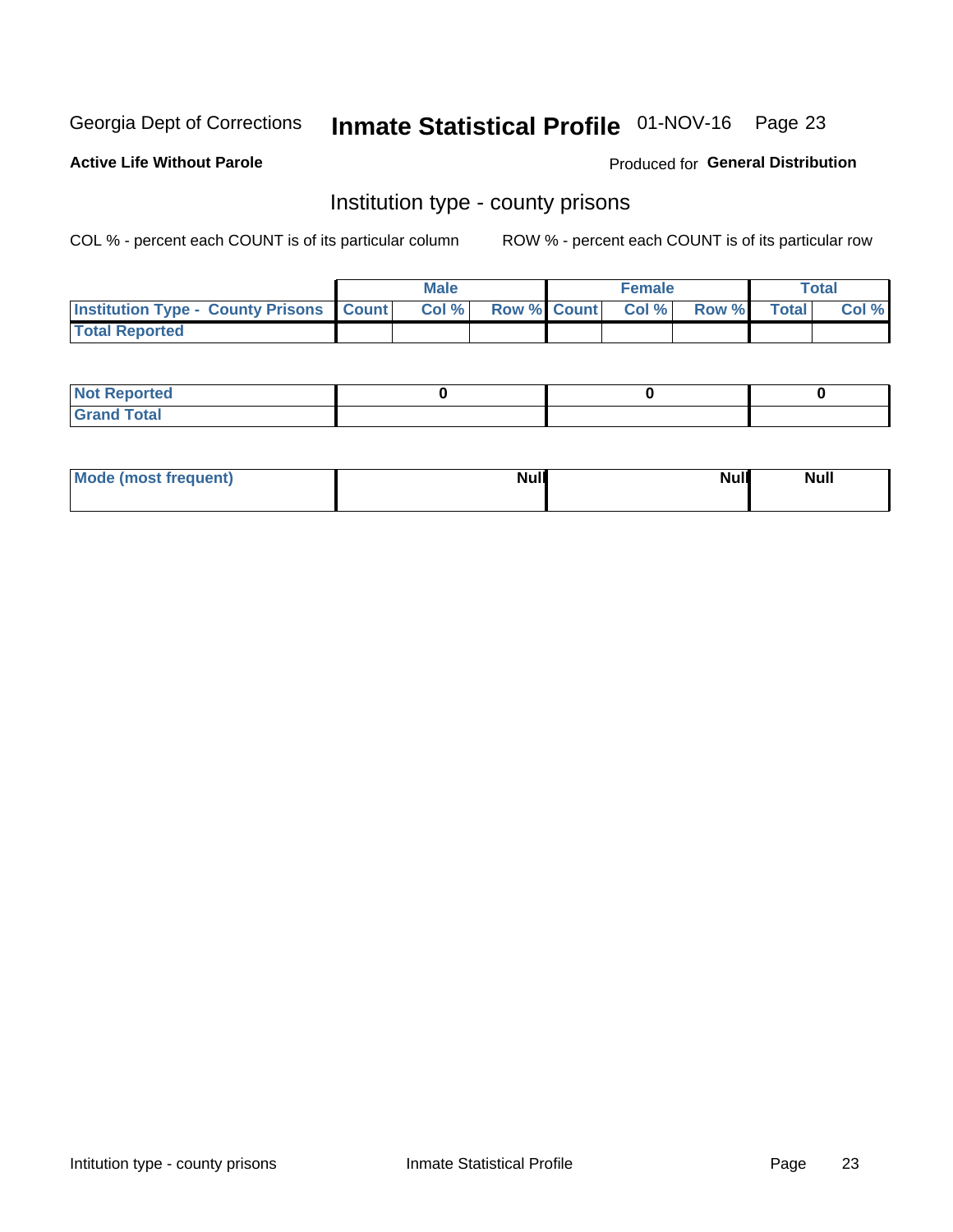## Inmate Statistical Profile 01-NOV-16 Page 24

### **Active Life Without Parole**

### Produced for General Distribution

## Institution type - state prisons

COL % - percent each COUNT is of its particular column

ROW % - percent each COUNT is of its particular row

|                                         | <b>Male</b>  |                           |         | <b>Female</b>               |                 |         | <b>Total</b>       |        |
|-----------------------------------------|--------------|---------------------------|---------|-----------------------------|-----------------|---------|--------------------|--------|
| <b>Institution Type - State Prisons</b> | <b>Count</b> | Col %                     | Row %   | <b>Count</b>                | Col %           | Row %   | <b>Total</b>       | Col %  |
| <b>Arrendale State Prison</b>           |              |                           |         | 22                          | 48.89%          | 100.00% | 22                 | 1.74%  |
| <b>Augusta State Med. Prison</b>        | 61           | 5.00%                     | 100.00% |                             |                 |         | 61                 | 4.82%  |
| <b>Autry State Prison</b>               |              | .08%                      | 100.00% |                             |                 |         |                    | .08%   |
| <b>Baldwin State Prison</b>             | 28           | 2.30%                     | 100.00% |                             |                 |         | 28                 | 2.21%  |
| <b>Central State Prison</b>             | 2            | .16%                      | 100.00% |                             |                 |         | 2                  | .16%   |
| <b>Coastal State Prison</b>             | 3            | .25%                      | 100.00% |                             |                 |         | 3                  | .24%   |
| <b>Ga Diag Class Prison</b>             | 51           | 4.18%                     | 100.00% |                             |                 |         | 51                 | 4.03%  |
| <b>Ga State Prison</b>                  | 26           | 2.13%                     | 100.00% |                             |                 |         | 26                 | 2.06%  |
| <b>Hancock State Prison</b>             | 135          | 11.07%                    | 100.00% |                             |                 |         | 135                | 10.67% |
| <b>Hays State Prison</b>                | 134          | 10.98%                    | 100.00% |                             |                 |         | 134                | 10.59% |
| <b>Macon State Prison</b>               | 219          | 17.95%                    | 100.00% |                             |                 |         | 219                | 17.31% |
| <b>Phillips State Prison</b>            | 17           | 1.39%                     | 100.00% |                             |                 |         | 17                 | 1.34%  |
| <b>Pulaski State Prison</b>             |              |                           |         | 23                          | 51.11%          | 100.00% | 23                 | 1.82%  |
| <b>Smith State Prison</b>               | 159          | 13.03%                    | 100.00% |                             |                 |         | 159                | 12.57% |
| <b>Telfair State Prison</b>             | 160          | 13.11%                    | 100.00% |                             |                 |         | 160                | 12.65% |
| <b>Valdosta State Prison</b>            | 112          | 9.18%                     | 100.00% |                             |                 |         | 112                | 8.85%  |
| <b>Ware State Prison</b>                | 112          | 9.18%                     | 100.00% |                             |                 |         | 112                | 8.85%  |
| <b>Total Reported</b>                   | 1,220        | 100%                      | 96.44%  | 45                          | 100%            | 3.56%   | 1,265              | 100%   |
|                                         |              |                           |         |                             |                 |         |                    |        |
| <b>Not Reported</b>                     | 0            |                           |         | 0                           |                 |         | $\bf{0}$           |        |
| <b>Grand Total</b>                      |              | 1,220                     |         |                             | $\overline{45}$ |         | 1,265              |        |
| <b>Mode (most frequent)</b>             |              | <b>Macon State Prison</b> |         | <b>Pulaski State Prison</b> |                 |         | <b>Macon State</b> |        |

Prison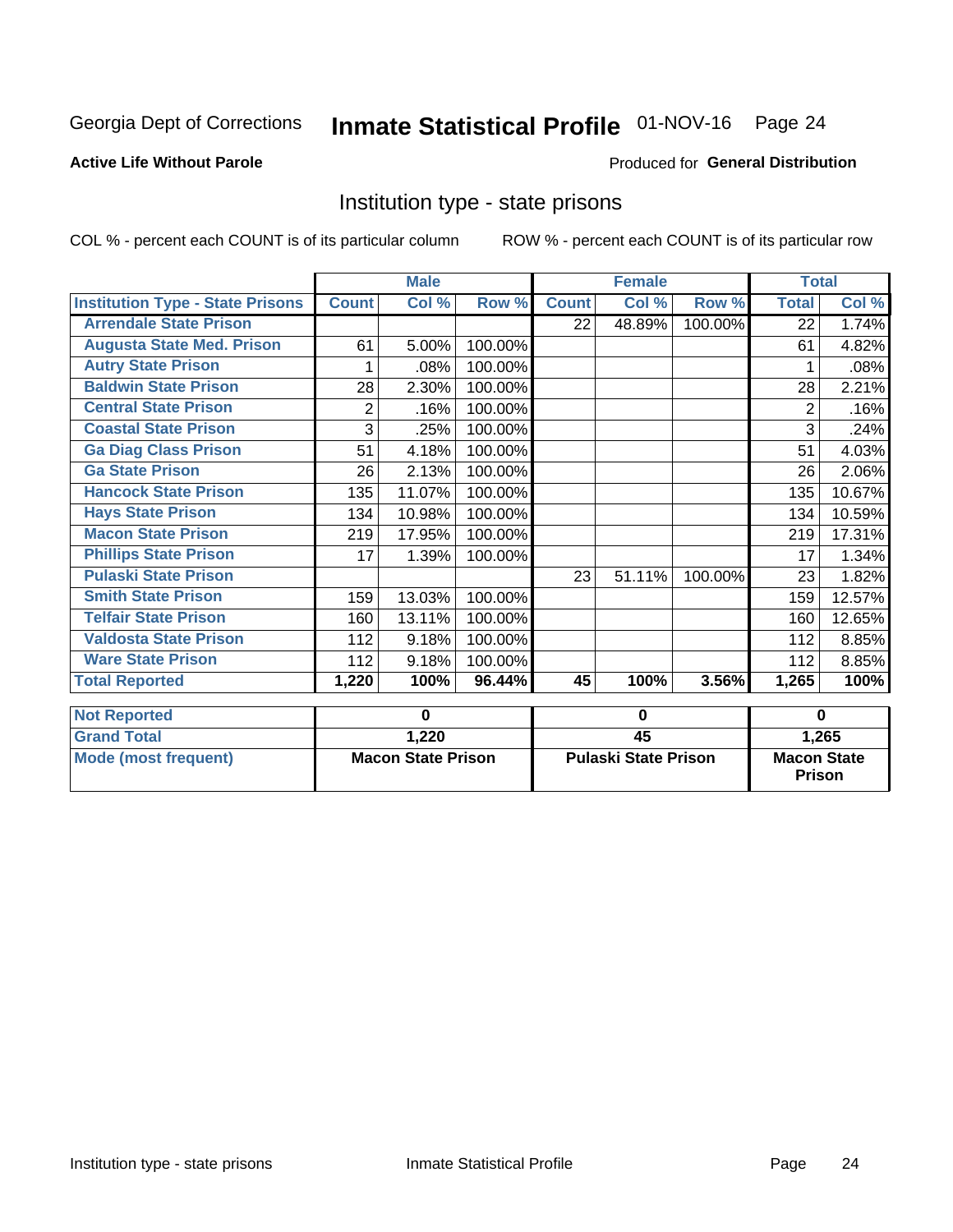## Inmate Statistical Profile 01-NOV-16 Page 25

## **Active Life Without Parole**

### Produced for General Distribution

## Institution type - private prisons

COL % - percent each COUNT is of its particular column

|                                                     | <b>Male</b> |       |                    | <b>Female</b> |       |             | Total |       |
|-----------------------------------------------------|-------------|-------|--------------------|---------------|-------|-------------|-------|-------|
| <b>Institution Type - Private Prisons   Count  </b> |             | Col % | <b>Row % Count</b> |               | Col % | Row % Total |       | Col % |
| <b>Total Reported</b>                               |             |       |                    |               |       |             |       |       |

| Not Reported           |  |  |
|------------------------|--|--|
| <b>Cotal</b><br>______ |  |  |

| <b>Mo</b><br>frequent) | <b>Null</b> | <b>Null</b> | . . I *<br><b>IVUII</b> |
|------------------------|-------------|-------------|-------------------------|
|                        |             |             |                         |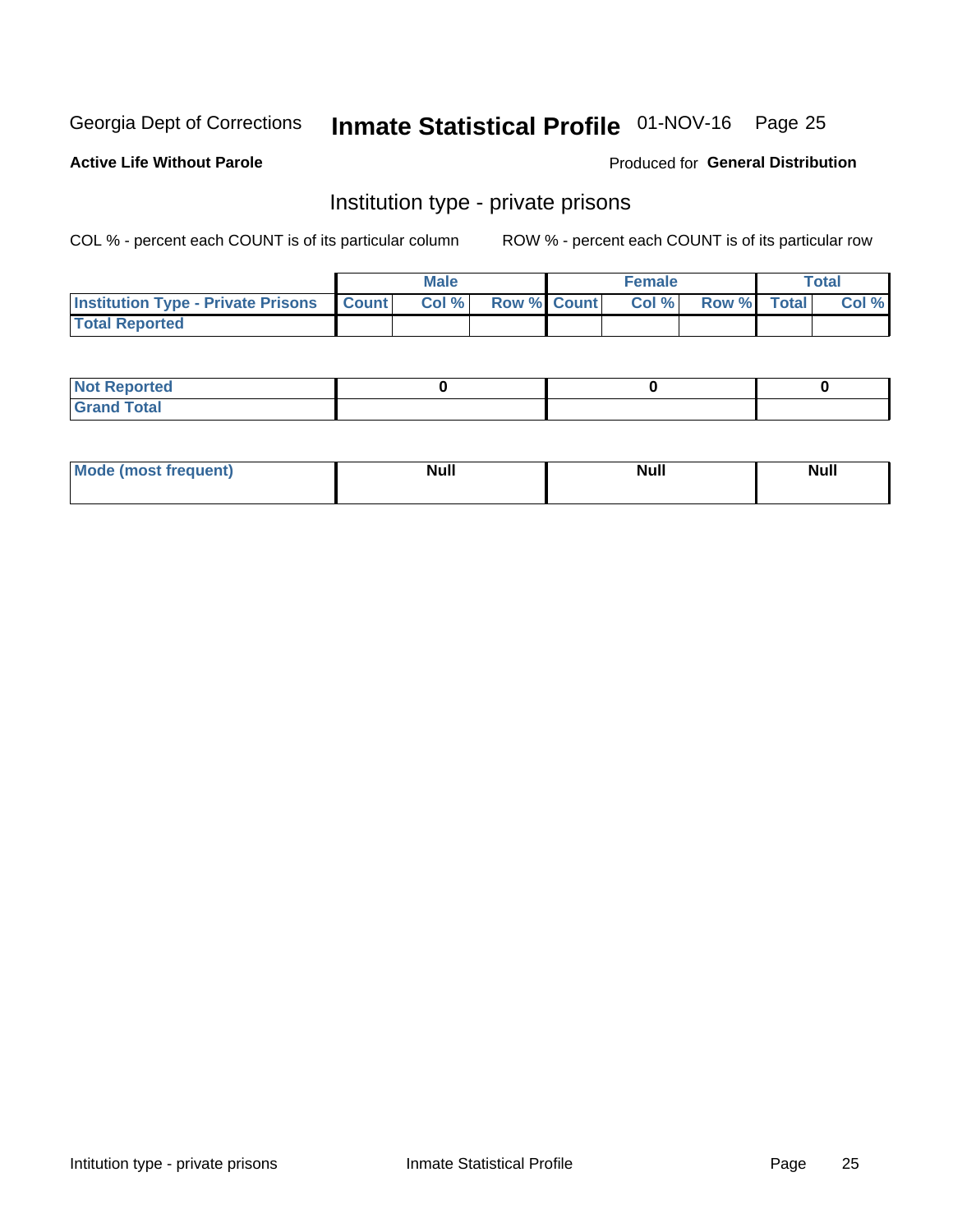## Inmate Statistical Profile 01-NOV-16 Page 26

### **Active Life Without Parole**

### Produced for General Distribution

## Institution type - inmate boot camp

COL % - percent each COUNT is of its particular column

|                                      | <b>Male</b>  |       |               |              | <b>Female</b> | <b>Total</b> |  |       |
|--------------------------------------|--------------|-------|---------------|--------------|---------------|--------------|--|-------|
| <b>Institution Type - Boot Camps</b> | <b>Count</b> | Col % | <b>Row %I</b> | <b>Count</b> | Col %         | Row % Total  |  | Col % |
| <b>Total Rported</b>                 |              |       |               |              |               |              |  |       |

| <b>Not Reported</b>            |  |  |
|--------------------------------|--|--|
| <b>Total</b><br>C <sub>r</sub> |  |  |

| Mod<br>uamo | Nul.<br>$- - - - - -$ | <b>Null</b> | <br>uu.<br>------ |
|-------------|-----------------------|-------------|-------------------|
|             |                       |             |                   |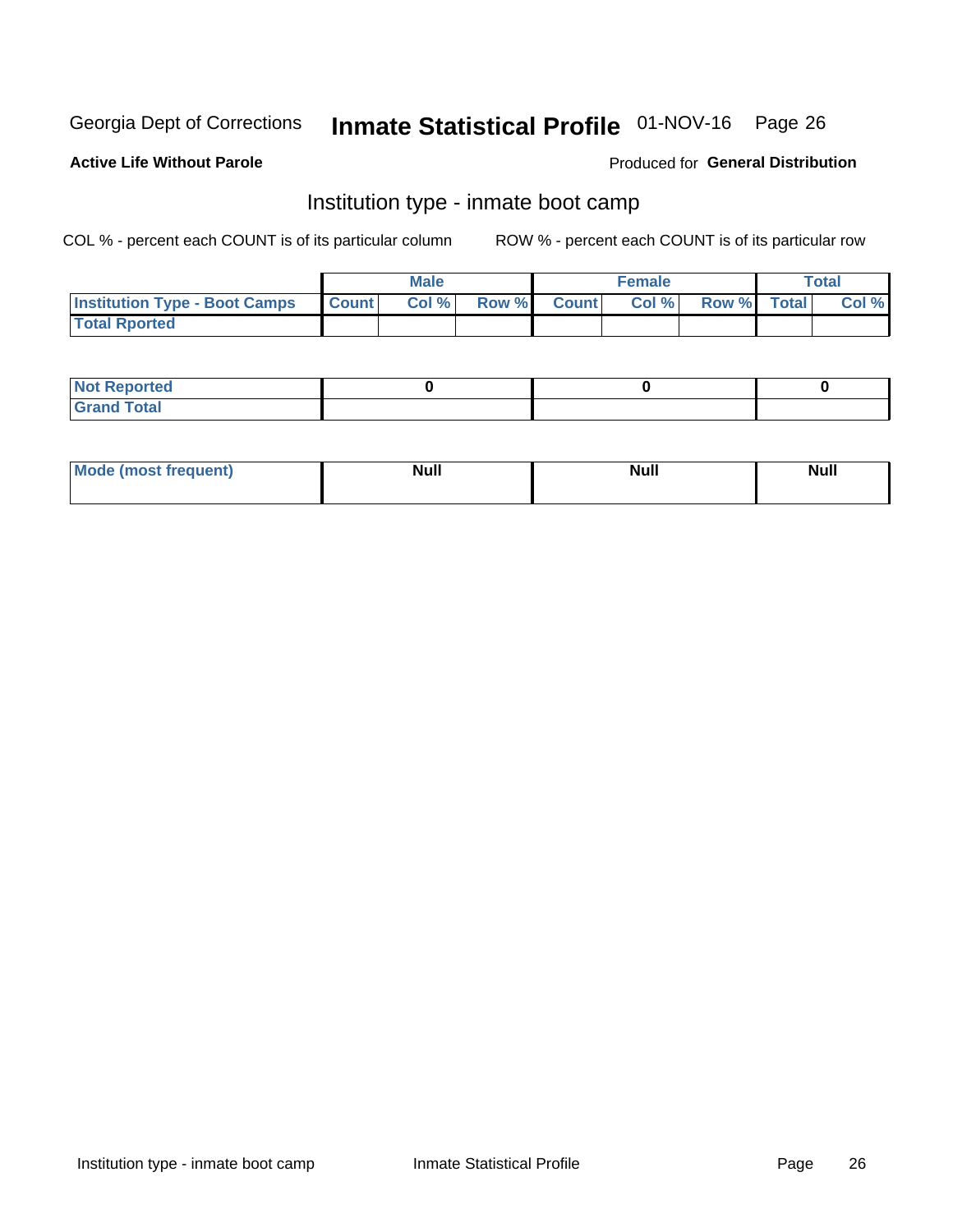## Inmate Statistical Profile 01-NOV-16 Page 27

### **Active Life Without Parole**

### Produced for General Distribution

## Number of disciplinary reports

COL % - percent each COUNT is of its particular column

|                                       | <b>Male</b>  |        |         | <b>Female</b> |        |          | <b>Total</b> |        |
|---------------------------------------|--------------|--------|---------|---------------|--------|----------|--------------|--------|
| <b>Number of Disciplinary Reports</b> | <b>Count</b> | Col %  | Row %   | <b>Count</b>  | Col %  | Row %    | Total        | Col %  |
|                                       | 324          | 26.56% | 93.64%  | 22            | 48.89% | 6.36%    | 346          | 27.35% |
|                                       | 164          | 13.44% | 97.04%  | 5             | 11.11% | 2.96%    | 169          | 13.36% |
| 2                                     | 115          | 9.43%  | 94.26%  | 7             | 15.56% | 5.74%    | 122          | 9.64%  |
| 3                                     | 94           | 7.70%  | 97.92%  | 2             | 4.44%  | 2.08%    | 96           | 7.59%  |
|                                       | 64           | 5.25%  | 96.97%  | 2             | 4.44%  | $3.03\%$ | 66           | 5.22%  |
| 5                                     | 54           | 4.43%  | 100.00% |               |        |          | 54           | 4.27%  |
| <b>More Than 5</b>                    | 405          | 33.20% | 98.30%  | 7             | 15.56% | 1.70%    | 412          | 32.57% |
| <b>Total Reported</b>                 | 1,220        | 100%   | 96.44%  | 45            | 100%   | 3.56%    | 1,265        | 100%   |

| NO<br>тео |      |   |       |
|-----------|------|---|-------|
| Гоtal     | ,220 | ᠇ | 1,265 |

| Mean (average)       | ר ר<br>$\mathbf{L}$ | 3.96 | 711 |
|----------------------|---------------------|------|-----|
| Median (middle)      |                     |      |     |
| Mode (most frequent) |                     |      |     |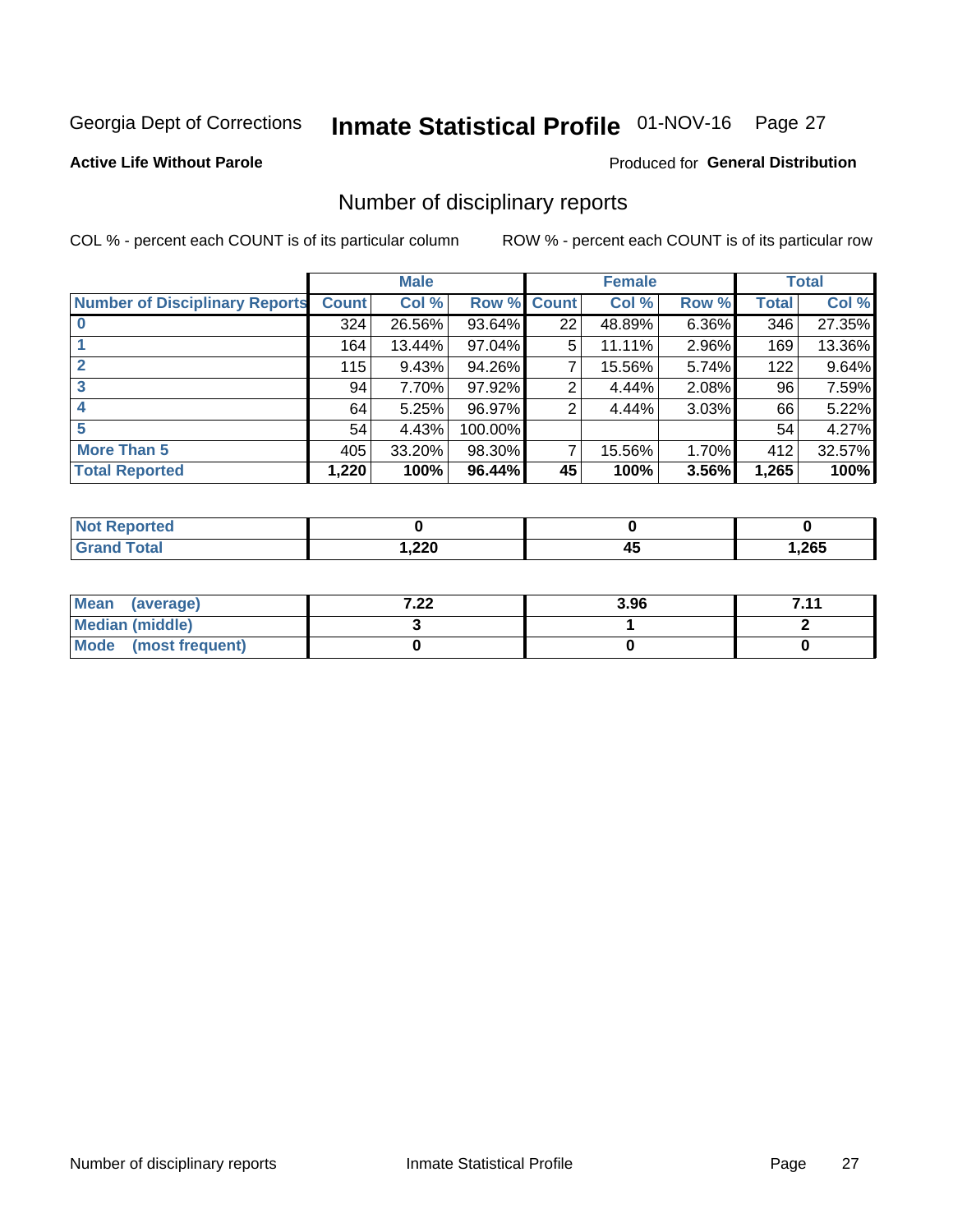## Inmate Statistical Profile 01-NOV-16 Page 28

### **Active Life Without Parole**

### Produced for General Distribution

## Number of transfers

COL % - percent each COUNT is of its particular column

|                            | <b>Male</b> |          | <b>Female</b> |    |        | <b>Total</b> |       |        |
|----------------------------|-------------|----------|---------------|----|--------|--------------|-------|--------|
| <b>Number of Transfers</b> | Count l     | Col %    | Row % Count   |    | Col %  | Row %        | Total | Col %  |
|                            | 34          | 2.79%    | 80.95%        | 8  | 17.78% | 19.05%       | 42    | 3.32%  |
|                            | 336         | 27.54%   | 94.38%        | 20 | 44.44% | 5.62%        | 356   | 28.14% |
| 2                          | 164         | 13.44%   | 95.35%        | 8  | 17.78% | 4.65%        | 172   | 13.60% |
| 3                          | 114         | $9.34\%$ | 97.44%        | 3  | 6.67%  | $2.56\%$     | 117   | 9.25%  |
|                            | 76          | 6.23%    | 98.70%        |    | 2.22%  | 1.30%        | 77    | 6.09%  |
| 5                          | 61          | $5.00\%$ | 98.39%        |    | 2.22%  | $1.61\%$     | 62    | 4.90%  |
| <b>More Than 5</b>         | 435         | 35.66%   | 99.09%        | 4  | 8.89%  | 0.91%        | 439   | 34.70% |
| <b>Total Reported</b>      | 1,220       | 100%     | 96.44%        | 45 | 100%   | 3.56%        | 1,265 | 100%   |

| NO<br>тео |      |   |       |
|-----------|------|---|-------|
| Гоtal     | ,220 | ᠇ | 1,265 |

| Mean (average)         | 5.78 | 1.84 | 5.64 |
|------------------------|------|------|------|
| <b>Median (middle)</b> |      |      |      |
| Mode (most frequent)   |      |      |      |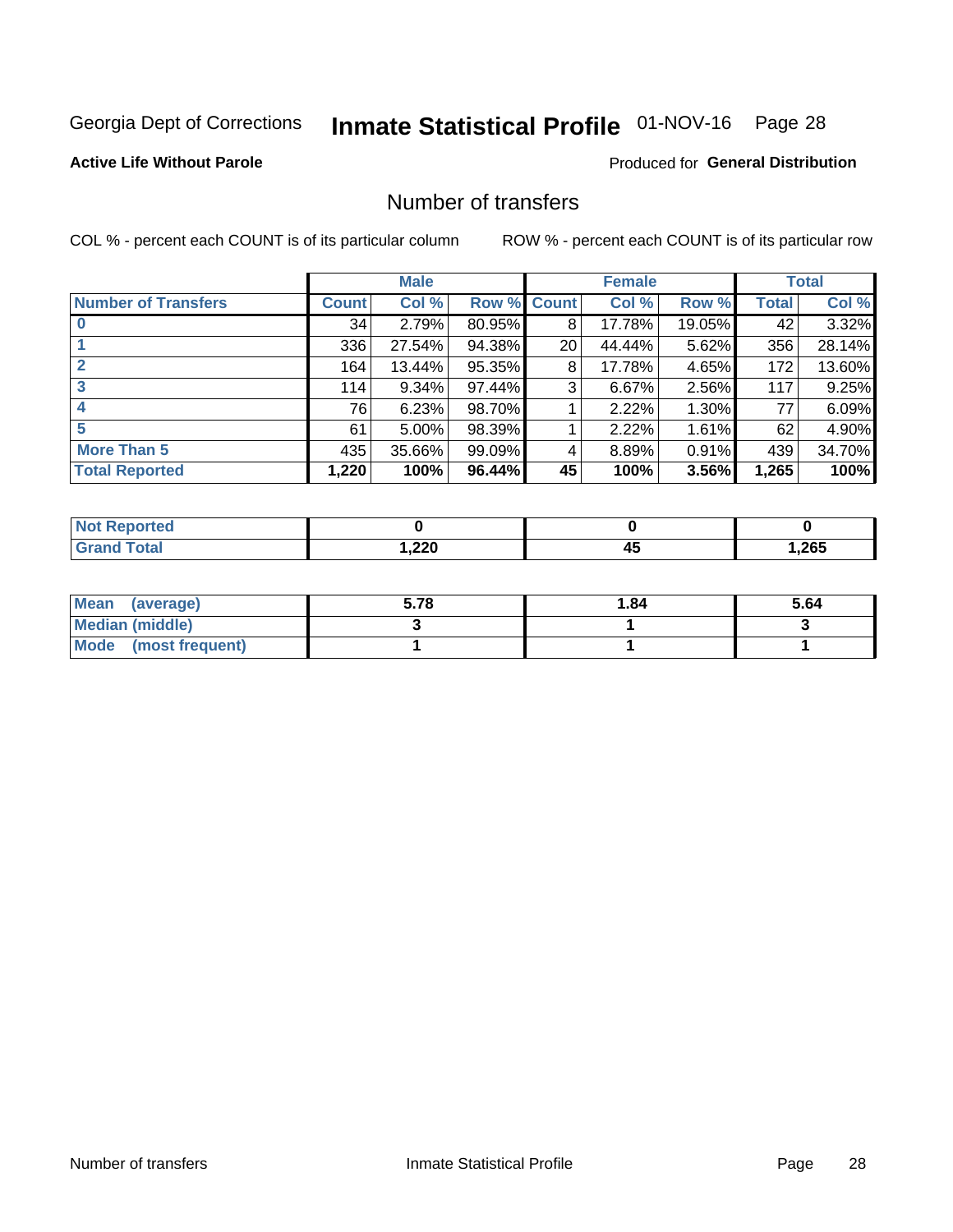## Inmate Statistical Profile 01-NOV-16 Page 29

**Active Life Without Parole** 

Produced for General Distribution

## Number of escapes

COL % - percent each COUNT is of its particular column

|                          | <b>Male</b>  |           |                    | <b>Female</b> |         |          | Total |        |
|--------------------------|--------------|-----------|--------------------|---------------|---------|----------|-------|--------|
| <b>Number of Escapes</b> | <b>Count</b> | Col %     | <b>Row % Count</b> |               | Col %   | Row %    | Total | Col %  |
|                          | 1.216        | $99.67\%$ | $96.43\%$          | 45            | 100.00% | $3.57\%$ | 1,261 | 99.68% |
|                          |              | 0.16%     | 100.00%            |               |         |          |       | 0.16%  |
|                          |              | 0.16%     | $100.00\%$         |               |         |          |       | 0.16%  |
| <b>Total Reported</b>    | 1,220        | 100%      | $96.44\%$          | 45            | 100%    | 3.56%    | 1,265 | 100%   |

| <b>Reported</b><br><b>NOT</b> |        |          |        |
|-------------------------------|--------|----------|--------|
| Total                         | 220, ا | ⊿•<br>≖∾ | 265, ا |

| Mean (average)       |  |  |
|----------------------|--|--|
| Median (middle)      |  |  |
| Mode (most frequent) |  |  |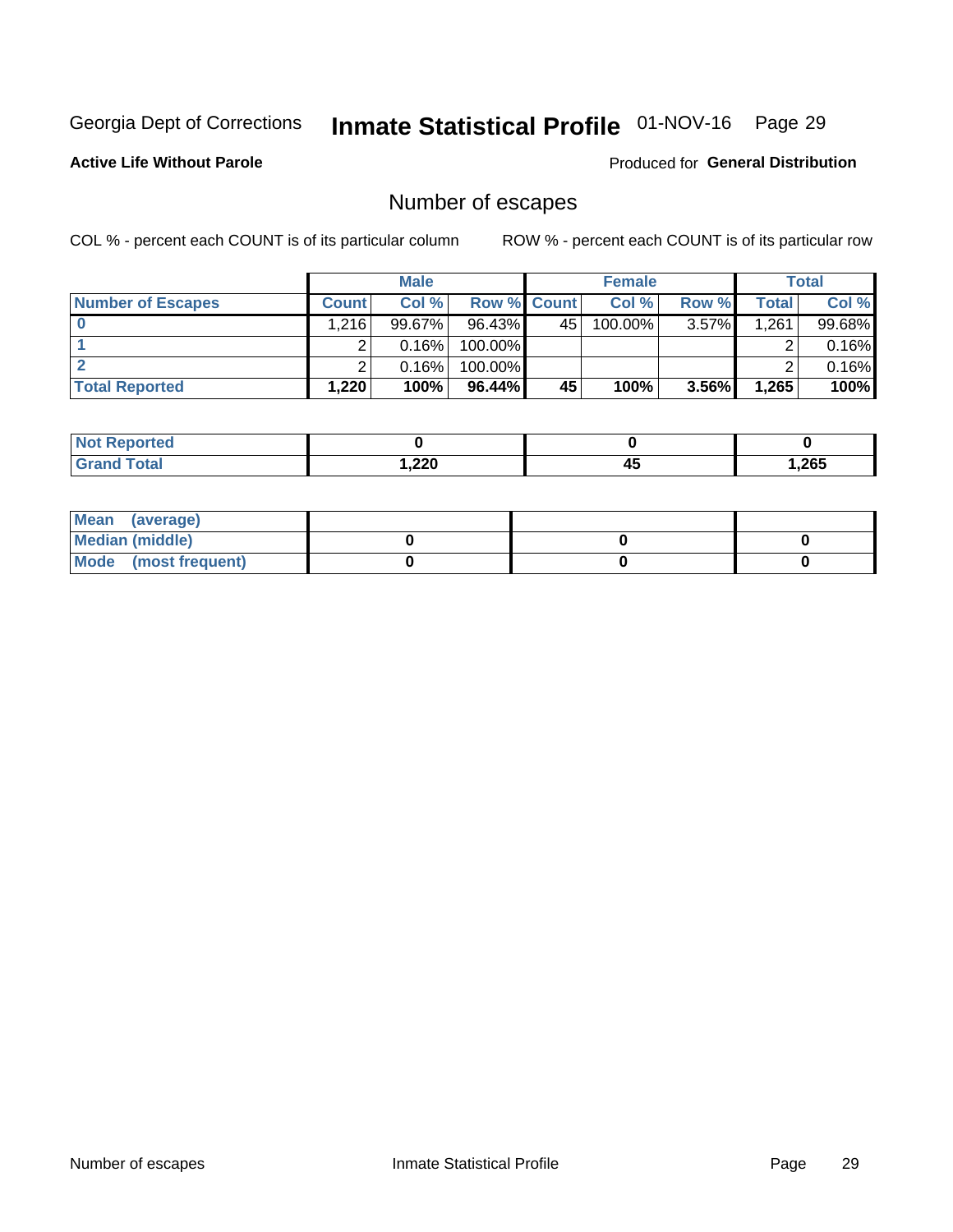## **Active Life Without Parole**

## Produced for General Distribution

## Time served in current (or last) institution

COL % - percent each COUNT is of its particular column

|                            |              | <b>Male</b> |         |              | <b>Female</b> | <b>Total</b> |              |        |
|----------------------------|--------------|-------------|---------|--------------|---------------|--------------|--------------|--------|
| <b>Time In Institution</b> | <b>Count</b> | Col %       | Row %   | <b>Count</b> | Col %         | Row %        | <b>Total</b> | Col %  |
| 0 to 3 months              | 146          | 11.97%      | 97.99%  | 3            | 6.67%         | 2.01%        | 149          | 11.78% |
| <b>3.01 to 6 months</b>    | 86           | 7.05%       | 92.47%  | 7            | 15.56%        | 7.53%        | 93           | 7.35%  |
| 6.01 to 9 months           | 100          | 8.20%       | 94.34%  | 6            | 13.33%        | 5.66%        | 106          | 8.38%  |
| 9.01 to 12 months          | 99           | 8.11%       | 97.06%  | 3            | 6.67%         | 2.94%        | 102          | 8.06%  |
| 12.01 to 18 months         | 107          | 8.77%       | 96.40%  | 4            | 8.89%         | 3.60%        | 111          | 8.77%  |
| <b>18.01 to 24 months</b>  | 99           | 8.11%       | 95.19%  | 5            | 11.11%        | 4.81%        | 104          | 8.22%  |
| $2.01$ to 3 years          | 155          | 12.70%      | 97.48%  | 4            | 8.89%         | 2.52%        | 159          | 12.57% |
| $3.01$ to 4 years          | 128          | 10.49%      | 96.24%  | 5            | 11.11%        | 3.76%        | 133          | 10.51% |
| 4.01 to 5 years            | 75           | 6.15%       | 100.00% |              |               |              | 75           | 5.93%  |
| 5.01 to 6 years            | 52           | 4.26%       | 88.14%  | 7            | 15.56%        | 11.86%       | 59           | 4.66%  |
| 6.01 to 7 years            | 40           | 3.28%       | 100.00% |              |               |              | 40           | 3.16%  |
| 7.01 to 8 years            | 38           | 3.11%       | 100.00% |              |               |              | 38           | 3.00%  |
| 8.01 to 9 years            | 25           | 2.05%       | 100.00% |              |               |              | 25           | 1.98%  |
| 9.01 to 10 years           | 12           | 0.98%       | 100.00% |              |               |              | 12           | 0.95%  |
| Over 10 years              | 58           | 4.75%       | 98.31%  | 1            | 2.22%         | 1.69%        | 59           | 4.66%  |
| <b>Total Reported</b>      | 1,220        | 100%        | 96.44%  | 45           | 100%          | 3.56%        | 1,265        | 100%   |

| <b>Not</b><br><b>Reported</b> |               |         |       |
|-------------------------------|---------------|---------|-------|
| <i>i</i> otal                 | າາດ<br>525, ا | л.<br>™ | 1,265 |

| <b>Mean</b><br>(average) | 35 months | 27 months | 35 months |
|--------------------------|-----------|-----------|-----------|
| Median (middle)          | 23 months | 16 months | 22 months |
| Mode (most frequent)     | 0 months  | 3 months  | 1 months  |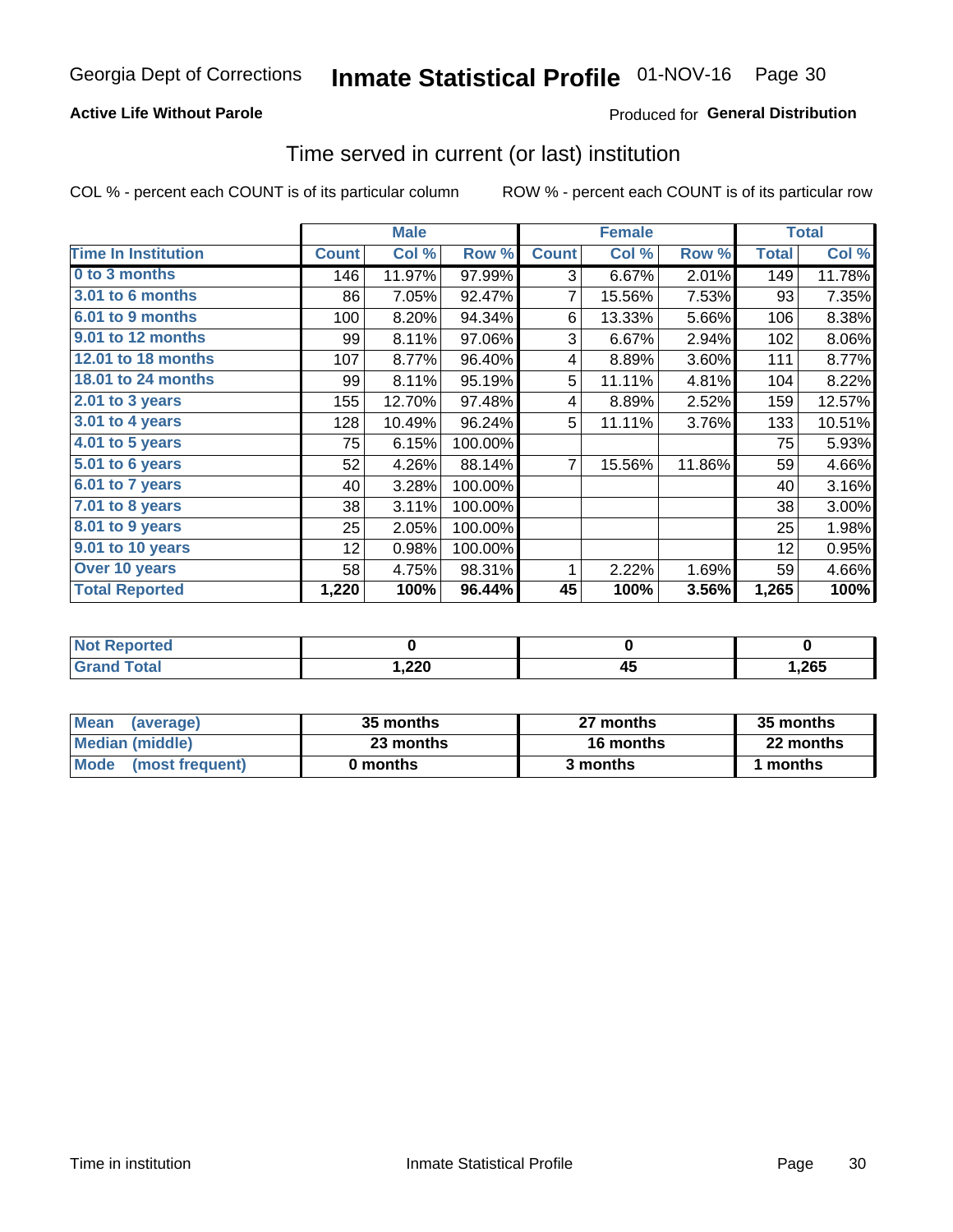## Inmate Statistical Profile 01-NOV-16 Page 31

### **Active Life Without Parole**

### Produced for General Distribution

## Highest grade level attained

COL % - percent each COUNT is of its particular column

|                              |                         | <b>Male</b> |         |                 | <b>Female</b> |        |                         | <b>Total</b> |
|------------------------------|-------------------------|-------------|---------|-----------------|---------------|--------|-------------------------|--------------|
| <b>Grade Level</b>           | <b>Count</b>            | Col %       | Row %   | <b>Count</b>    | Col %         | Row %  | <b>Total</b>            | Col %        |
| No school at all             | 2                       | 0.21%       | 100.00% |                 |               |        | 2                       | 0.20%        |
| Grade 1                      | 1                       | 0.10%       | 100.00% |                 |               |        | 1                       | 0.10%        |
| <b>Grade 2</b>               | 1                       | 0.10%       | 100.00% |                 |               |        | 1                       | 0.10%        |
| Grade 3                      | $\overline{2}$          | 0.21%       | 100.00% |                 |               |        | $\overline{2}$          | 0.20%        |
| <b>Grade 4</b>               | $\overline{3}$          | 0.31%       | 100.00% |                 |               |        | 3                       | 0.30%        |
| <b>Grade 5</b>               | 1                       | 0.10%       | 100.00% |                 |               |        | 1                       | 0.10%        |
| Grade 6                      | 9                       | 0.93%       | 100.00% |                 |               |        | 9                       | 0.90%        |
| Grade 7                      | 36                      | 3.71%       | 100.00% |                 |               |        | 36                      | 3.62%        |
| Grade 8                      | 70                      | 7.21%       | 98.59%  | 1               | 4.17%         | 1.41%  | 71                      | 7.14%        |
| Grade 9                      | 128                     | 13.18%      | 97.71%  | 3               | 12.50%        | 2.29%  | 131                     | 13.17%       |
| Grade 10                     | 187                     | 19.26%      | 96.89%  | 6               | 25.00%        | 3.11%  | 193                     | 19.40%       |
| Grade 11                     | 161                     | 16.58%      | 98.77%  | $\overline{2}$  | 8.33%         | 1.23%  | 163                     | 16.38%       |
| <b>Grade 12 or GED</b>       | 234                     | 24.10%      | 96.69%  | 8               | 33.33%        | 3.31%  | 242                     | 24.32%       |
| Some tech school             | 13                      | 1.34%       | 92.86%  | 1               | 4.17%         | 7.14%  | 14                      | 1.41%        |
| <b>Completed tech school</b> | 15                      | 1.54%       | 100.00% |                 |               |        | 15                      | 1.51%        |
| College, 1 year              | 34                      | 3.50%       | 97.14%  | 1               | 4.17%         | 2.86%  | 35                      | 3.52%        |
| College, 2 year              | 36                      | 3.71%       | 97.30%  | 1               | 4.17%         | 2.70%  | 37                      | 3.72%        |
| College, 3 year              | 14                      | 1.44%       | 100.00% |                 |               |        | 14                      | 1.41%        |
| <b>Bachelor's degree</b>     | 16                      | 1.65%       | 100.00% |                 |               |        | 16                      | 1.61%        |
| <b>Master's degree</b>       | $\overline{\mathbf{4}}$ | 0.41%       | 100.00% |                 |               |        | $\overline{\mathbf{4}}$ | 0.40%        |
| Ph.D. degree                 | 1                       | 0.10%       | 50.00%  | 1               | 4.17%         | 50.00% | $\overline{2}$          | 0.20%        |
| Law degree                   | $\overline{2}$          | 0.21%       | 100.00% |                 |               |        | $\overline{2}$          | 0.20%        |
| <b>Medical degree</b>        | 1                       | 0.10%       | 100.00% |                 |               |        | 1                       | 0.10%        |
| <b>Total Reported</b>        | 971                     | 100%        | 97.59%  | $\overline{24}$ | 100.0%        | 2.41%  | 995                     | 100.0%       |

| rreo | 249    | $\sim$          | מדה  |
|------|--------|-----------------|------|
|      | $\sim$ |                 | ZI U |
|      | 220,،  | . .<br>л.<br>᠇៴ | ,265 |

| <b>Mean</b><br>(average) | 10.75           | 11.38           | 10.76             |
|--------------------------|-----------------|-----------------|-------------------|
| Median (middle)          | Grade 11        | Other           | Grade 11          |
| Mode<br>(most frequent)  | Grade 12 or GED | Grade 12 or GED | I Grade 12 or GED |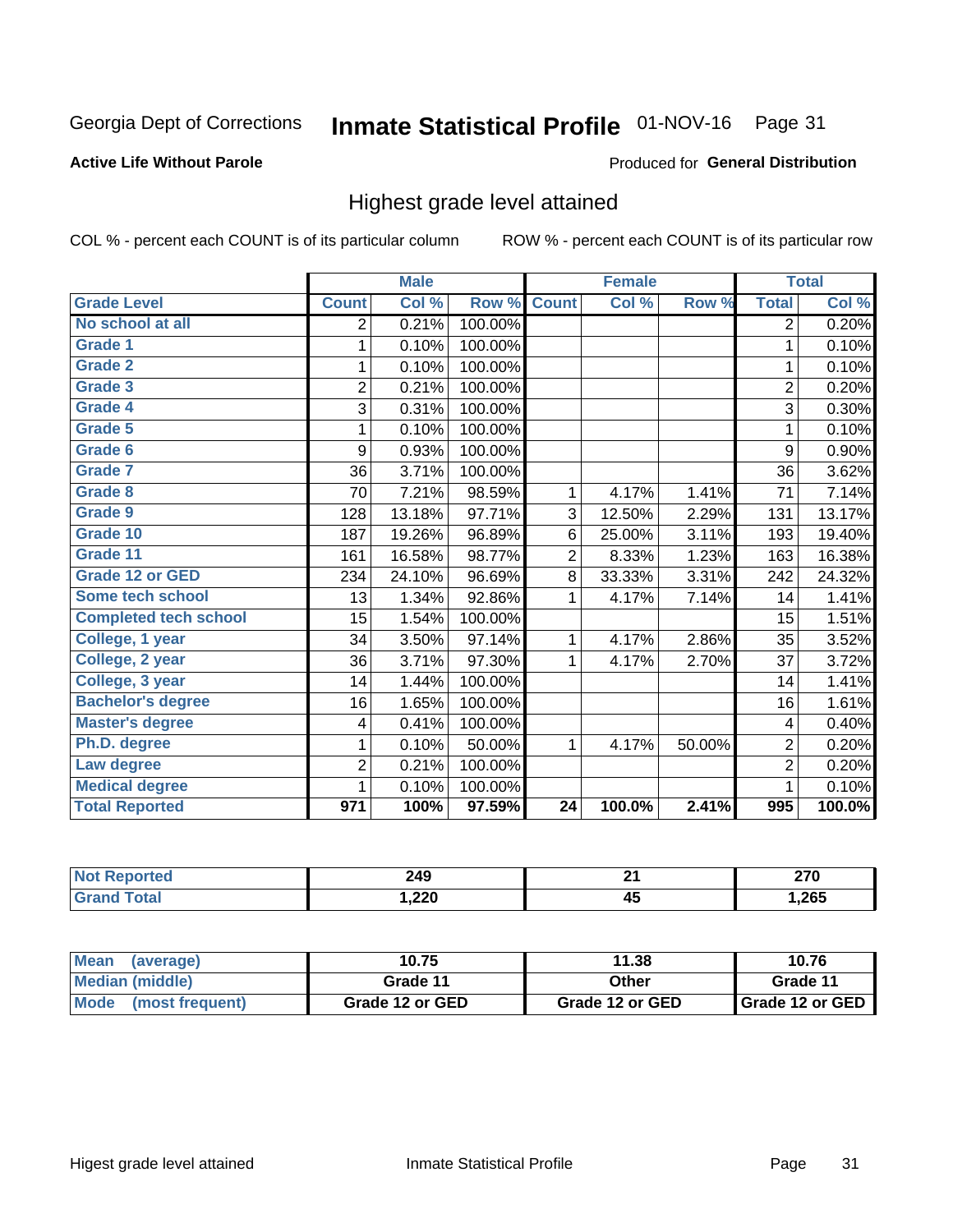## Inmate Statistical Profile 01-NOV-16 Page 32

### **Active Life Without Parole**

### Produced for General Distribution

## Culture fair IQ scores

COL % - percent each COUNT is of its particular column

|                       | <b>Male</b>  |        | <b>Female</b>      |    |        | <b>Total</b> |              |        |
|-----------------------|--------------|--------|--------------------|----|--------|--------------|--------------|--------|
| <b>IQ Scores</b>      | <b>Count</b> | Col %  | <b>Row % Count</b> |    | Col %  | Row %        | <b>Total</b> | Col %  |
| $60 - 69$             | 37           | 3.39%  | 97.37%             |    | 2.94%  | 2.63%        | 38           | 3.37%  |
| $70 - 79$             | 84           | 7.69%  | 97.67%             | 2  | 5.88%  | 2.33%        | 86           | 7.64%  |
| $80 - 89$             | 151          | 13.83% | 96.18%             | 6  | 17.65% | $3.82\%$     | 157          | 13.94% |
| $90 - 99$             | 270          | 24.73% | 95.74%             | 12 | 35.29% | 4.26%        | 282          | 25.04% |
| $100 - 109$           | 301          | 27.56% | 98.05%             | 6  | 17.65% | 1.95%        | 307          | 27.26% |
| $110 - 119$           | 206          | 18.86% | 98.56%             | 3  | 8.82%  | 1.44%        | 209          | 18.56% |
| $120 - 129$           | 41           | 3.75%  | 93.18%             | 3  | 8.82%  | 6.82%        | 44           | 3.91%  |
| $130 - 139$           | 2            | 0.18%  | 66.67%             | 1  | 2.94%  | 33.33%       | 3            | 0.27%  |
| <b>Total Reported</b> | 1,092        | 100%   | 96.98%             | 34 | 100%   | 3.02%        | 1,126        | 100%   |

| <b>Not Reported</b>  | 118  |    | 125   |
|----------------------|------|----|-------|
| Not Valid (under 60) | 10   |    | 14    |
| <b>Grand Total</b>   | ,220 | 45 | 1,265 |

| Mean<br>(average)       | 98  | 98  | 98   |
|-------------------------|-----|-----|------|
| <b>Median (middle)</b>  | 100 | 96  | 99.5 |
| Mode<br>(most frequent) | 99  | 102 | 99   |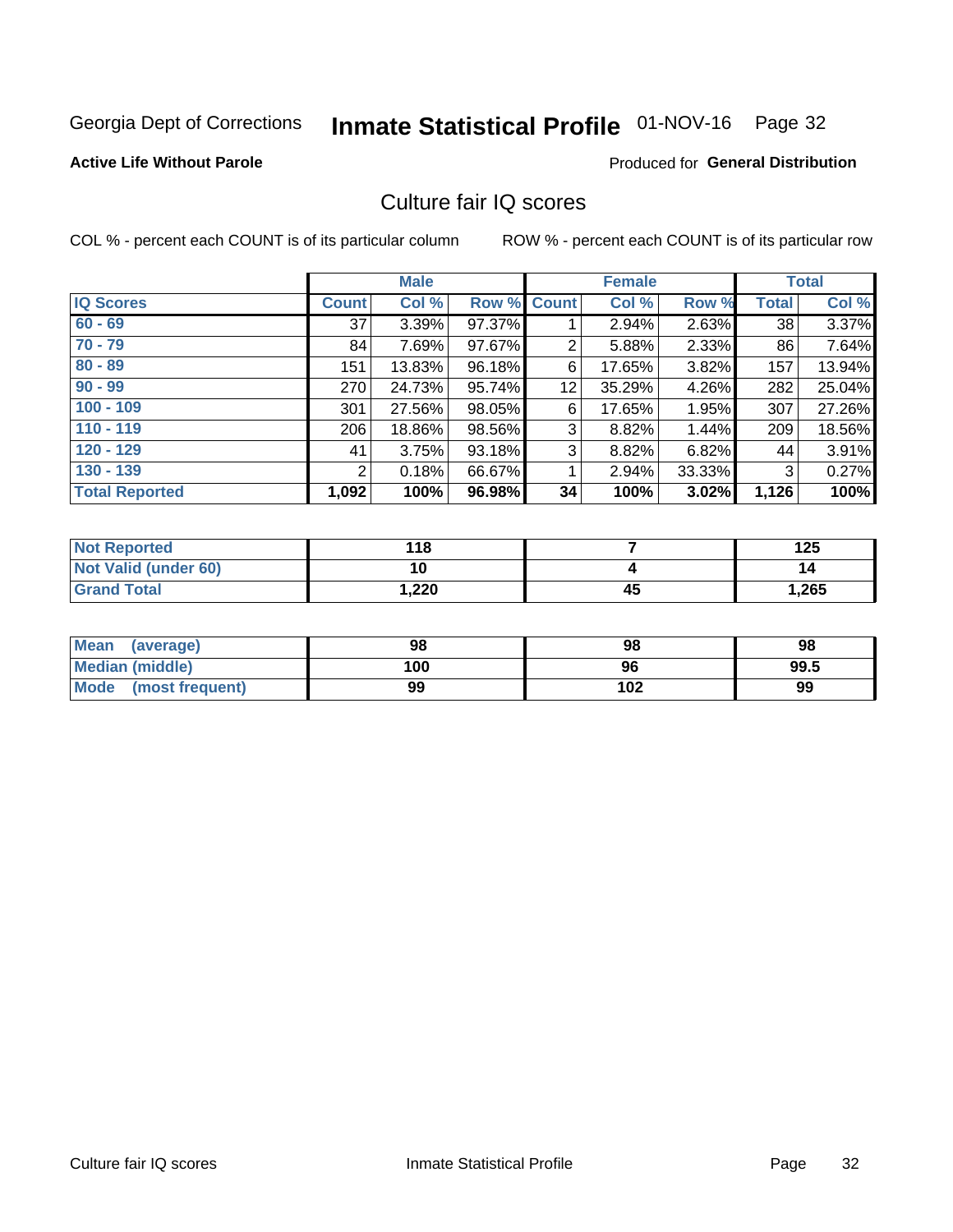## Inmate Statistical Profile 01-NOV-16 Page 33

### **Active Life Without Parole**

### Produced for General Distribution

## Wide Range Achievement Test (WRAT) reading score

COL % - percent each COUNT is of its particular column

| <b>WRAT Reading Score</b><br><b>Count</b><br>$0.1$ to $0.9$<br>23<br>1.0 to 1.9<br>17<br>2.0 to 2.9<br>39<br>3.0 to 3.9<br>73<br>4.0 to 4.9<br>89<br>5.0 to 5.9<br>104 | Col %<br>2.06%<br>1.52%<br>3.49%<br>6.54%<br>7.97%<br>9.31% | Row %<br>100.00%<br>100.00%<br>95.12%<br>96.05%<br>96.74%<br>98.11% | <b>Count</b><br>$\overline{2}$<br>3<br>3 | Col %<br>5.26%<br>7.89%<br>7.89% | Row %<br>4.88%<br>3.95%<br>3.26% | <b>Total</b><br>23<br>17<br>41<br>76<br>92 | Col %<br>1.99%<br>1.47%<br>3.55%<br>6.58% |
|------------------------------------------------------------------------------------------------------------------------------------------------------------------------|-------------------------------------------------------------|---------------------------------------------------------------------|------------------------------------------|----------------------------------|----------------------------------|--------------------------------------------|-------------------------------------------|
|                                                                                                                                                                        |                                                             |                                                                     |                                          |                                  |                                  |                                            |                                           |
|                                                                                                                                                                        |                                                             |                                                                     |                                          |                                  |                                  |                                            |                                           |
|                                                                                                                                                                        |                                                             |                                                                     |                                          |                                  |                                  |                                            |                                           |
|                                                                                                                                                                        |                                                             |                                                                     |                                          |                                  |                                  |                                            |                                           |
|                                                                                                                                                                        |                                                             |                                                                     |                                          |                                  |                                  |                                            |                                           |
|                                                                                                                                                                        |                                                             |                                                                     |                                          |                                  |                                  |                                            | 7.97%                                     |
|                                                                                                                                                                        |                                                             |                                                                     | $\overline{2}$                           | 5.26%                            | 1.89%                            | 106                                        | 9.18%                                     |
| 6.0 to 6.9<br>97                                                                                                                                                       | 8.68%                                                       | 97.98%                                                              | $\overline{2}$                           | 5.26%                            | 2.02%                            | 99                                         | 8.57%                                     |
| 7.0 to 7.9<br>31                                                                                                                                                       | 2.78%                                                       | 100.00%                                                             |                                          |                                  |                                  | 31                                         | 2.68%                                     |
| 8.0 to 8.9<br>83                                                                                                                                                       | 7.43%                                                       | 97.65%                                                              | $\overline{2}$                           | 5.26%                            | 2.35%                            | 85                                         | 7.36%                                     |
| 9.0 to 9.9<br>68                                                                                                                                                       | 6.09%                                                       | 97.14%                                                              | $\overline{2}$                           | 5.26%                            | 2.86%                            | 70                                         | 6.06%                                     |
| 10.0 to 10.9<br>59                                                                                                                                                     | 5.28%                                                       | 98.33%                                                              | 1                                        | 2.63%                            | 1.67%                            | 60                                         | 5.19%                                     |
| 11.0 to 11.9<br>114                                                                                                                                                    | 10.21%                                                      | 95.00%                                                              | 6                                        | 15.79%                           | 5.00%                            | 120                                        | 10.39%                                    |
| 12.0 to 12.9<br>266                                                                                                                                                    | 23.81%                                                      | 95.68%                                                              | 12 <sub>2</sub>                          | 31.58%                           | 4.32%                            | 278                                        | 24.07%                                    |
| 13<br>54                                                                                                                                                               | 4.83%                                                       | 94.74%                                                              | 3                                        | 7.89%                            | 5.26%                            | 57                                         | 4.94%                                     |
| <b>Total Reported</b><br>1,117                                                                                                                                         | 100%                                                        | 96.71%                                                              | 38                                       | 100%                             | 3.29%                            | 1,155                                      | 100%                                      |

| <b>Not Reported</b>   | 103    |          | 110   |
|-----------------------|--------|----------|-------|
| <b>Total</b><br>Grand | 220، ، | ΛI<br>᠇u | 1,265 |

| <b>Mean</b><br>(average)       | 8.58       | 9.49        | 8.61 |
|--------------------------------|------------|-------------|------|
| <b>Median (middle)</b>         | י ה<br>J.Z | 11 つ<br>1.Z | 9.2  |
| <b>Mode</b><br>(most frequent) | 12.9       | 12.9        | 12.9 |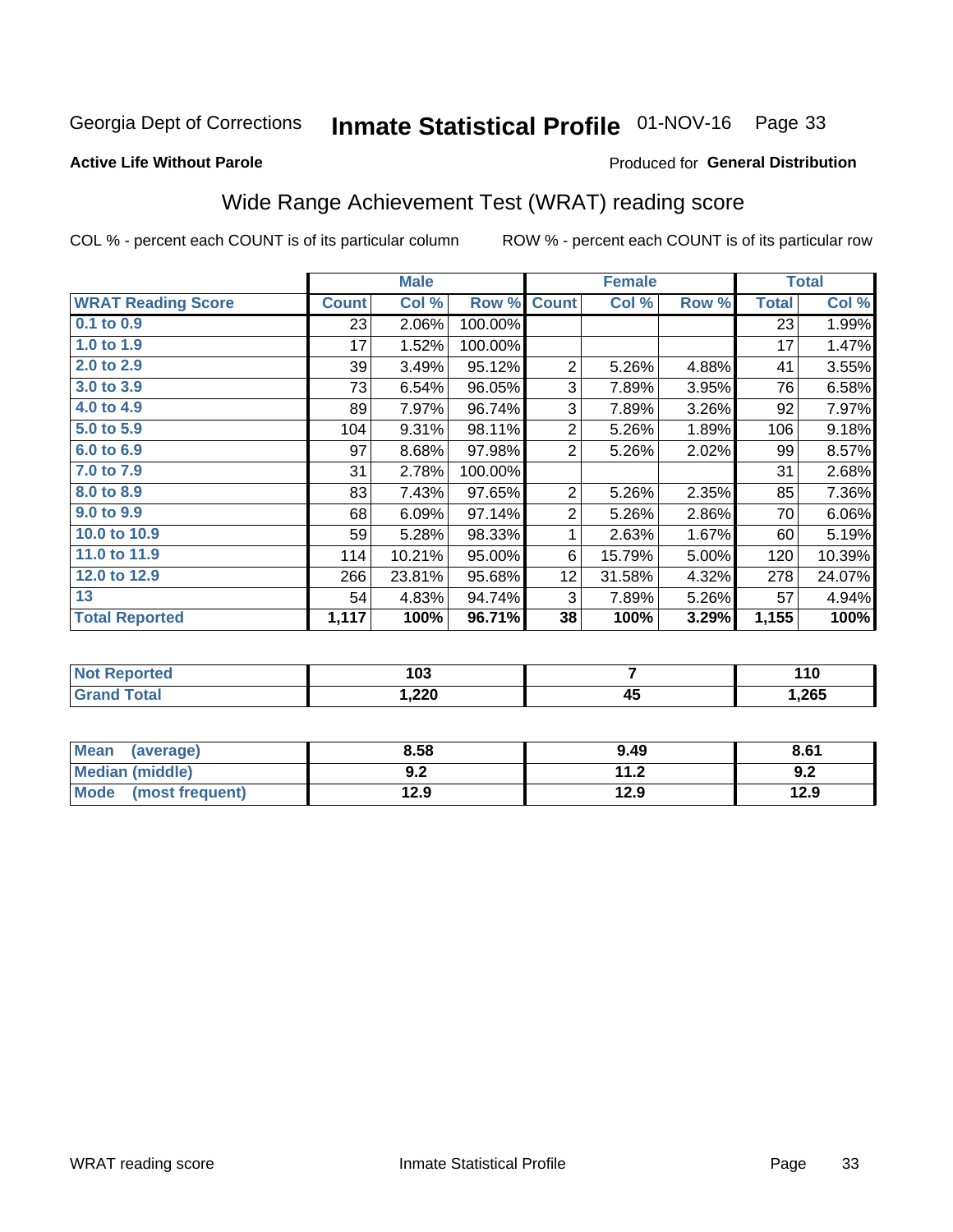## Inmate Statistical Profile 01-NOV-16 Page 34

### **Active Life Without Parole**

### Produced for General Distribution

## Wide Range Achievement Test (WRAT) math score

COL % - percent each COUNT is of its particular column

|                              |              | <b>Male</b> |         | <b>Female</b>   |        |        | <b>Total</b> |        |
|------------------------------|--------------|-------------|---------|-----------------|--------|--------|--------------|--------|
| <b>WRAT Mathematic Score</b> | <b>Count</b> | Col %       | Row %   | <b>Count</b>    | Col %  | Row %  | <b>Total</b> | Col %  |
| $0.1$ to $0.9$               | 2            | 0.18%       | 100.00% |                 |        |        | 2            | 0.17%  |
| 1.0 to 1.9                   | 8            | 0.72%       | 100.00% |                 |        |        | 8            | 0.69%  |
| 2.0 to 2.9                   | 24           | 2.15%       | 96.00%  | 1               | 2.63%  | 4.00%  | 25           | 2.16%  |
| 3.0 to 3.9                   | 62           | 5.55%       | 96.88%  | $\overline{2}$  | 5.26%  | 3.13%  | 64           | 5.54%  |
| 4.0 to 4.9                   | 119          | 10.65%      | 96.75%  | 4               | 10.53% | 3.25%  | 123          | 10.65% |
| 5.0 to 5.9                   | 155          | 13.88%      | 98.10%  | 3               | 7.89%  | 1.90%  | 158          | 13.68% |
| 6.0 to 6.9                   | 248          | 22.20%      | 97.64%  | 6               | 15.79% | 2.36%  | 254          | 21.99% |
| 7.0 to 7.9                   | 114          | 10.21%      | 97.44%  | 3               | 7.89%  | 2.56%  | 117          | 10.13% |
| 8.0 to 8.9                   | 111          | 9.94%       | 97.37%  | 3               | 7.89%  | 2.63%  | 114          | 9.87%  |
| 9.0 to 9.9                   | 86           | 7.70%       | 95.56%  | 4               | 10.53% | 4.44%  | 90           | 7.79%  |
| 10.0 to 10.9                 | 26           | 2.33%       | 100.00% |                 |        |        | 26           | 2.25%  |
| 11.0 to 11.9                 | 36           | 3.22%       | 97.30%  | 1               | 2.63%  | 2.70%  | 37           | 3.20%  |
| 12.0 to 12.9                 | 119          | 10.65%      | 92.25%  | 10 <sup>1</sup> | 26.32% | 7.75%  | 129          | 11.17% |
| 13                           |              | 0.63%       | 87.50%  | 1               | 2.63%  | 12.50% | 8            | 0.69%  |
| <b>Total Reported</b>        | 1,117        | 100%        | 96.71%  | 38              | 100%   | 3.29%  | 1,155        | 100%   |
|                              |              |             |         |                 |        |        |              |        |

| <b>Not Reported</b>   | 103    |          | 110   |
|-----------------------|--------|----------|-------|
| <b>Total</b><br>Grand | 220، ، | ΛI<br>᠇u | 1,265 |

| Mean (average)         | 7.34 | 8.42 | 7.38 |
|------------------------|------|------|------|
| <b>Median (middle)</b> | 6.9  | 7.9  | 6.9  |
| Mode (most frequent)   | 12.9 | 12.9 | 12.9 |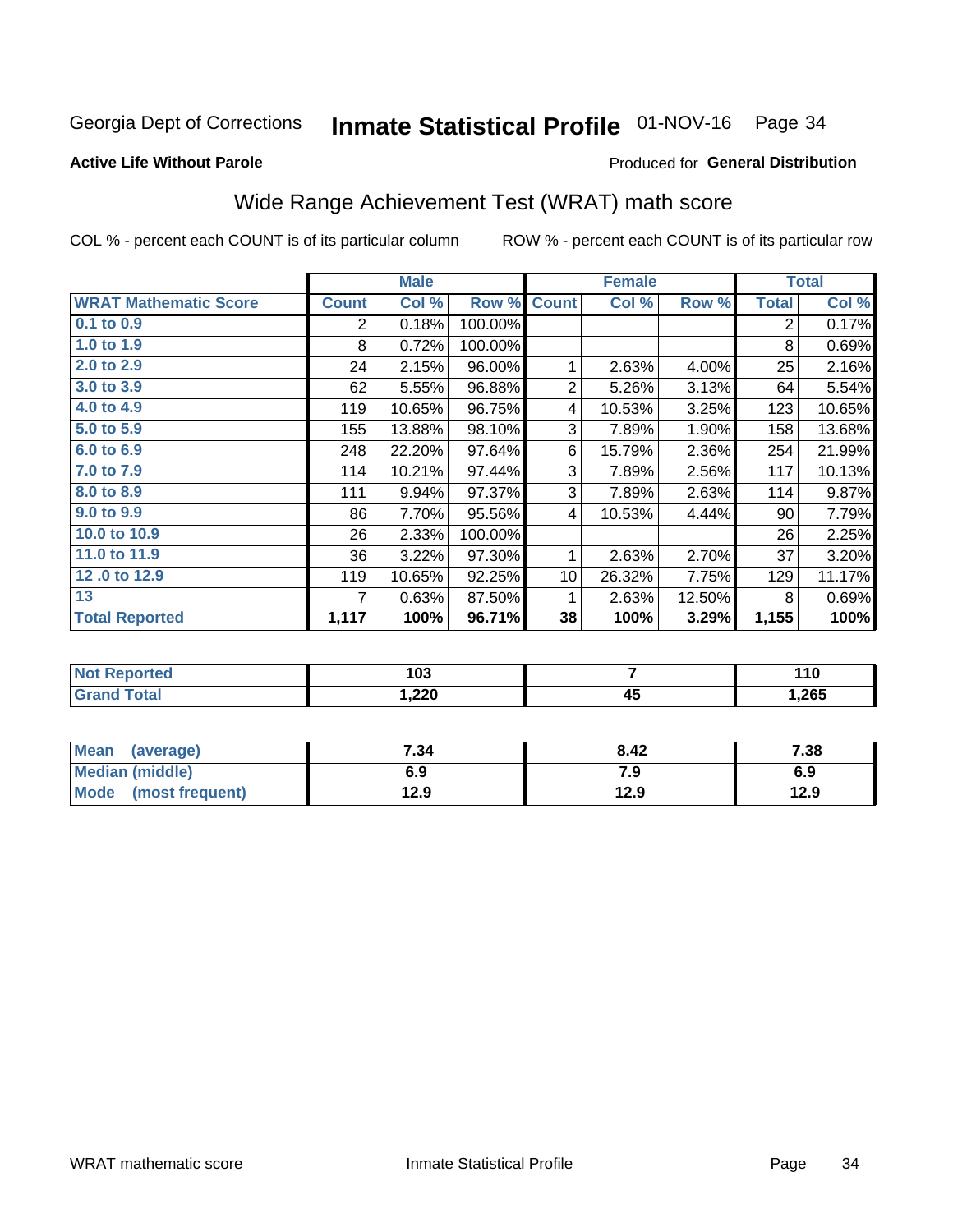#### **Inmate Statistical Profile 01-NOV-16** Page 35

### **Active Life Without Parole**

### Produced for General Distribution

## Wide Range Achievement Test (WRAT) spelling score

COL % - percent each COUNT is of its particular column

| <b>WRAT Spelling Score</b><br>0.1 to 0.9<br>1.0 to 1.9 | <b>Count</b><br>17 | Col %<br>1.52% | Row %   | <b>Count</b>   | Col %  | Row %    | <b>Total</b> | Col %  |
|--------------------------------------------------------|--------------------|----------------|---------|----------------|--------|----------|--------------|--------|
|                                                        |                    |                |         |                |        |          |              |        |
|                                                        |                    |                | 100.00% |                |        |          | 17           | 1.47%  |
|                                                        | 30 <sup>°</sup>    | 2.69%          | 100.00% |                |        |          | 30           | 2.60%  |
| 2.0 to 2.9                                             | 52                 | 4.66%          | 96.30%  | $\overline{2}$ | 5.26%  | 3.70%    | 54           | 4.68%  |
| 3.0 to 3.9                                             | 68                 | 6.10%          | 97.14%  | $\overline{2}$ | 5.26%  | 2.86%    | 70           | 6.07%  |
| 4.0 to 4.9                                             | 68                 | 6.10%          | 98.55%  | 1              | 2.63%  | 1.45%    | 69           | 5.98%  |
| 5.0 to 5.9                                             | 128                | 11.48%         | 99.22%  | 1              | 2.63%  | 0.78%    | 129          | 11.19% |
| 6.0 to 6.9                                             | 105                | 9.42%          | 99.06%  | 1              | 2.63%  | 0.94%    | 106          | 9.19%  |
| 7.0 to 7.9                                             | 99                 | 8.88%          | 97.06%  | 3              | 7.89%  | 2.94%    | 102          | 8.85%  |
| 8.0 to 8.9                                             | 95                 | 8.52%          | 96.94%  | 3              | 7.89%  | $3.06\%$ | 98           | 8.50%  |
| 9.0 to 9.9                                             | 62                 | 5.56%          | 100.00% |                |        |          | 62           | 5.38%  |
| 10.0 to 10.9                                           | 56                 | 5.02%          | 100.00% |                |        |          | 56           | 4.86%  |
| 11.0 to 11.9                                           | 79                 | 7.09%          | 94.05%  | 5              | 13.16% | 5.95%    | 84           | 7.29%  |
| 12.0 to 12.9                                           | 228                | 20.45%         | 92.31%  | 19             | 50.00% | 7.69%    | 247          | 21.42% |
| 13                                                     | 28                 | 2.51%          | 96.55%  | 1              | 2.63%  | 3.45%    | 29           | 2.52%  |
| <b>Total Reported</b>                                  | 1,115              | 100%           | 96.70%  | 38             | 100%   | 3.30%    | 1,153        | 100%   |

| <b>Not Reported</b>    | 105   |    | 440   |
|------------------------|-------|----|-------|
| <b>Total</b><br>'Grand | 1,220 | 45 | 1,265 |

| <b>Mean</b><br>(average) | 8.08 | 10.22 | 8.15 |
|--------------------------|------|-------|------|
| Median (middle)          | . о  | 12.3  | 7. I |
| Mode<br>(most frequent)  | 12.9 | 12.9  | 12.9 |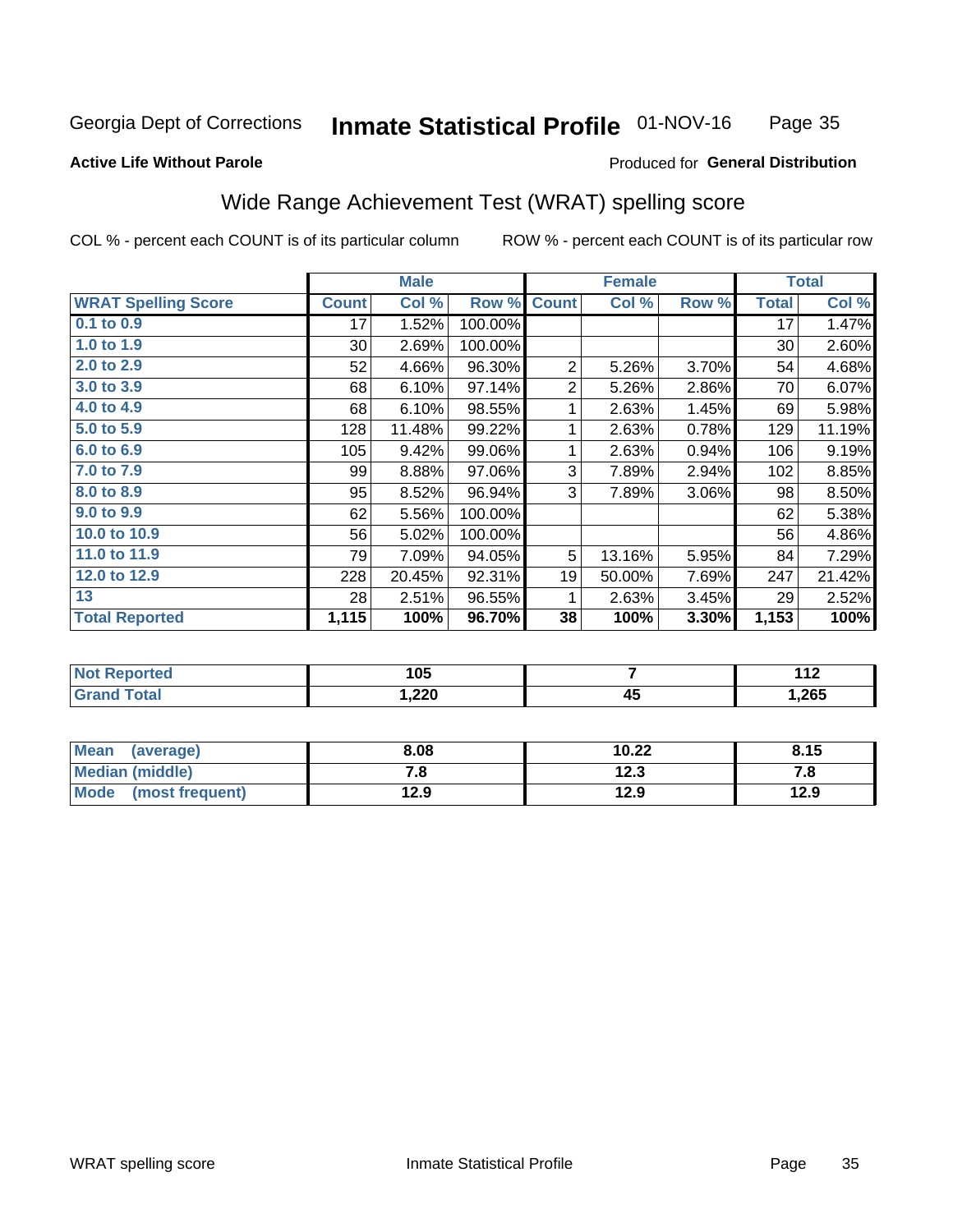## Inmate Statistical Profile 01-NOV-16 Page 36

### **Active Life Without Parole**

## **Produced for General Distribution**

## Current / last mental health treatment level

COL % - percent each COUNT is of its particular column

|                                    |              | <b>Male</b> |         |              | <b>Female</b> |        |                 | <b>Total</b> |
|------------------------------------|--------------|-------------|---------|--------------|---------------|--------|-----------------|--------------|
| <b>Mental Health Treatment Lev</b> | <b>Count</b> | Col%        | Row %   | <b>Count</b> | Col %         | Row %  | Total           | Col %        |
| 1 No problem at current time       | 241          | 44.71%      | 96.79%  | 8            | 21.62%        | 3.21%  | 249             | 43.23%       |
| 2 Receiving outpatient             | 219          | 40.63%      | 89.39%  | 26           | 70.27%        | 10.61% | 245             | 42.53%       |
| <b>Treatment</b>                   |              |             |         |              |               |        |                 |              |
| 3 Inpatient, moderate              | 66           | 12.24%      | 95.65%  | 3            | 8.11%         | 4.35%  | 69              | 11.98%       |
| Treatment                          |              |             |         |              |               |        |                 |              |
| 4 Inpatient, intensive             | 13           | 2.41%       | 100.00% |              |               |        | 13 <sub>1</sub> | 2.26%        |
| <b>Treatment</b>                   |              |             |         |              |               |        |                 |              |
| <b>Total Evaluated</b>             | 539          | 100%        | 93.58%  | 37           | 100%          | 6.42%  | 576             | 100%         |

| Never had MH evaluation | 681    |    | 689    |
|-------------------------|--------|----|--------|
| Total                   | 220, ا | ᠇֊ | 265. ا |

| <b>Median (middle)</b> | <b>Receiving outpatient</b><br>treatment | <b>Receiving outpatient</b><br>treatment | <b>Receiving</b><br>outpatient<br>treatment |  |  |
|------------------------|------------------------------------------|------------------------------------------|---------------------------------------------|--|--|
| <b>Mode</b>            | No problem at current time               | <b>Receiving outpatient</b>              | No problem at                               |  |  |
| (most frequent)        |                                          | treatment                                | current time                                |  |  |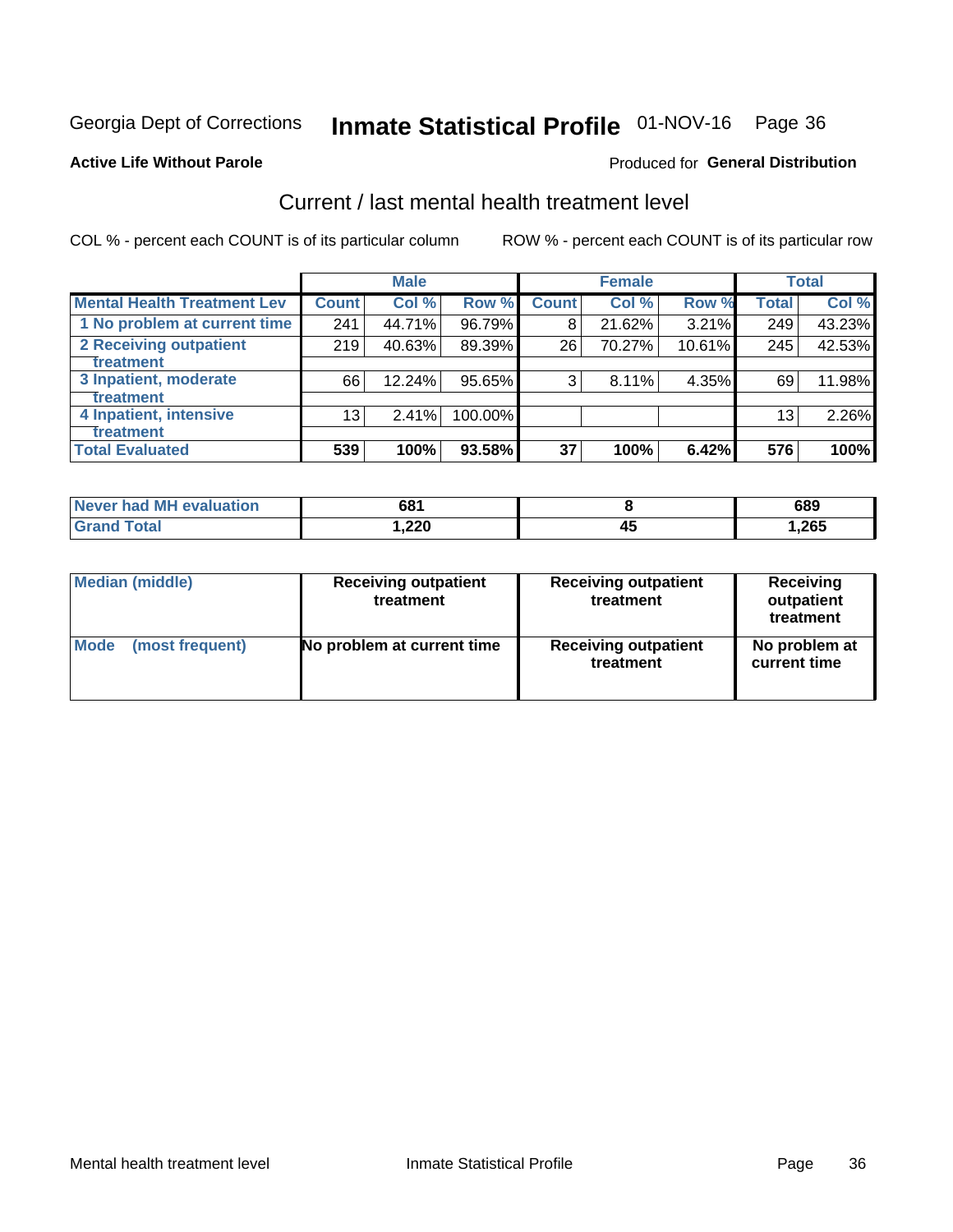#### Inmate Statistical Profile 01-NOV-16 Page 37

## **Active Life Without Parole**

## Produced for General Distribution

## PULHESDWIT medical scale - 'P' overall condition ('P'hysical)

COL % - percent each COUNT is of its particular column

|                                  |              | <b>Male</b> |         |             | <b>Female</b> |       |              | <b>Total</b> |
|----------------------------------|--------------|-------------|---------|-------------|---------------|-------|--------------|--------------|
| 'P' Overall Condition            | <b>Count</b> | Col %       |         | Row % Count | Col %         | Row % | <b>Total</b> | Col %        |
| 1 No medical illness             | 821          | 73.96%      | 97.27%  | 23          | 51.11%        | 2.73% | 844          | 73.07%       |
| 2 Well-controlled chronic        | 267          | 24.05%      | 92.39%  | 22          | 48.89%        | 7.61% | 289          | 25.02%       |
| <b>illness</b>                   |              |             |         |             |               |       |              |              |
| 3 Poorly-controlled chronic      | 21           | 1.89%       | 100.00% |             |               |       | 21           | 1.82%        |
| <b>illness</b>                   |              |             |         |             |               |       |              |              |
| 4 Significant problems requiring |              | 0.09%       | 100.00% |             |               |       |              | 0.09%        |
| special housing                  |              |             |         |             |               |       |              |              |
| <b>Total Reported</b>            | 1,110        | 100%        | 96.10%  | 45          | 100%          | 3.90% | 1,155        | 100%         |

| τeα   | 44C |   | 110  |
|-------|-----|---|------|
| _____ | ാറ  | ∼ | ,265 |

| <b>Mode</b> | (most frequent) | 1 No medical illness | 1 No medical illness | 1 No medical<br>illness |
|-------------|-----------------|----------------------|----------------------|-------------------------|
|-------------|-----------------|----------------------|----------------------|-------------------------|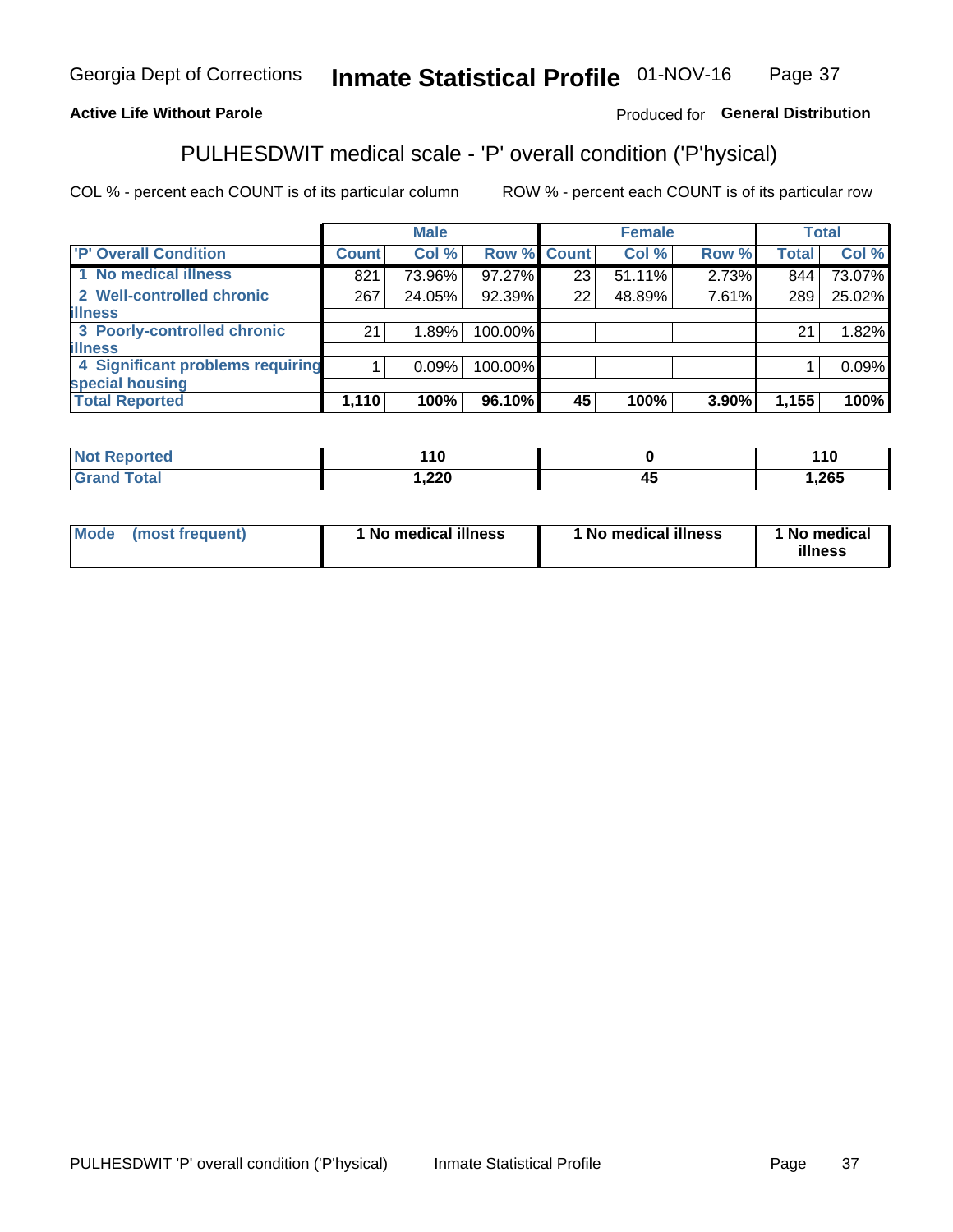### **Active Life Without Parole**

## Produced for General Distribution

## PULHESDWIT medical scale - 'U' upper body

COL % - percent each COUNT is of its particular column

|                              |               | <b>Male</b> |         |              | <b>Female</b> |       |              | <b>Total</b> |
|------------------------------|---------------|-------------|---------|--------------|---------------|-------|--------------|--------------|
| <b>U' Upper Body</b>         | <b>Count!</b> | Col %       | Row %   | <b>Count</b> | Col %         | Row % | <b>Total</b> | Col %        |
| 1 Upper bones, joints,       | 1,053         | 94.95%      | 96.25%  | 41           | $91.11\%$     | 3.75% | 1,094        | 94.80%       |
| muscles all OK               |               |             |         |              |               |       |              |              |
| 2 One or both arms minimally | 47            | 4.24%       | 92.16%  | 4            | 8.89%         | 7.84% | 51           | 4.42%        |
| limited                      |               |             |         |              |               |       |              |              |
| 3 One or both arms           | 6             | 0.54%       | 100.00% |              |               |       | 6            | 0.52%        |
| <b>moderately limited</b>    |               |             |         |              |               |       |              |              |
| 4 One arm disabled,          | 2             | 0.18%       | 100.00% |              |               |       | 2            | 0.17%        |
| paralyzed, or amputated      |               |             |         |              |               |       |              |              |
| 5 Both arms disabled,        |               | 0.09%       | 100.00% |              |               |       |              | 0.09%        |
| paralyzed, or amputated      |               |             |         |              |               |       |              |              |
| <b>Total Reported</b>        | 1,109         | 100%        | 96.10%  | 45           | 100%          | 3.90% | 1,154        | 100%         |

| <b>Not Reported</b> |        | 14,   |
|---------------------|--------|-------|
| <b>Grand Total</b>  | 220, ا | 1,265 |

| Mode (most frequent) | 1 Upper bones, joints,<br>muscles all OK | 1 Upper bones, joints,<br>muscles all OK | 1 Upper bones,<br>joints, muscles all<br>ΟK |
|----------------------|------------------------------------------|------------------------------------------|---------------------------------------------|
|----------------------|------------------------------------------|------------------------------------------|---------------------------------------------|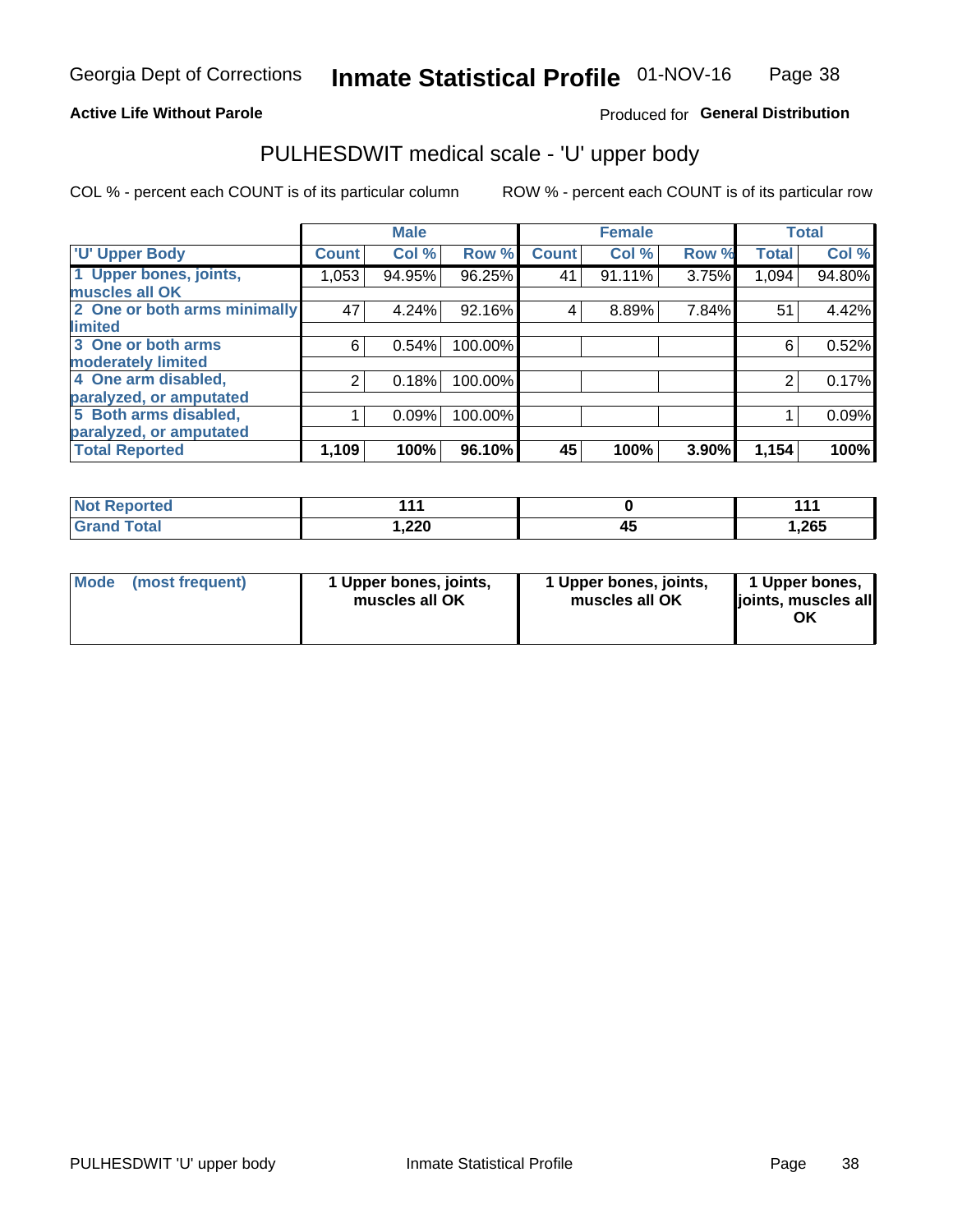### **Active Life Without Parole**

## Produced for General Distribution

## PULHESDWIT medical scale - 'L' lower body

COL % - percent each COUNT is of its particular column

|                                |                 | <b>Male</b> |         | <b>Female</b>   |        |       | <b>Total</b>    |        |
|--------------------------------|-----------------|-------------|---------|-----------------|--------|-------|-----------------|--------|
| 'L' Lower Body                 | <b>Count</b>    | Col %       | Row %   | <b>Count</b>    | Col %  | Row % | <b>Total</b>    | Col %  |
| 1 Lower bones, joints,         | 970             | 87.55%      | 96.13%  | 39 <sup>1</sup> | 86.67% | 3.87% | 1,009           | 87.51% |
| muscles all OK                 |                 |             |         |                 |        |       |                 |        |
| 2 One or both legs minimally   | 121             | 10.92%      | 95.28%  | 6               | 13.33% | 4.72% | 127             | 11.01% |
| limited                        |                 |             |         |                 |        |       |                 |        |
| 3 One or both legs             | 13 <sub>1</sub> | 1.17%       | 100.00% |                 |        |       | 13 <sub>1</sub> | 1.13%  |
| moderately limited             |                 |             |         |                 |        |       |                 |        |
| 4 One leg disabled, paralyzed, | 4               | 0.36%       | 100.00% |                 |        |       | 4               | 0.35%  |
| or amputated                   |                 |             |         |                 |        |       |                 |        |
| <b>Total Reported</b>          | 1,108           | 100%        | 96.10%  | 45              | 100%   | 3.90% | 1,153           | 100%   |

| <b>Not Reported</b> | $\overline{a}$<br><b>. .</b> | 449  |
|---------------------|------------------------------|------|
| <b>Total</b>        | 220, ا                       | ,265 |

| Mode | (most frequent) | 1 Lower bones, joints,<br>muscles all OK | 1 Lower bones, joints,<br>muscles all OK | 1 Lower bones,<br>ljoints, muscles all<br>ОK |
|------|-----------------|------------------------------------------|------------------------------------------|----------------------------------------------|
|------|-----------------|------------------------------------------|------------------------------------------|----------------------------------------------|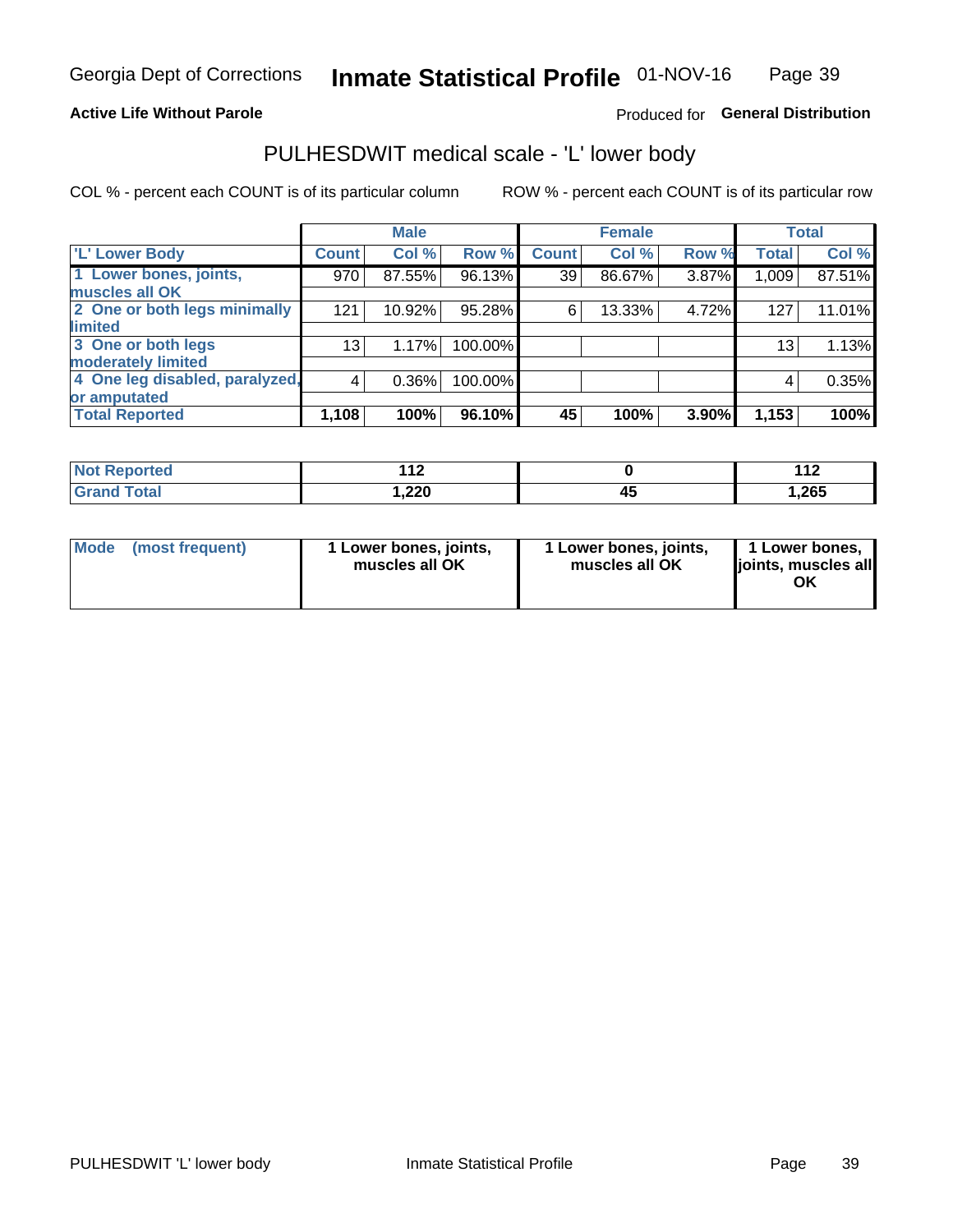**Active Life Without Parole** 

Produced for General Distribution

## PULHESDWIT medical scale - 'H' hearing

COL % - percent each COUNT is of its particular column

|                                                               |              | <b>Male</b> |             |    | <b>Female</b> |          | <b>Total</b> |        |
|---------------------------------------------------------------|--------------|-------------|-------------|----|---------------|----------|--------------|--------|
| <b>H'</b> Hearing                                             | <b>Count</b> | Col %       | Row % Count |    | Col%          | Row %    | <b>Total</b> | Col %  |
| 1 Normal hearing both ears                                    | 1,090        | $98.64\%$   | 96.04%      | 45 | 100.00%       | 3.96%    | 1,135        | 98.70% |
| 2 Some loss in one ear with<br>other OK, or mild loss in both | 11           | $1.00\%$    | 100.00%     |    |               |          | 11           | 0.96%  |
| 3 Total loss in one ear with                                  | 4            | $0.36\%$    | 100.00%     |    |               |          | 4            | 0.35%  |
| mild loss in other<br><b>Total Reported</b>                   | 1,105        | 100%        | $96.09\%$   | 45 | 100%          | $3.91\%$ | 1,150        | 100.0% |

| <b>Not</b><br><b>Reported</b> | .<br><b>15</b><br>1 J<br>$\sim$ |    | 44 E<br>. |
|-------------------------------|---------------------------------|----|-----------|
| <b>otal</b>                   | 220, ا                          | 43 | 1,265     |

| Mode (most frequent) | 1 Normal hearing both ears 11 Normal hearing both ears 1 Normal hearing | both ears |
|----------------------|-------------------------------------------------------------------------|-----------|
|                      |                                                                         |           |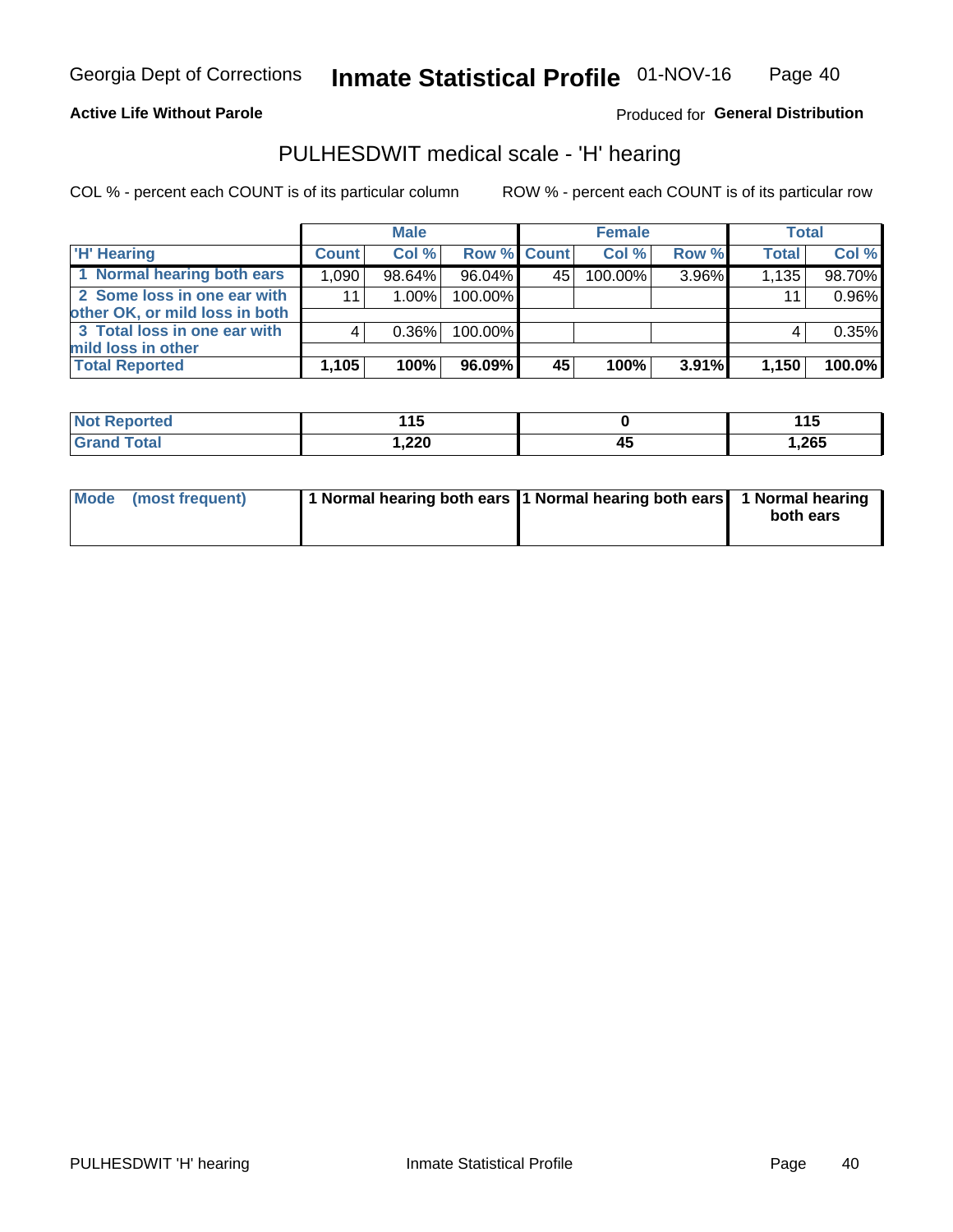### **Active Life Without Parole**

### Produced for General Distribution

## PULHESDWIT medical scale - 'E' vision

COL % - percent each COUNT is of its particular column

|                                |                 | <b>Male</b> |             |                 | <b>Female</b> |       |              | <b>Total</b> |
|--------------------------------|-----------------|-------------|-------------|-----------------|---------------|-------|--------------|--------------|
| <b>E' Vision</b>               | <b>Count</b>    | Col %       | Row % Count |                 | Col %         | Row % | <b>Total</b> | Col %        |
| 1 Correctable to 20/40 in both | 832             | 77.90%      | 97.88%      | 18 <sub>1</sub> | 43.90%        | 2.12% | 850          | 76.65%       |
| eyes                           |                 |             |             |                 |               |       |              |              |
| 2 Correctable to 20/70 in one  | 213             | 19.94%      | 91.03%      | 21              | 51.22%        | 8.97% | 234          | 21.10%       |
| eye, may be blind in other     |                 |             |             |                 |               |       |              |              |
| 3 Correctable to 20/200 in one | 20 <sub>1</sub> | 1.87%       | 90.91%      |                 | 4.88%         | 9.09% | 22           | 1.98%        |
| eye, may be blind in other     |                 |             |             |                 |               |       |              |              |
| 4 One eye not correctable to   | 3               | 0.28%       | 100.00%     |                 |               |       | 3            | 0.27%        |
| 20/200, other may be blind     |                 |             |             |                 |               |       |              |              |
| <b>Total Reported</b>          | 1,068           | 100%        | 96.30%      | 41              | 100%          | 3.70% | 1,109        | 100%         |

| <b>Not Reported</b> | 1 E A<br>IJL. |    | 156  |
|---------------------|---------------|----|------|
| Total               | 220ء ،        | 45 | .265 |

| Mode (most frequent) | 1 Correctable to 20/40 in both 2 Correctable to 20/70 in one 1 Correctable to<br>eves | eye, may be blind in other 20/40 in both eyes |  |
|----------------------|---------------------------------------------------------------------------------------|-----------------------------------------------|--|
|                      |                                                                                       |                                               |  |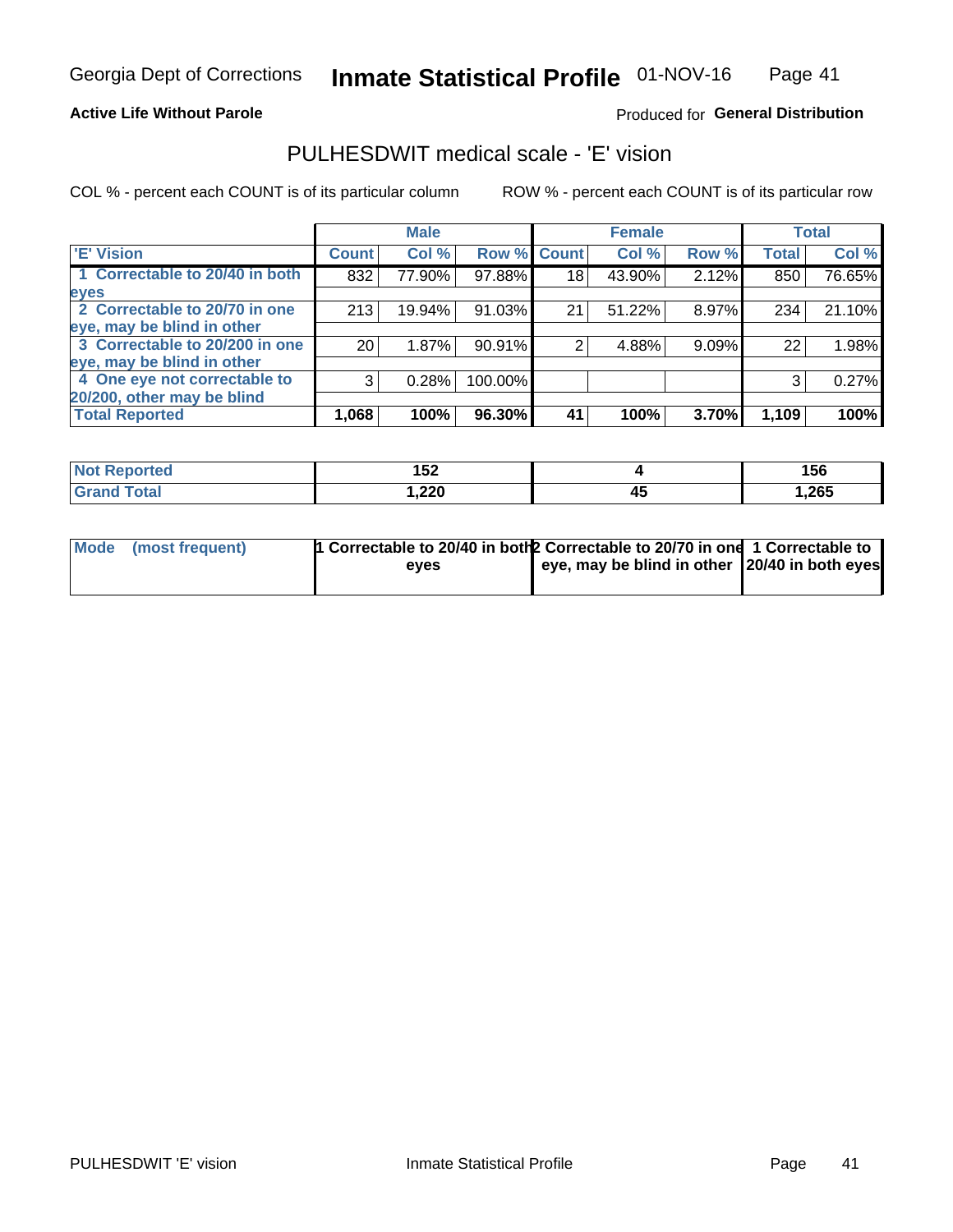### **Active Life Without Parole**

## Produced for General Distribution

## PULHESDWIT medical scale - 'S' pSychiatric

COL % - percent each COUNT is of its particular column

|                                        |              | <b>Male</b> |                    |    | <b>Female</b> |        |              | <b>Total</b> |
|----------------------------------------|--------------|-------------|--------------------|----|---------------|--------|--------------|--------------|
| 'S' pSychiatric                        | <b>Count</b> | Col %       | <b>Row % Count</b> |    | Col %         | Row %  | <b>Total</b> | Col %        |
| 1 No impairment or disorders           | 942          | 82.63%      | 98.95%             | 10 | 29.41%        | 1.05%  | 952          | 81.09%       |
| 2 Stable, or in remission, or          | 139          | 12.19%      | 85.80%             | 23 | 67.65%        | 14.20% | 162          | 13.80%       |
| mild impairment or retardation         |              |             |                    |    |               |        |              |              |
| 3 Requires moderate inpatient          | 52           | 4.56%       | 98.11%             |    | 2.94%         | 1.89%  | 53           | 4.51%        |
| treatment                              |              |             |                    |    |               |        |              |              |
| 4 Requires intensive inpatient         | 6            | 0.53%       | 100.00%            |    |               |        | 6            | 0.51%        |
| treatment                              |              |             |                    |    |               |        |              |              |
| <b>5 Requires Crisis Stabilization</b> |              | 0.09%       | 100.00%            |    |               |        |              | 0.09%        |
| Unit (CSU) inpatient care              |              |             |                    |    |               |        |              |              |
| <b>Total Reported</b>                  | 1,140        | 100%        | 97.10%             | 34 | 100%          | 2.90%  | 1,174        | 100%         |

| <b>Reported</b><br>NOT | . .<br>ou |    | ים    |
|------------------------|-----------|----|-------|
| <b>Total</b>           | 220, ا    | ᠇៶ | 1,265 |

| Mode (most frequent) | <b>1 No impairment or disorders</b> 2 Stable, or in remission, 11 No impairment or |                       |           |
|----------------------|------------------------------------------------------------------------------------|-----------------------|-----------|
|                      |                                                                                    | or mild impairment or | disorders |
|                      |                                                                                    | retardation           |           |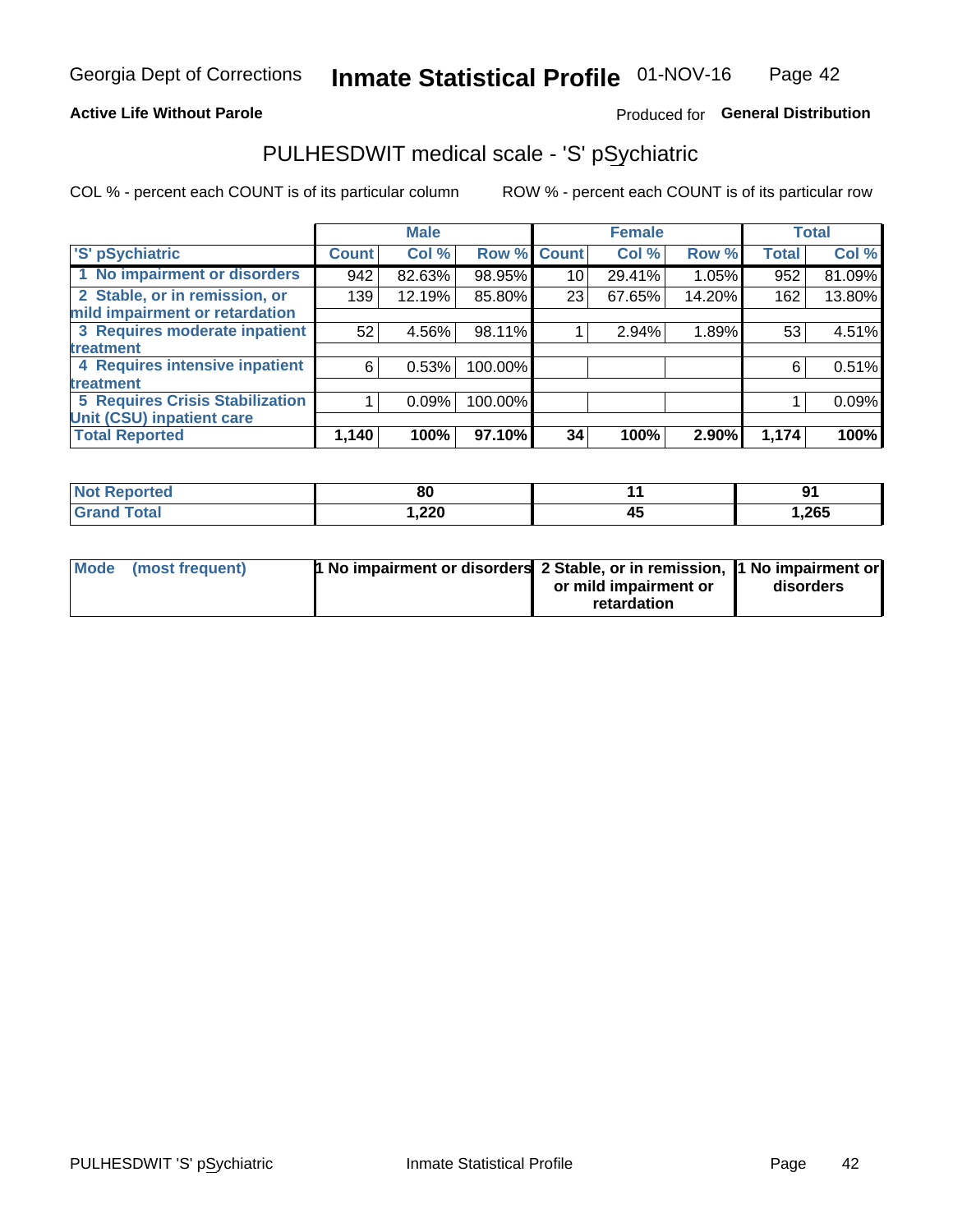**Active Life Without Parole** 

Produced for General Distribution

## PULHESDWIT medical scale - 'D' dental

COL % - percent each COUNT is of its particular column

|                                 |              | <b>Male</b> |                    |    | <b>Female</b> |       |              | <b>Total</b> |
|---------------------------------|--------------|-------------|--------------------|----|---------------|-------|--------------|--------------|
| 'D' Dental                      | <b>Count</b> | Col %       | <b>Row % Count</b> |    | Col %         | Row % | <b>Total</b> | Col %        |
| 1 Minimal routine dental health | 768          | 73.14%      | 96.24%             | 30 | 76.92%        | 3.76% | 798          | 73.28%       |
| <b>needs</b>                    |              |             |                    |    |               |       |              |              |
| 2 Moderate cavities and/or gum  | 236          | 22.48%      | 97.12%             |    | 17.95%        | 2.88% | 243          | 22.31%       |
| disease                         |              |             |                    |    |               |       |              |              |
| 3 Extensive gum disease         | 46           | 4.38%       | 95.83%             |    | 5.13%         | 4.17% | 48           | 4.41%        |
| and/or widespread decay         |              |             |                    |    |               |       |              |              |
| <b>Total Reported</b>           | 1,050        | 100%        | $96.42\%$          | 39 | 100%          | 3.58% | 1,089        | 100%         |

| prtea<br><b>NOT</b><br> | $\rightarrow$ |    | .<br>. I V |
|-------------------------|---------------|----|------------|
| <b>Total</b>            | າາດ<br>I.ZZU  | 43 | 1,265      |

| <b>Mode</b>     | Minimal routine dental | 1 Minimal routine dental 1 Minimal routine | dental health |
|-----------------|------------------------|--------------------------------------------|---------------|
| (most frequent) | health needs           | health needs                               | needs         |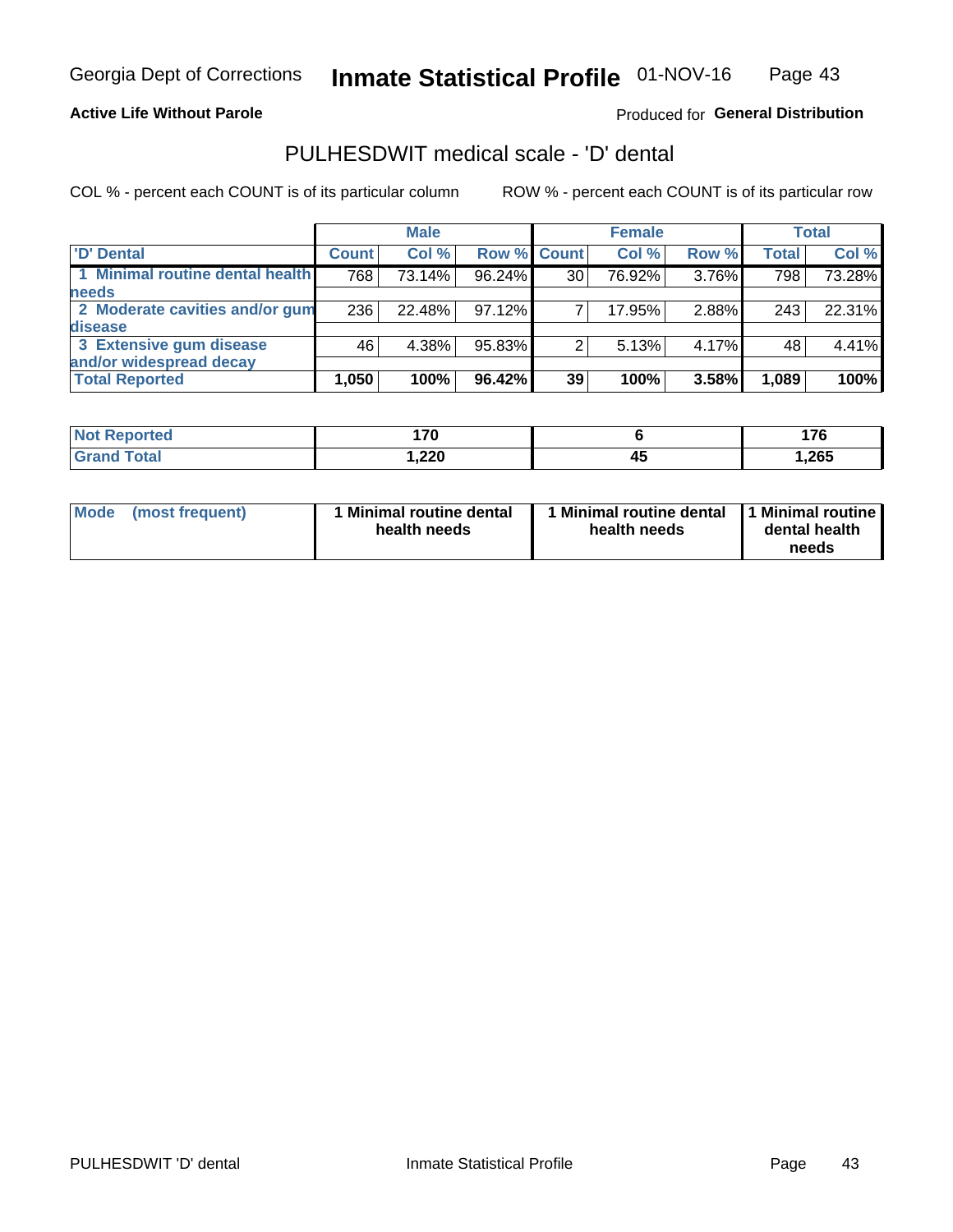### **Active Life Without Parole**

## Produced for General Distribution

## PULHESDWIT medical scale - 'W' work ability

COL % - percent each COUNT is of its particular column

|                                 |              | <b>Male</b> |         |             | <b>Female</b> |       |              | <b>Total</b> |
|---------------------------------|--------------|-------------|---------|-------------|---------------|-------|--------------|--------------|
| <b>W' work ability</b>          | <b>Count</b> | Col %       |         | Row % Count | Col %         | Row % | <b>Total</b> | Col %        |
| 1 Unrestricted work or activity | 928          | 83.60%      | 96.67%  | 32          | 71.11%        | 3.33% | 960          | 83.12%       |
| 2 Minor restrictions on type of | 139          | 12.52%      | 91.45%  | 13          | 28.89%        | 8.55% | 152          | 13.16%       |
| <b>work</b>                     |              |             |         |             |               |       |              |              |
| 3 Moderate restrictions on type | 26           | 2.34%       | 100.00% |             |               |       | 26           | 2.25%        |
| lof work                        |              |             |         |             |               |       |              |              |
| 4 Major restrictions on type of | 11           | 0.99%       | 100.00% |             |               |       | 11           | 0.95%        |
| <b>work</b>                     |              |             |         |             |               |       |              |              |
| 5 Cannot work under any         | 6            | 0.54%       | 100.00% |             |               |       | 6            | 0.52%        |
| <b>circumstances</b>            |              |             |         |             |               |       |              |              |
| <b>Total Reported</b>           | 1,110        | 100%        | 96.10%  | 45          | 100%          | 3.90% | 1,155        | 100%         |

| <b>Not Reported</b>   | 446<br><u>. . 0</u> |    | 110   |
|-----------------------|---------------------|----|-------|
| <b>Total</b><br>Cron/ | 220, ا              | ᠇៶ | 1,265 |

| Mode (most frequent) | 1 Unrestricted work or | 1 Unrestricted work or | 1 Unrestricted   |
|----------------------|------------------------|------------------------|------------------|
|                      | activity               | activity               | work or activity |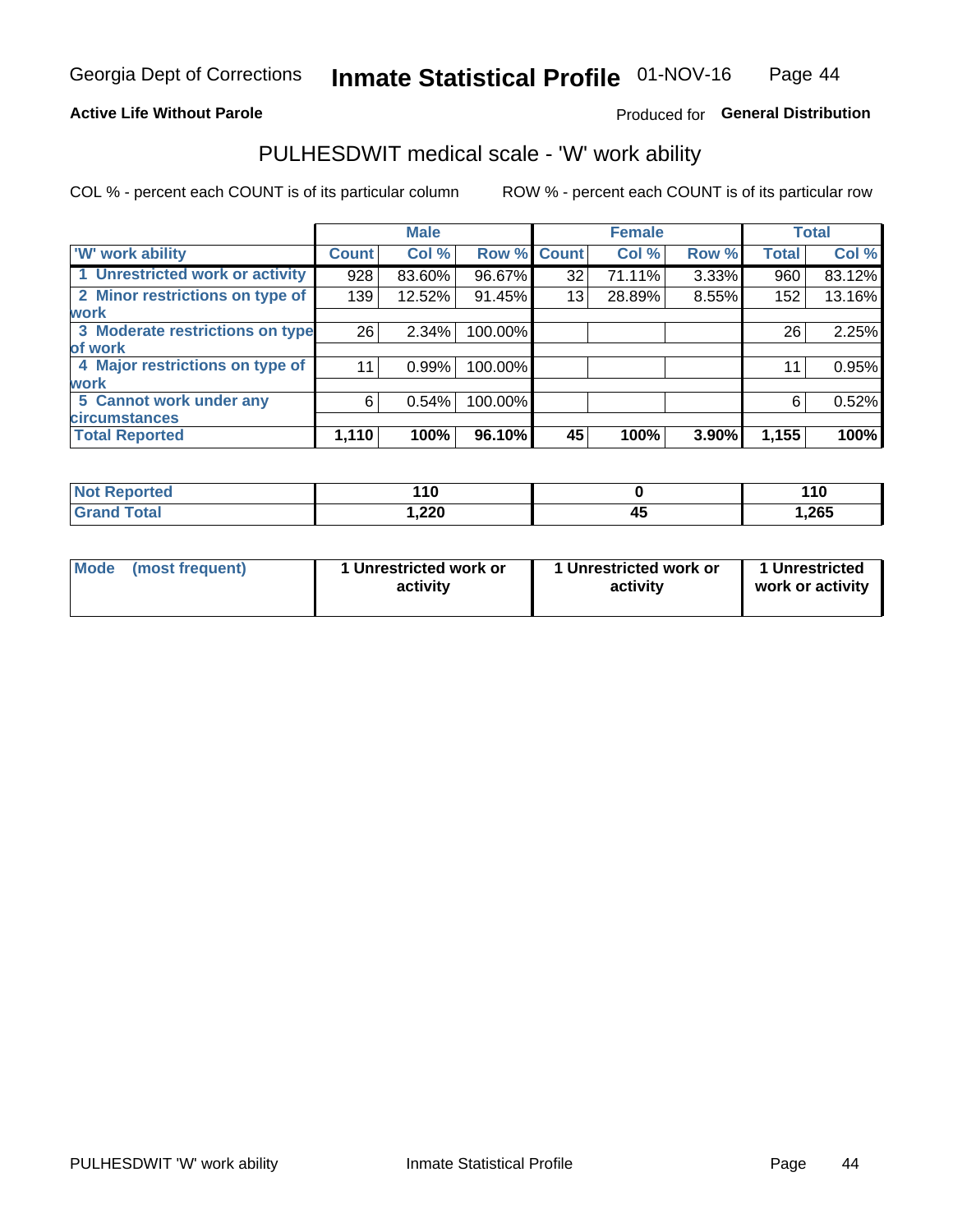### **Active Life Without Parole**

## Produced for General Distribution

## PULHESDWIT medical scale - 'I' impairment

COL % - percent each COUNT is of its particular column ROW % - percent each COUNT is of its particular row

|                                   |                | <b>Male</b> |             |    | <b>Female</b> |       |              | <b>Total</b> |
|-----------------------------------|----------------|-------------|-------------|----|---------------|-------|--------------|--------------|
| <b>T' Impairment</b>              | <b>Count</b>   | Col %       | Row % Count |    | Col %         | Row % | <b>Total</b> | Col %        |
| 1 No impairments or               | 1,096          | 98.83%      | 96.06%      | 45 | 100.00%       | 3.94% | 1,141        | 98.87%       |
| disabilities                      |                |             |             |    |               |       |              |              |
| 2 Wheelchair-bound but            | 9              | 0.81%       | 100.00%     |    |               |       | 9            | 0.78%        |
| otherwise OK                      |                |             |             |    |               |       |              |              |
| <b>3 Needs low-level Assisted</b> |                | 0.09%       | 100.00%     |    |               |       |              | 0.09%        |
| Living (level I)                  |                |             |             |    |               |       |              |              |
| 4 Needs moderate Assisted         |                | 0.09%       | 100.00%     |    |               |       |              | 0.09%        |
| Living (level II)                 |                |             |             |    |               |       |              |              |
| <b>5 Needs maximal Assisted</b>   | $\overline{2}$ | 0.18%       | 100.00%     |    |               |       |              | 0.17%        |
| <b>Living (level III)</b>         |                |             |             |    |               |       |              |              |
| <b>Total Reported</b>             | 1,109          | 100%        | 96.10%      | 45 | 100%          | 3.90% | 1,154        | 100%         |

| eported      | $\begin{array}{c} \n \text{A} & \text{A} & \text{A} \n \end{array}$ |    | 444<br>. |
|--------------|---------------------------------------------------------------------|----|----------|
| <b>cotal</b> | 220, ا                                                              | ٠. | 1,265    |

| Mode | (most frequent) | 1 No impairments or<br>disabilities | 1 No impairments or<br>disabilities | 1 No impairments<br>or disabilities |
|------|-----------------|-------------------------------------|-------------------------------------|-------------------------------------|
|------|-----------------|-------------------------------------|-------------------------------------|-------------------------------------|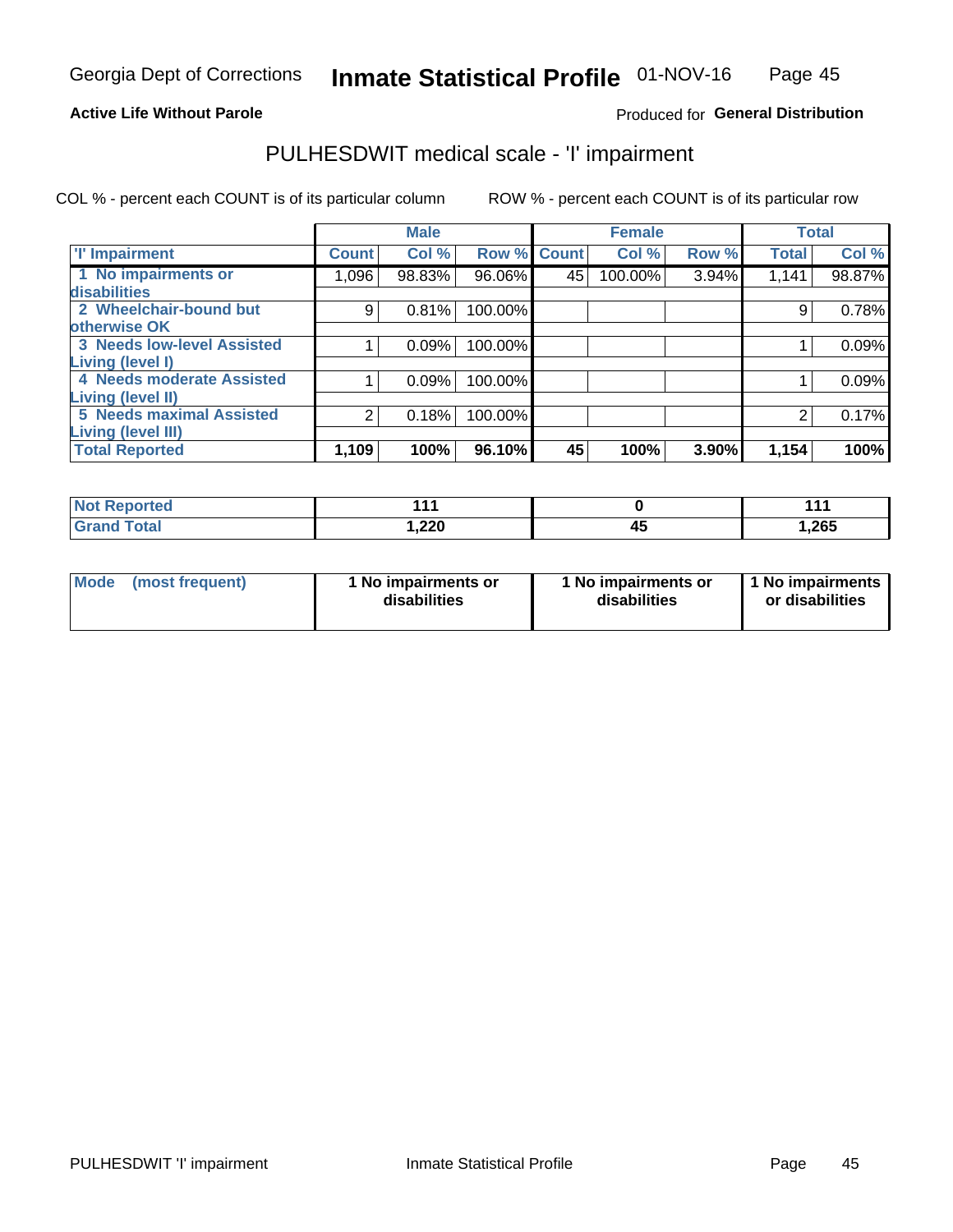### **Active Life Without Parole**

## Produced fo General Distribution

## PULHESDWIT medical scale - 'T' transportability

COL % - percent each COUNT is of its particular column

|                             |              | <b>Male</b> |             |    | <b>Female</b> |       |              | <b>Total</b> |
|-----------------------------|--------------|-------------|-------------|----|---------------|-------|--------------|--------------|
| <b>T' Transportability</b>  | <b>Count</b> | Col %       | Row % Count |    | Col %         | Row % | <b>Total</b> | Col %        |
| 1 Can be transported in any | 1,110        | 99.37%      | 96.10%      | 45 | 100.00%       | 3.90% | 1,155        | 99.40%       |
| ordinary approved vehicle   |              |             |             |    |               |       |              |              |
| 2 Wheelchair-bound, not     |              | 0.18%       | 100.00%     |    |               |       |              | 0.17%        |
| needing special vehicle     |              |             |             |    |               |       |              |              |
| 5 Requires ambulance        |              | 0.45%       | 100.00%     |    |               |       |              | 0.43%        |
| transport                   |              |             |             |    |               |       |              |              |
| <b>Total Reported</b>       | 1,117        | 100%        | 96.13%      | 45 | 100%          | 3.87% | 1,162        | 100%         |

| Reported    | 103    |    | 103   |
|-------------|--------|----|-------|
| <b>otal</b> | 220, ا | т. | 1,265 |

| Mode (most frequent) | 1 Can be transported in any 1 Can be transported in any | ordinary approved vehicle   ordinary approved vehicle   transported in any | 1 Can be<br>ordinary approved<br>vehicle |
|----------------------|---------------------------------------------------------|----------------------------------------------------------------------------|------------------------------------------|
|                      |                                                         |                                                                            |                                          |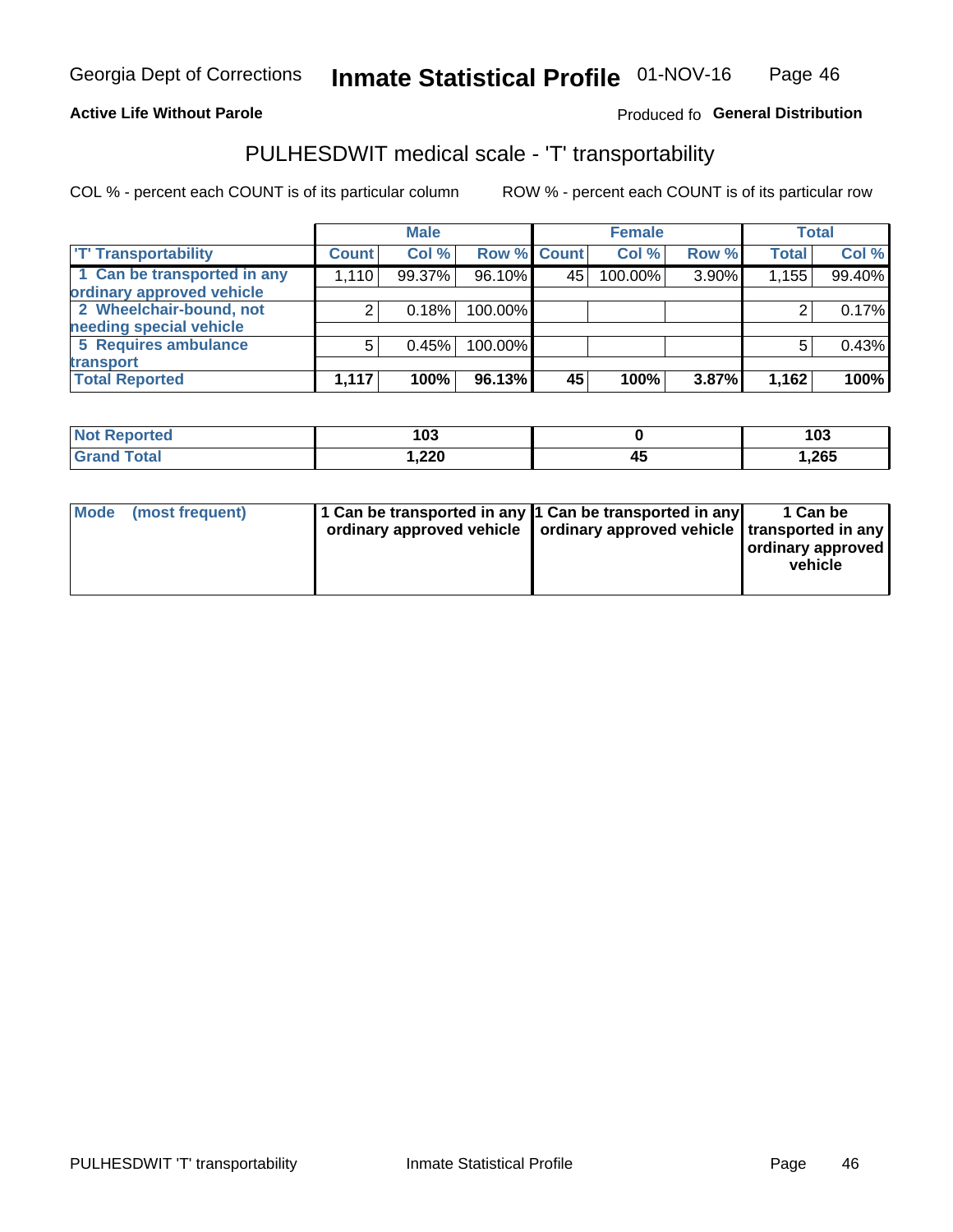## Inmate Statistical Profile 01-NOV-16 Page 47

### **Active Life Without Parole**

### Produced for General Distribution

## Number of prior Georgia incarcerations

COL % - percent each COUNT is of its particular column

|                                       |              | <b>Male</b> |             |    | <b>Female</b> |       |       | <b>Total</b> |
|---------------------------------------|--------------|-------------|-------------|----|---------------|-------|-------|--------------|
| <b>Num of Prior GA Incarcerations</b> | <b>Count</b> | Col %       | Row % Count |    | Col %         | Row % | Total | Col %        |
| $\bf{0}$                              | 606          | 49.67%      | 94.69%      | 34 | 75.56%        | 5.31% | 640   | 50.59%       |
|                                       | 240          | 19.67%      | $97.96\%$   | 5  | 11.11%        | 2.04% | 245   | 19.37%       |
|                                       | 155          | 12.70%      | 98.10%      | 3  | 6.67%         | 1.90% | 158   | 12.49%       |
| 3                                     | 103          | 8.44%       | 98.10%      | 2  | 4.44%         | 1.90% | 105   | 8.30%        |
| 4                                     | 57           | 4.67%       | 100.00%     |    |               |       | 57    | 4.51%        |
| 5                                     | 36           | 2.95%       | 100.00%     |    |               |       | 36    | 2.85%        |
| <b>More Than 5</b>                    | 23           | 1.89%       | 95.83%      |    | 2.22%         | 4.17% | 24    | 1.90%        |
| <b>Total Reported</b>                 | 1,220        | 100%        | 96.44%      | 45 | 100%          | 3.56% | 1,265 | 100.0%       |

| <b>orted</b><br>NA               |               |   |       |
|----------------------------------|---------------|---|-------|
| <b>Total</b><br>$\mathbf{v}$ and | חרר<br>727, ا | ╌ | 1,265 |

| Mean (average)       | 1.16 | .აა | 1.14 |
|----------------------|------|-----|------|
| Median (middle)      |      |     |      |
| Mode (most frequent) |      |     |      |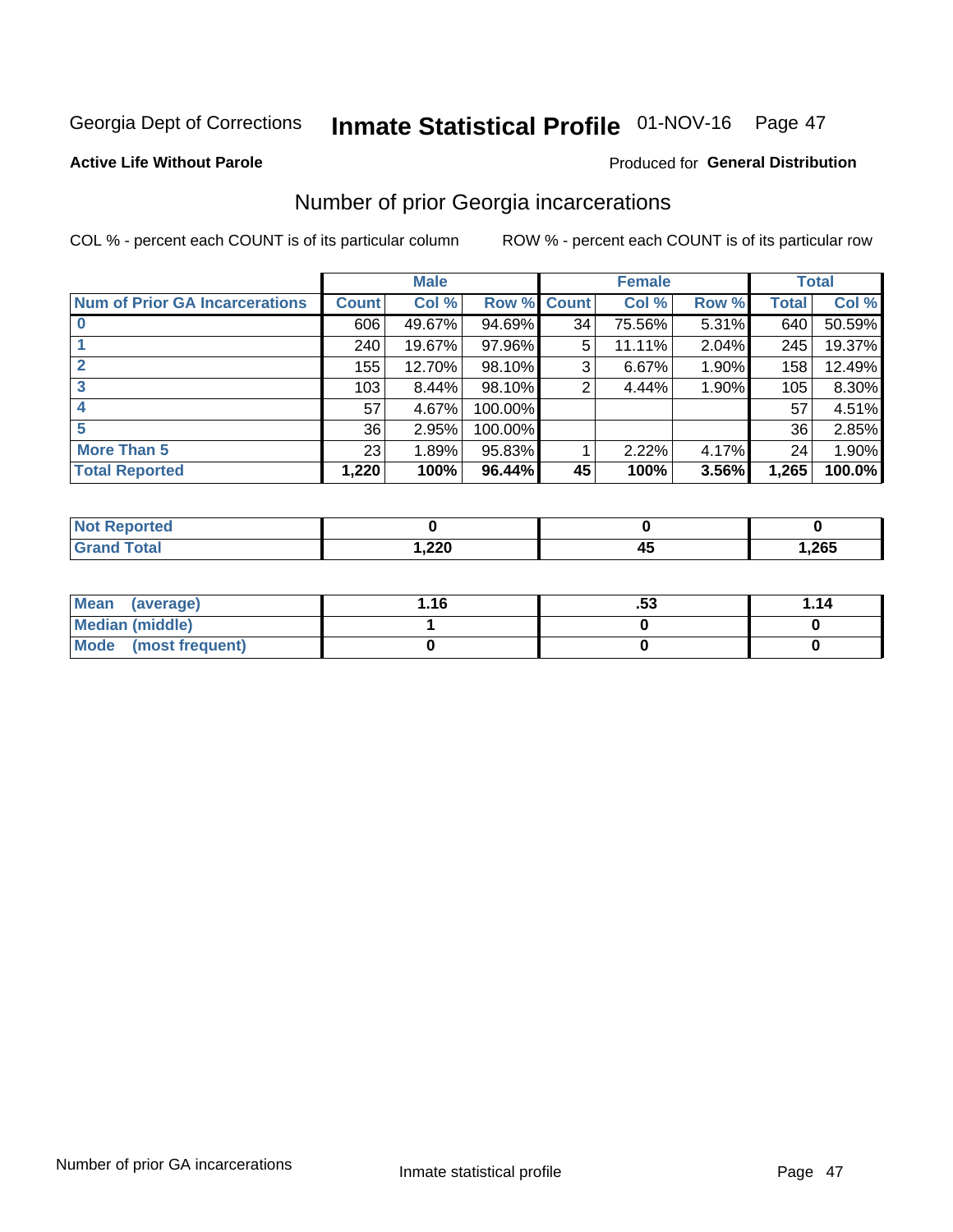## Inmate Statistical Profile 01-NOV-16 Page 48

**Active Life Without Parole** 

Produced for General Distribution

## Prison sentence in years

COL % - percent each COUNT is of its particular column

ROW % - percent each COUNT is of its particular row

|                                 |              | <b>Male</b> |                    |    | <b>Female</b> |          |             | Total  |
|---------------------------------|--------------|-------------|--------------------|----|---------------|----------|-------------|--------|
| <b>Prison Sentence In Years</b> | <b>Count</b> | Col %       | <b>Row % Count</b> |    | Col %         | Row %    | $\tau$ otal | Col %  |
| <b>Life Without Parole</b>      | 1,218        | 99.84%      | $96.44\%$          | 45 | $100.00\%$    | $3.56\%$ | .263        | 99.84% |
| <b>Death</b>                    |              | 0.16%       | 100.00%            |    |               |          |             | 0.16%  |
| <b>Total Reported</b>           | 1.220        | 100%        | 96.44%             | 45 | 100%          | $3.56\%$ | 1,265       | 100%   |

| ported       |       |    |       |
|--------------|-------|----|-------|
| <b>Total</b> | 1,220 | -- | 1,265 |

### **Determinate (numeric) sentences only**

| ' Mea<br><b>Service</b> A<br>ЯМА. |  |  |  |
|-----------------------------------|--|--|--|
|                                   |  |  |  |

All sentences (including determinate), with life, life without parole, and death sentences figured at 45 years

| l Mea<br>'апе<br>.<br> | ᠇<br>$\sim$ | $\sim$ |  |
|------------------------|-------------|--------|--|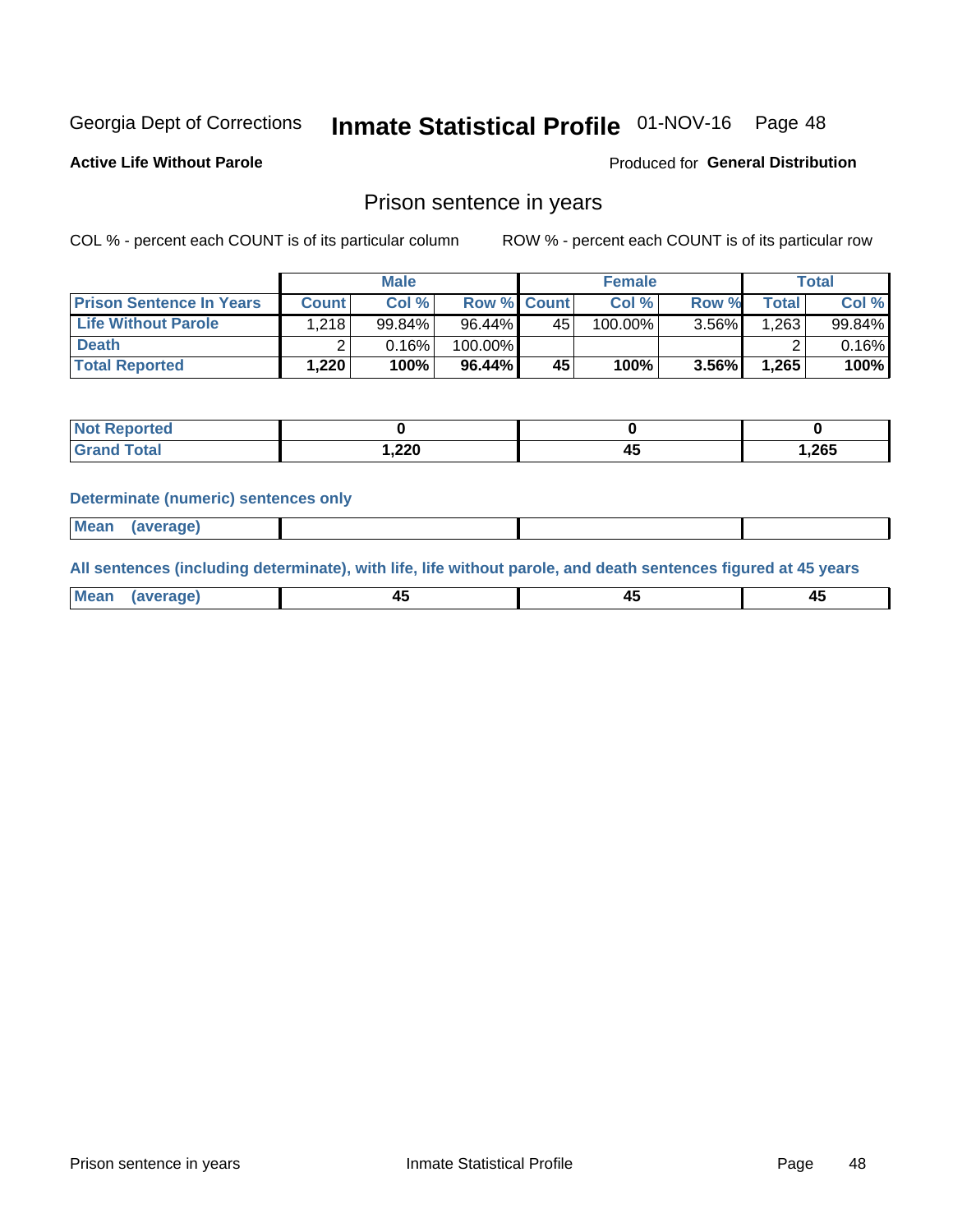#### Georgia Dept of Corrections Inmate Statistical Profile 01-NOV-16 Page 49

### **Active Life Without Parole**

### Produced for General Distribution

## Primary offense, broken out into felonies vs misdemeanors

COL % - percent each COUNT is of its particular column

|                                  |              | <b>Male</b> |                    |                 | <b>Female</b> |       |         | Total   |
|----------------------------------|--------------|-------------|--------------------|-----------------|---------------|-------|---------|---------|
| <b>Felonies and Misdemeanors</b> | <b>Count</b> | Col%        | <b>Row % Count</b> |                 | Col%          | Row % | Total i | Col %   |
| <b>Felonies</b>                  | 1.211        | 100.00%     | 96.57%             | 43 <sub>1</sub> | 100.00%       | 3.43% | 1.254   | 100.00% |
| <b>Total Reported</b>            | 1.211        | 100%        | 96.57%             | 43'             | 100%          | 3.43% | 1,254   | 100%    |

| <b>Not Reported</b> |        |         |      |
|---------------------|--------|---------|------|
| d Total             | າາດ    | ົດ4.ດ   | .265 |
| <b>Grand</b>        | 5.75 ا | 1.Z I J |      |

| $Mc$<br>equent)<br>нез<br>$\sim$<br>. | onies<br>. | <b>onies</b><br>. |
|---------------------------------------|------------|-------------------|
|---------------------------------------|------------|-------------------|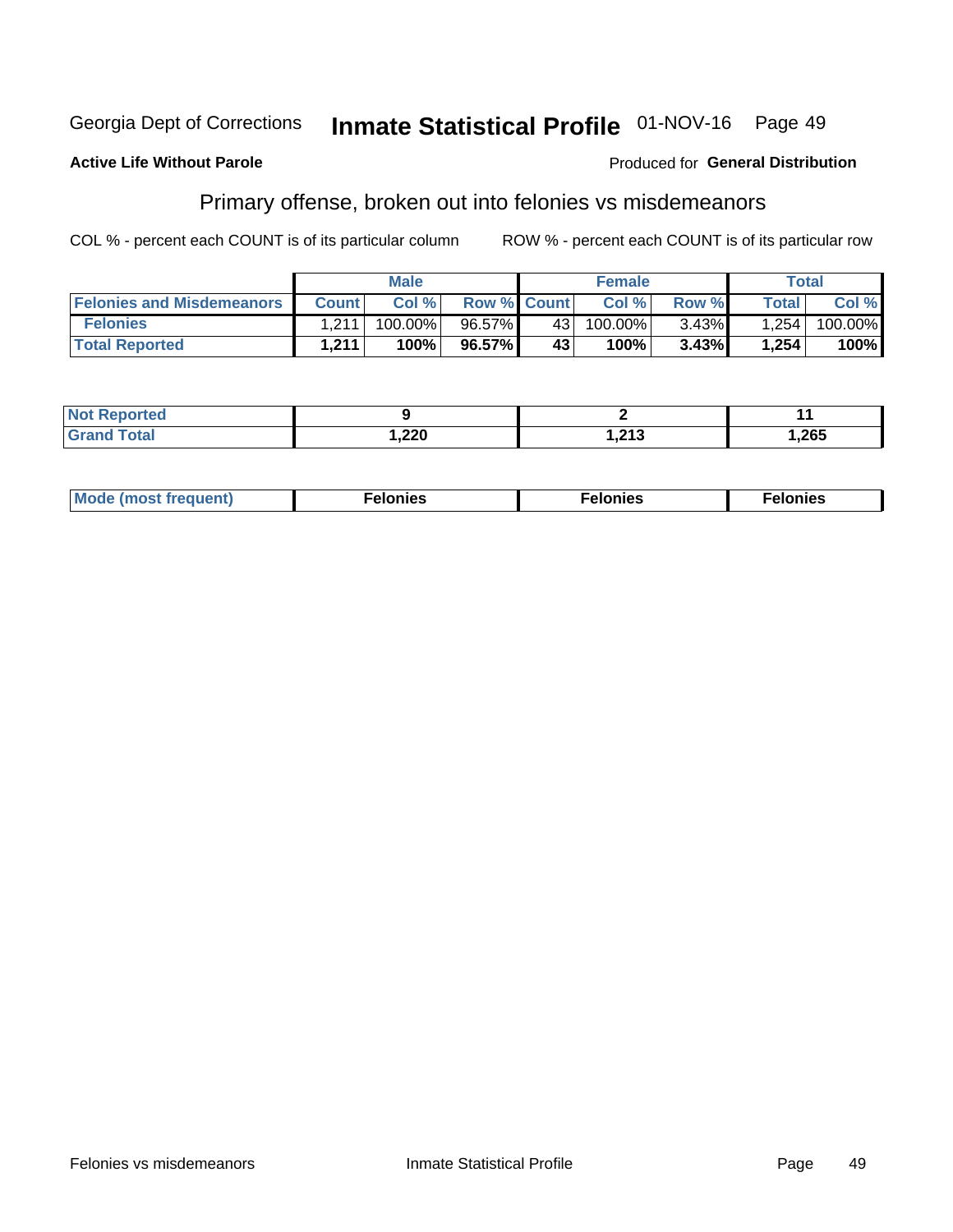## Inmate Statistical Profile 01-NOV-16 Page 50

### **Active Life Without Parole**

### Produced for General Distribution

## Primary offense, broken out into six broad crime categories

COL % - percent each COUNT is of its particular column

|                         |                 | <b>Male</b> |           |             | <b>Female</b> |       |                 | Total  |
|-------------------------|-----------------|-------------|-----------|-------------|---------------|-------|-----------------|--------|
| <b>Crime Categories</b> | <b>Count</b>    | Col %       |           | Row % Count | Col %         | Row % | <b>Total</b>    | Col %  |
| <b>Violent</b>          | 1,041           | 85.40%      | $95.94\%$ | 44          | 97.78%        | 4.06% | 1,085           | 85.84% |
| <b>Sex Crime</b>        | 166             | 13.62%      | 99.40%    |             | 2.22%         | .60%  | 167             | 13.21% |
| <b>Drug</b><br>4        | 10 <sub>1</sub> | .82%        | 100.00%   |             | .00%          |       | 10 <sup>1</sup> | .79%   |
| <b>Other</b><br>6       | 2               | .16%        | 100.00%   |             | .00%          |       |                 | .16%   |
| <b>Total Reported</b>   | 1,219           | 100%        | $96.44\%$ | 45          | 100%          | 3.56% | 1,264           | 100%   |

| orted<br><b>NOT REPO</b> |             |      |
|--------------------------|-------------|------|
| Total                    | חרר<br>,22U | ,265 |

| Mode (most frequent) | <br>∕iolent | Violent | Violent |
|----------------------|-------------|---------|---------|
|                      |             |         |         |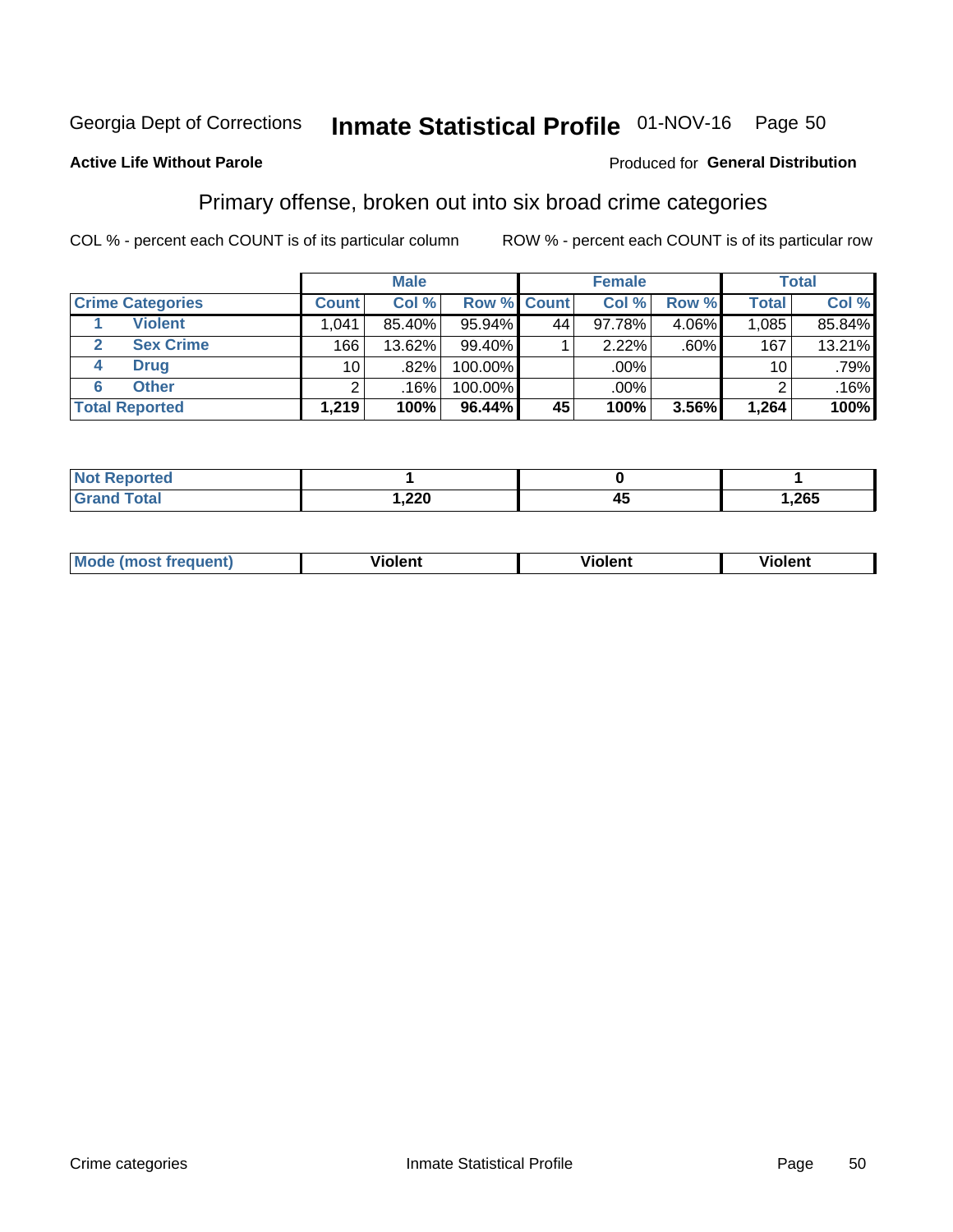## Inmate Statistical Profile 01-NOV-16 Page 51

### **Active Life Without Parole**

### Produced for General Distribution

## Primary offense, detailed offense code

COL % - percent each COUNT is of its particular column

|                                            |                | <b>Male</b> |         |                | <b>Female</b> |       |                | <b>Total</b> |
|--------------------------------------------|----------------|-------------|---------|----------------|---------------|-------|----------------|--------------|
| <b>Primary Offense</b>                     | <b>Count</b>   | Col %       | Row %   | <b>Count</b>   | Col %         | Row % | <b>Total</b>   | Col %        |
| <b>Aggrav Child Molestation (2021)</b>     | 28             | 2.30%       | 100.00% |                |               |       | 28             | 2.22%        |
| <b>Aggrav Sexual Battery (2009)</b>        | 7              | .57%        | 100.00% |                |               |       | 7              | .55%         |
| <b>Aggrav Sodomy (2003)</b>                | 8              | .66%        | 100.00% |                |               |       | 8              | .63%         |
| <b>Armed Robbery (1902)</b>                | 149            | 12.22%      | 98.68%  | $\overline{2}$ | 4.44%         | 1.32% | 151            | 11.95%       |
| <b>Child Molestation (2019)</b>            | 6              | .49%        | 100.00% |                |               |       | 6              | .47%         |
| <b>False Imprisonment (1308)</b>           |                | .08%        | 100.00% |                |               |       |                | .08%         |
| <b>Hijacking Motor Vehicle (1911)</b>      |                | .08%        | 100.00% |                |               |       |                | .08%         |
| Kidnapping (1311)                          | 84             | 6.89%       | 100.00% |                |               |       | 84             | 6.65%        |
| <b>Murder (1101)</b>                       | 804            | 65.96%      | 95.04%  | 42             | 93.33%        | 4.96% | 846            | 66.93%       |
| <b>Poss Firearm Convct Felon</b>           | $\overline{2}$ | .16%        | 100.00% |                |               |       | 2              | .16%         |
| (2914)                                     |                |             |         |                |               |       |                |              |
| Poss Of Cocaine (4022)                     | $\overline{2}$ | .16%        | 100.00% |                |               |       | $\overline{2}$ | .16%         |
| <b>Poss Of Firearm Dur Crime</b><br>(2910) | 1              | .08%        | 100.00% |                |               |       | 1              | .08%         |
| <b>Poss W Int Dist Cocaine (4050)</b>      |                | .08%        | 100.00% |                |               |       |                | .08%         |
| <b>Rape (2001)</b>                         | 117            | 9.60%       | 99.15%  |                | 2.22%         | .85%  | 118            | 9.34%        |
| <b>S/D Cocaine (4021)</b>                  | 2              | .16%        | 100.00% |                |               |       | $\overline{2}$ | .16%         |
| S/D Cont Sub Public (4017)                 |                | .08%        | 100.00% |                |               |       | 1              | .08%         |
| S/D Cont Sub School (4018)                 |                | .08%        | 100.00% |                |               |       | 1              | .08%         |
| <b>Traf Cocaine 401+ Gm (4103)</b>         | 2              | .16%        | 100.00% |                |               |       | $\overline{2}$ | .16%         |
| <b>Traf Methamph 28-199 Gm</b>             | 1              | .08%        | 100.00% |                |               |       | 1              | .08%         |
| (4140)                                     |                |             |         |                |               |       |                |              |
| <b>Traffick Sexual Servitude (1331)</b>    |                | .08%        | 100.00% |                |               |       | 1              | .08%         |
| <b>Total Rported</b>                       | 1,219          | 100%        | 96.44%  | 45             | 100%          | 3.56% | 1,264          | 100%         |

| eported<br><b>NOT</b> |               |          |       |
|-----------------------|---------------|----------|-------|
| <b>Fotal</b>          | າາດ<br>∪∡∠. ا | - -<br>≁ | 1,265 |

| Mode (most frequent) | 1101 Murder | 1101 Murder | 1101 Murder |
|----------------------|-------------|-------------|-------------|
|                      |             |             |             |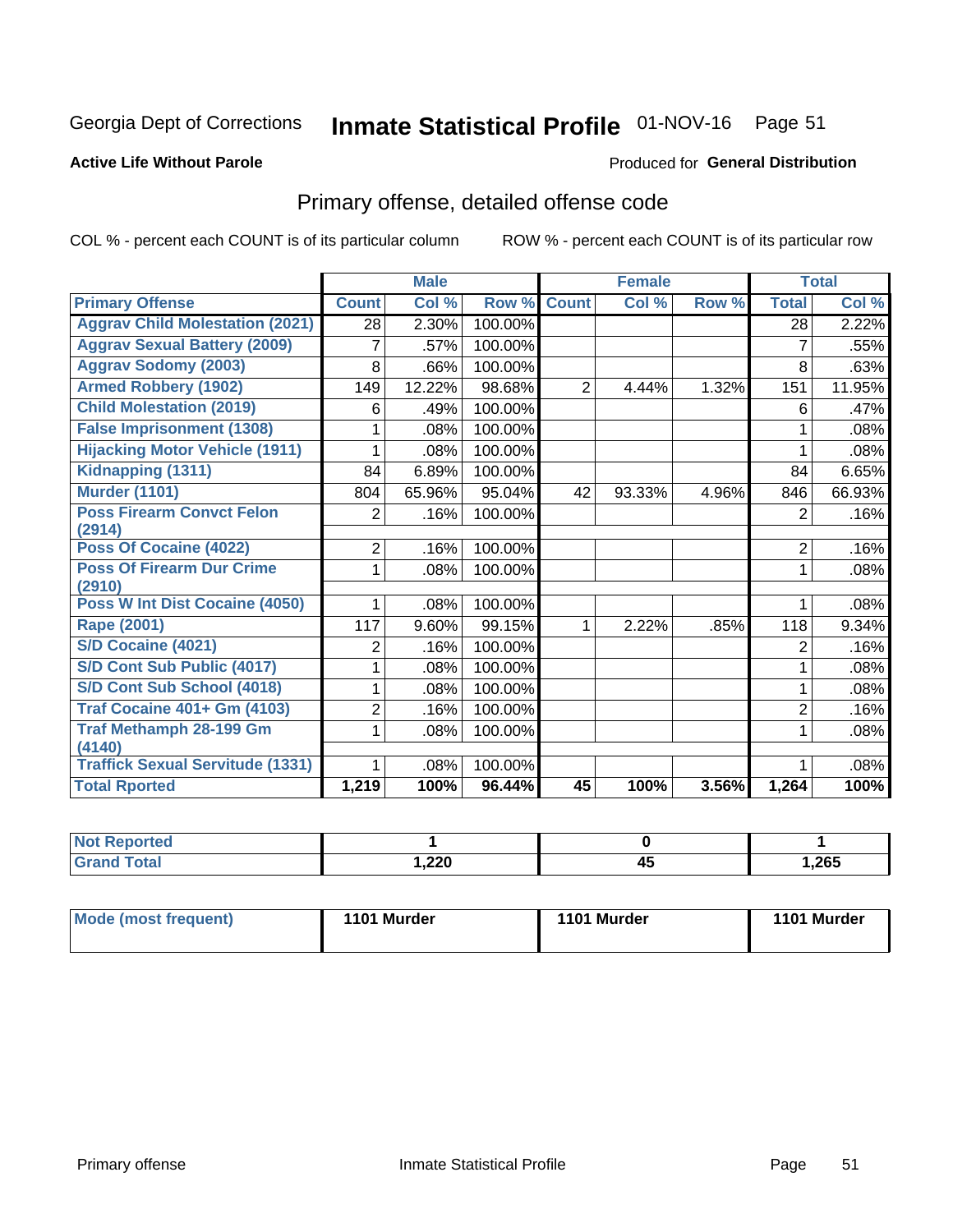## Inmate Statistical Profile 01-NOV-16 Page 52

### **Active Life Without Parole**

### Produced for General Distribution

## County of conviction of primary offense

COL % - percent each COUNT is of its particular column

|                                |                | <b>Male</b> |         |                | <b>Female</b> |        |                           | <b>Total</b> |
|--------------------------------|----------------|-------------|---------|----------------|---------------|--------|---------------------------|--------------|
| <b>County of Conviction</b>    | <b>Count</b>   | Col %       | Row %   | <b>Count</b>   | Col %         | Row %  | <b>Total</b>              | Col %        |
| 000<br><b>Unknown</b>          | 9              | .74%        | 81.82%  | $\overline{2}$ | 4.44%         | 18.18% | 11                        | .87%         |
| <b>Appling County</b><br>001   | 3              | .25%        | 100.00% |                |               |        | $\ensuremath{\mathsf{3}}$ | .24%         |
| <b>Atkinson County</b><br>002  | 3              | .25%        | 100.00% |                |               |        | 3                         | .24%         |
| <b>Bacon County</b><br>003     | 4              | .33%        | 100.00% |                |               |        | 4                         | .32%         |
| <b>Baker County</b><br>004     | 1              | .08%        | 100.00% |                |               |        | 1                         | .08%         |
| <b>Baldwin County</b><br>005   | 4              | .33%        | 100.00% |                |               |        | 4                         | .32%         |
| <b>Banks County</b><br>006     | 1              | .08%        | 100.00% |                |               |        | $\mathbf{1}$              | .08%         |
| <b>Barrow County</b><br>007    | $\overline{7}$ | .57%        | 100.00% |                |               |        | $\overline{7}$            | .55%         |
| <b>Bartow County</b><br>008    | 7              | .57%        | 87.50%  | 1              | 2.22%         | 12.50% | 8                         | .63%         |
| <b>Ben Hill County</b><br>009  | $\,6$          | .49%        | 100.00% |                |               |        | 6                         | .47%         |
| <b>Berrien County</b><br>010   | $\overline{c}$ | .16%        | 100.00% |                |               |        | $\overline{2}$            | .16%         |
| <b>Bibb County</b><br>011      | 40             | 3.28%       | 95.24%  | $\overline{2}$ | 4.44%         | 4.76%  | 42                        | 3.32%        |
| <b>Bleckley County</b><br>012  | 1              | .08%        | 100.00% |                |               |        | $\mathbf 1$               | .08%         |
| <b>Brantley County</b><br>013  | $\overline{2}$ | .16%        | 100.00% |                |               |        | $\overline{2}$            | .16%         |
| <b>Brooks County</b><br>014    | $\overline{c}$ | .16%        | 100.00% |                |               |        | $\overline{2}$            | .16%         |
| <b>Bulloch County</b><br>016   | $\overline{7}$ | .57%        | 87.50%  | 1              | 2.22%         | 12.50% | 8                         | .63%         |
| <b>Burke County</b><br>017     | 11             | .90%        | 100.00% |                |               |        | 11                        | .87%         |
| <b>Butts County</b><br>018     | 5              | .41%        | 100.00% |                |               |        | 5                         | .40%         |
| <b>Camden County</b><br>020    | $\overline{7}$ | .57%        | 100.00% |                |               |        | $\overline{7}$            | .55%         |
| <b>Candler County</b><br>021   | 1              | .08%        | 100.00% |                |               |        | 1                         | .08%         |
| <b>Carroll County</b><br>022   | 4              | .33%        | 100.00% |                |               |        | 4                         | .32%         |
| <b>Catoosa County</b><br>023   | 4              | .33%        | 80.00%  | $\mathbf{1}$   | 2.22%         | 20.00% | 5                         | .40%         |
| <b>Chatham County</b><br>025   | 42             | 3.44%       | 97.67%  | 1              | 2.22%         | 2.33%  | 43                        | 3.40%        |
| <b>Chattooga County</b><br>027 | 1              | .08%        | 100.00% |                |               |        | 1                         | .08%         |
| <b>Cherokee County</b><br>028  | 4              | .33%        | 100.00% |                |               |        | 4                         | .32%         |
| <b>Clarke County</b><br>029    | 23             | 1.89%       | 95.83%  | 1              | 2.22%         | 4.17%  | 24                        | 1.90%        |
| <b>Clay County</b><br>030      | 1              | .08%        | 100.00% |                |               |        | 1                         | .08%         |
| <b>Clayton County</b><br>031   | 59             | 4.84%       | 93.65%  | 4              | 8.89%         | 6.35%  | 63                        | 4.98%        |
| <b>Clinch County</b><br>032    | $\mathbf 1$    | .08%        | 100.00% |                |               |        | 1                         | .08%         |
| <b>Cobb County</b><br>033      | 57             | 4.67%       | 98.28%  | 1              | 2.22%         | 1.72%  | 58                        | 4.58%        |
| <b>Coffee County</b><br>034    | $\overline{7}$ | .57%        | 100.00% |                |               |        | $\overline{7}$            | .55%         |
| 035<br><b>Colquitt County</b>  | $\overline{c}$ | .16%        | 100.00% |                |               |        | 2                         | .16%         |
| <b>Columbia County</b><br>036  | 9              | .74%        | 81.82%  | $\overline{2}$ | 4.44%         | 18.18% | 11                        | .87%         |
| 037<br><b>Cook County</b>      | 5              | .41%        | 100.00% |                |               |        | 5                         | .40%         |
| <b>Coweta County</b><br>038    | 7              | .57%        | 100.00% |                |               |        | $\overline{7}$            | .55%         |
| <b>Crisp County</b><br>040     | 5              | .41%        | 100.00% |                |               |        | 5                         | .40%         |
| <b>Dade County</b><br>041      | 1              | .08%        | 100.00% |                |               |        | 1                         | .08%         |
| <b>Dawson County</b><br>042    | $\overline{2}$ | .16%        | 100.00% |                |               |        | $\overline{2}$            | .16%         |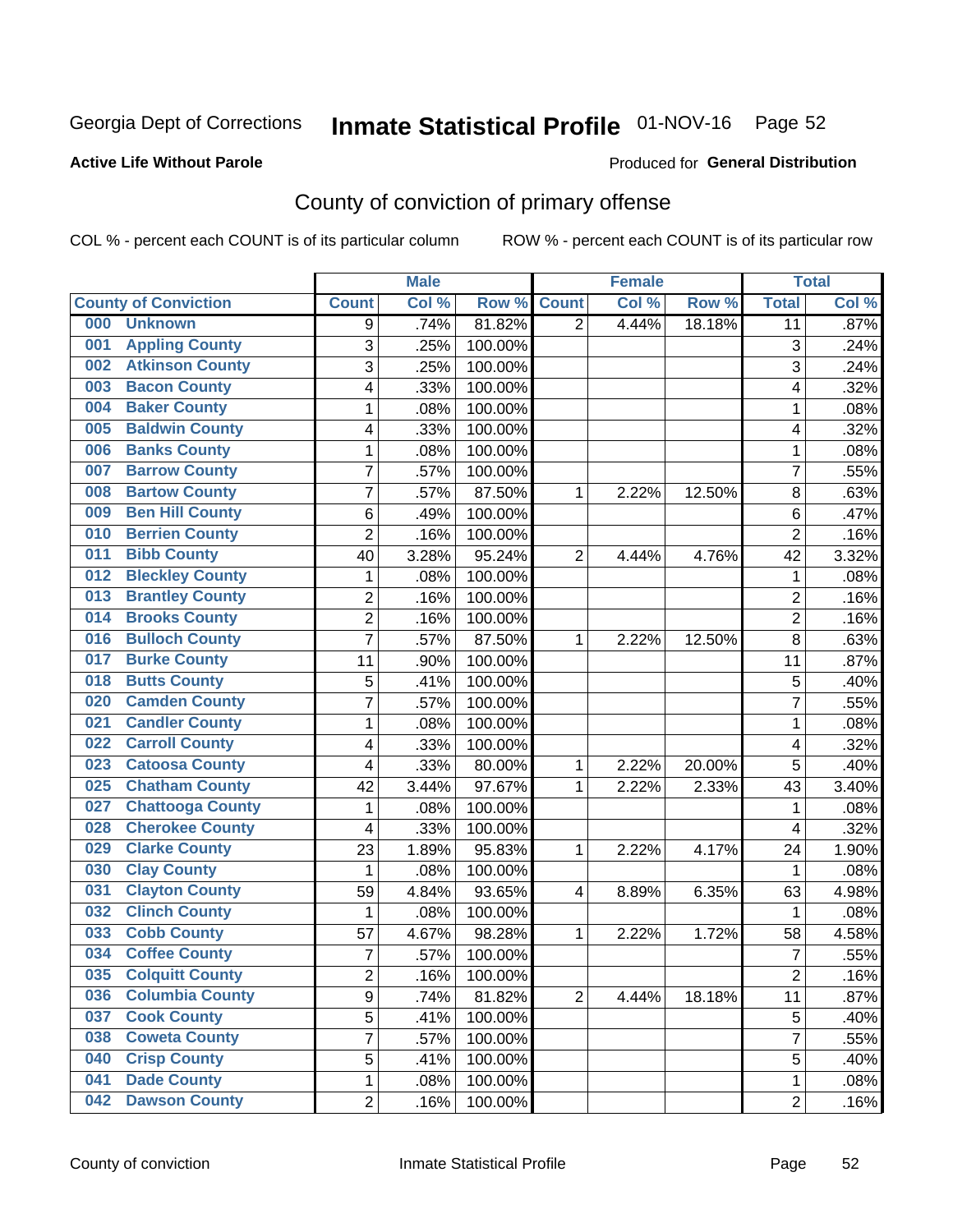## Inmate Statistical Profile 01-NOV-16 Page 53

### **Active Life Without Parole**

### Produced for General Distribution

## County of conviction of primary offense

COL % - percent each COUNT is of its particular column

|     |                             |                         | <b>Male</b> |         |                | <b>Female</b> |        |                | <b>Total</b> |
|-----|-----------------------------|-------------------------|-------------|---------|----------------|---------------|--------|----------------|--------------|
|     | <b>County of Conviction</b> | <b>Count</b>            | Col %       | Row %   | <b>Count</b>   | Col %         | Row %  | <b>Total</b>   | Col %        |
| 043 | <b>Decatur County</b>       | 4                       | .33%        | 100.00% |                |               |        | 4              | .32%         |
| 044 | <b>Dekalb County</b>        | 103                     | 8.44%       | 99.04%  | 1              | 2.22%         | .96%   | 104            | 8.22%        |
| 045 | <b>Dodge County</b>         | 1                       | .08%        | 100.00% |                |               |        | 1              | .08%         |
| 046 | <b>Dooly County</b>         | $\overline{2}$          | .16%        | 100.00% |                |               |        | $\overline{2}$ | .16%         |
| 047 | <b>Dougherty County</b>     | 28                      | 2.30%       | 96.55%  | 1              | 2.22%         | 3.45%  | 29             | 2.29%        |
| 048 | <b>Douglas County</b>       | 32                      | 2.62%       | 94.12%  | $\overline{2}$ | 4.44%         | 5.88%  | 34             | 2.69%        |
| 049 | <b>Early County</b>         | $\overline{c}$          | .16%        | 100.00% |                |               |        | $\overline{2}$ | .16%         |
| 051 | <b>Effingham County</b>     | 5                       | .41%        | 100.00% |                |               |        | 5              | .40%         |
| 052 | <b>Elbert County</b>        | 3                       | .25%        | 100.00% |                |               |        | 3              | .24%         |
| 053 | <b>Emanuel County</b>       | $\overline{7}$          | .57%        | 100.00% |                |               |        | 7              | .55%         |
| 056 | <b>Fayette County</b>       | 6                       | .49%        | 100.00% |                |               |        | 6              | .47%         |
| 057 | <b>Floyd County</b>         | 22                      | 1.80%       | 95.65%  | 1              | 2.22%         | 4.35%  | 23             | 1.82%        |
| 058 | <b>Forsyth County</b>       | 4                       | .33%        | 100.00% |                |               |        | 4              | .32%         |
| 059 | <b>Franklin County</b>      | 5                       | .41%        | 83.33%  | 1              | 2.22%         | 16.67% | 6              | .47%         |
| 060 | <b>Fulton County</b>        | 161                     | 13.20%      | 98.77%  | $\overline{2}$ | 4.44%         | 1.23%  | 163            | 12.89%       |
| 061 | <b>Gilmer County</b>        | $\overline{2}$          | .16%        | 100.00% |                |               |        | 2              | .16%         |
| 063 | <b>Glynn County</b>         | 18                      | 1.48%       | 94.74%  | 1              | 2.22%         | 5.26%  | 19             | 1.50%        |
| 064 | <b>Gordon County</b>        | 7                       | .57%        | 100.00% |                |               |        | $\overline{7}$ | .55%         |
| 065 | <b>Grady County</b>         | $\overline{c}$          | .16%        | 100.00% |                |               |        | $\overline{2}$ | .16%         |
| 066 | <b>Greene County</b>        | $\overline{2}$          | .16%        | 100.00% |                |               |        | $\overline{2}$ | .16%         |
| 067 | <b>Gwinnett County</b>      | 42                      | 3.44%       | 93.33%  | 3              | 6.67%         | 6.67%  | 45             | 3.56%        |
| 068 | <b>Habersham County</b>     | 4                       | .33%        | 100.00% |                |               |        | 4              | .32%         |
| 069 | <b>Hall County</b>          | 21                      | 1.72%       | 84.00%  | 4              | 8.89%         | 16.00% | 25             | 1.98%        |
| 070 | <b>Hancock County</b>       | 1                       | .08%        | 100.00% |                |               |        | 1              | .08%         |
| 071 | <b>Haralson County</b>      | 3                       | .25%        | 100.00% |                |               |        | 3              | .24%         |
| 072 | <b>Harris County</b>        | $\overline{2}$          | .16%        | 100.00% |                |               |        | $\overline{2}$ | .16%         |
| 073 | <b>Hart County</b>          | 3                       | .25%        | 100.00% |                |               |        | $\overline{3}$ | .24%         |
| 075 | <b>Henry County</b>         | 13                      | 1.07%       | 92.86%  | 1              | 2.22%         | 7.14%  | 14             | 1.11%        |
| 076 | <b>Houston County</b>       | 18                      | 1.48%       | 100.00% |                |               |        | 18             | 1.42%        |
| 077 | <b>Irwin County</b>         | $\mathbf{1}$            | .08%        | 100.00% |                |               |        | $\mathbf{1}$   | .08%         |
| 078 | <b>Jackson County</b>       | 10                      | .82%        | 100.00% |                |               |        | 10             | .79%         |
| 079 | <b>Jasper County</b>        | 1                       | .08%        | 100.00% |                |               |        | 1              | .08%         |
| 080 | <b>Jeff Davis County</b>    | 1                       | .08%        | 100.00% |                |               |        | $\mathbf{1}$   | .08%         |
| 081 | <b>Jefferson County</b>     | 6                       | .49%        | 100.00% |                |               |        | 6              | .47%         |
| 082 | <b>Jenkins County</b>       | $\overline{\mathbf{c}}$ | .16%        | 100.00% |                |               |        | $\overline{2}$ | .16%         |
| 083 | <b>Johnson County</b>       | 1                       | .08%        | 100.00% |                |               |        | $\mathbf{1}$   | .08%         |
| 084 | <b>Jones County</b>         | 2                       | .16%        | 66.67%  | $\mathbf{1}$   | 2.22%         | 33.33% | 3              | .24%         |
| 086 | <b>Lanier County</b>        | $\mathbf 1$             | .08%        | 100.00% |                |               |        | $\mathbf 1$    | .08%         |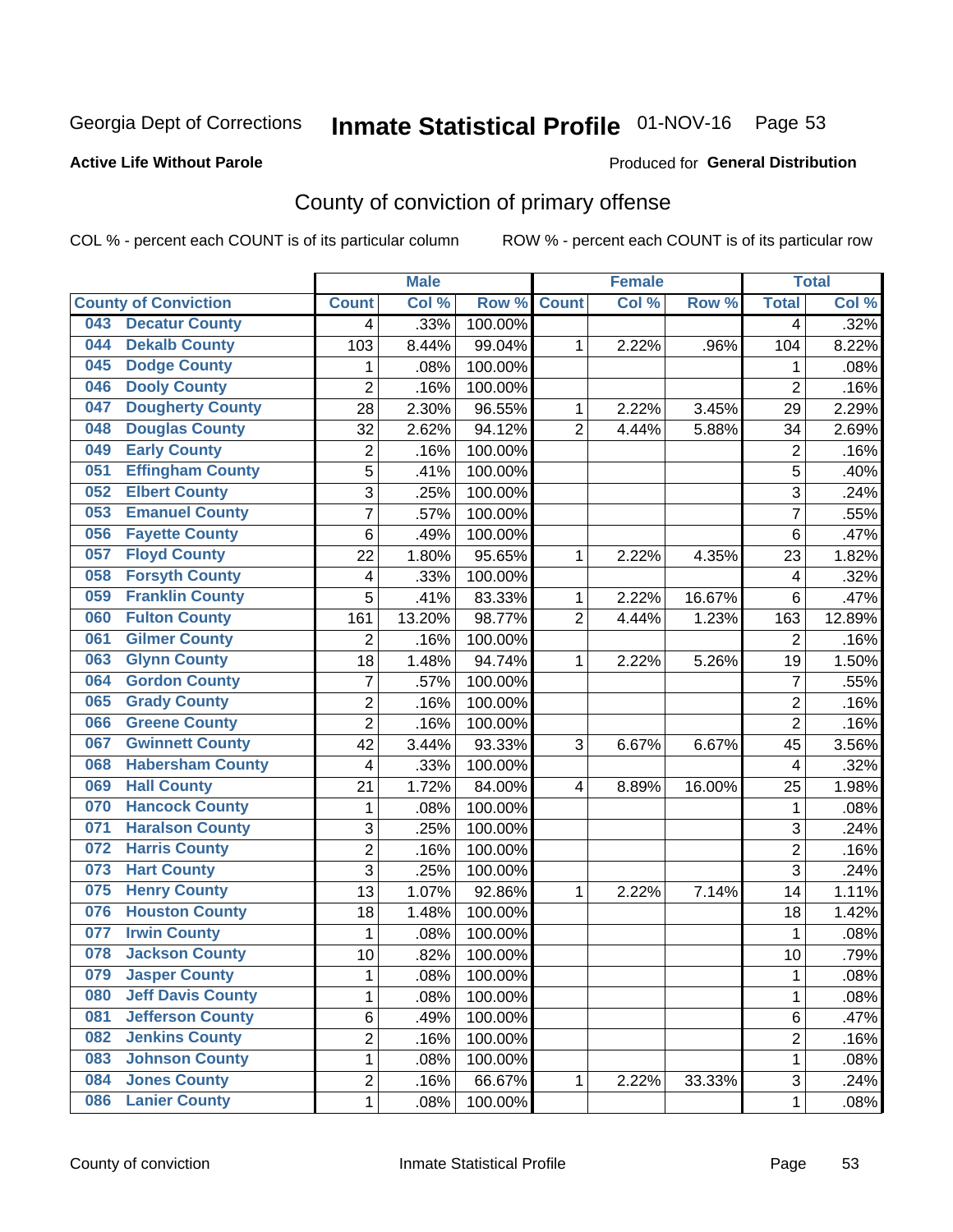## Inmate Statistical Profile 01-NOV-16 Page 54

### **Active Life Without Parole**

### Produced for General Distribution

## County of conviction of primary offense

COL % - percent each COUNT is of its particular column

|                                            |                | <b>Male</b> |                  |                | <b>Female</b> |        |                | <b>Total</b> |
|--------------------------------------------|----------------|-------------|------------------|----------------|---------------|--------|----------------|--------------|
| <b>County of Conviction</b>                | <b>Count</b>   | Col %       | Row <sup>%</sup> | <b>Count</b>   | Col %         | Row %  | <b>Total</b>   | Col %        |
| <b>Laurens County</b><br>087               | 4              | .33%        | 100.00%          |                |               |        | 4              | .32%         |
| <b>Lee County</b><br>088                   | 3              | .25%        | 100.00%          |                |               |        | 3              | .24%         |
| <b>Liberty County</b><br>089               | 6              | .49%        | 100.00%          |                |               |        | 6              | .47%         |
| <b>Long County</b><br>091                  | 6              | .49%        | 100.00%          |                |               |        | 6              | .47%         |
| <b>Lowndes County</b><br>092               | 8              | .66%        | 100.00%          |                |               |        | 8              | .63%         |
| <b>Marion County</b><br>096                | 1              | .08%        | 100.00%          |                |               |        | $\mathbf{1}$   | .08%         |
| <b>Mcduffie County</b><br>097              | 2              | .16%        | 100.00%          |                |               |        | $\overline{2}$ | .16%         |
| <b>Miller County</b><br>100                | 1              | .08%        | 100.00%          |                |               |        | $\mathbf{1}$   | .08%         |
| <b>Mitchell County</b><br>101              | 1              | .08%        | 100.00%          |                |               |        | 1              | .08%         |
| <b>Monroe County</b><br>102                | 6              | .49%        | 100.00%          |                |               |        | 6              | .47%         |
| <b>Morgan County</b><br>104                | 1              | .08%        | 100.00%          |                |               |        | 1              | .08%         |
| <b>Murray County</b><br>105                | 3              | .25%        | 100.00%          |                |               |        | 3              | .24%         |
| <b>Muscogee County</b><br>106              | 35             | 2.87%       | 97.22%           | 1              | 2.22%         | 2.78%  | 36             | 2.85%        |
| <b>Newton County</b><br>107                | 12             | .98%        | 85.71%           | $\overline{2}$ | 4.44%         | 14.29% | 14             | 1.11%        |
| <b>Oglethorpe County</b><br>109            | 1              | .08%        | 100.00%          |                |               |        | 1              | .08%         |
| <b>Paulding County</b><br>110              | 4              | .33%        | 100.00%          |                |               |        | 4              | .32%         |
| <b>Pickens County</b><br>112               | 2              | .16%        | 100.00%          |                |               |        | $\overline{2}$ | .16%         |
| <b>Pierce County</b><br>$\overline{113}$   | 1              | .08%        | 100.00%          |                |               |        | 1              | .08%         |
| <b>Pike County</b><br>$\overline{114}$     | 4              | .33%        | 66.67%           | $\overline{2}$ | 4.44%         | 33.33% | 6              | .47%         |
| <b>Polk County</b><br>$\overline{115}$     | 3              | .25%        | 100.00%          |                |               |        | $\overline{3}$ | .24%         |
| <b>Pulaski County</b><br>116               | 1              | .08%        | 100.00%          |                |               |        | 1              | .08%         |
| <b>Putnam County</b><br>117                | $\overline{7}$ | .57%        | 100.00%          |                |               |        | $\overline{7}$ | .55%         |
| <b>Rabun County</b><br>119                 | 1              | .08%        | 100.00%          |                |               |        | $\mathbf{1}$   | .08%         |
| <b>Randolph County</b><br>120              | $\overline{2}$ | .16%        | 100.00%          |                |               |        | $\overline{2}$ | .16%         |
| <b>Richmond County</b><br>121              | 60             | 4.92%       | 96.77%           | $\overline{2}$ | 4.44%         | 3.23%  | 62             | 4.90%        |
| <b>Rockdale County</b><br>122              | 8              | .66%        | 100.00%          |                |               |        | 8              | .63%         |
| <b>Seminole County</b><br>$\overline{125}$ | $\overline{2}$ | .16%        | 100.00%          |                |               |        | $\overline{2}$ | .16%         |
| <b>Spalding County</b><br>126              | 14             | 1.15%       | 100.00%          |                |               |        | 14             | 1.11%        |
| <b>Stephens County</b><br>127              | 3              | .25%        | 100.00%          |                |               |        | 3              | .24%         |
| <b>Sumter County</b><br>129                | 1              | .08%        | 100.00%          |                |               |        | 1              | .08%         |
| <b>Taliaferro County</b><br>131            | 1              | .08%        | 100.00%          |                |               |        | 1              | .08%         |
| <b>Tattnall County</b><br>$\overline{132}$ | 3              | .25%        | 75.00%           | 1              | 2.22%         | 25.00% | 4              | .32%         |
| <b>Taylor County</b><br>133                | $\overline{2}$ | .16%        | 100.00%          |                |               |        | $\overline{2}$ | .16%         |
| <b>Terrell County</b><br>135               | $\overline{2}$ | .16%        | 100.00%          |                |               |        | $\overline{2}$ | .16%         |
| <b>Thomas County</b><br>136                | 6              | .49%        | 100.00%          |                |               |        | 6              | .47%         |
| <b>Tift County</b><br>137                  | 8              | .66%        | 100.00%          |                |               |        | 8              | .63%         |
| <b>Toombs County</b><br>138                | 9              | .74%        | 100.00%          |                |               |        | 9              | .71%         |
| <b>139 Towns County</b>                    | $\mathbf 1$    | .08%        | 100.00%          |                |               |        | 1              | .08%         |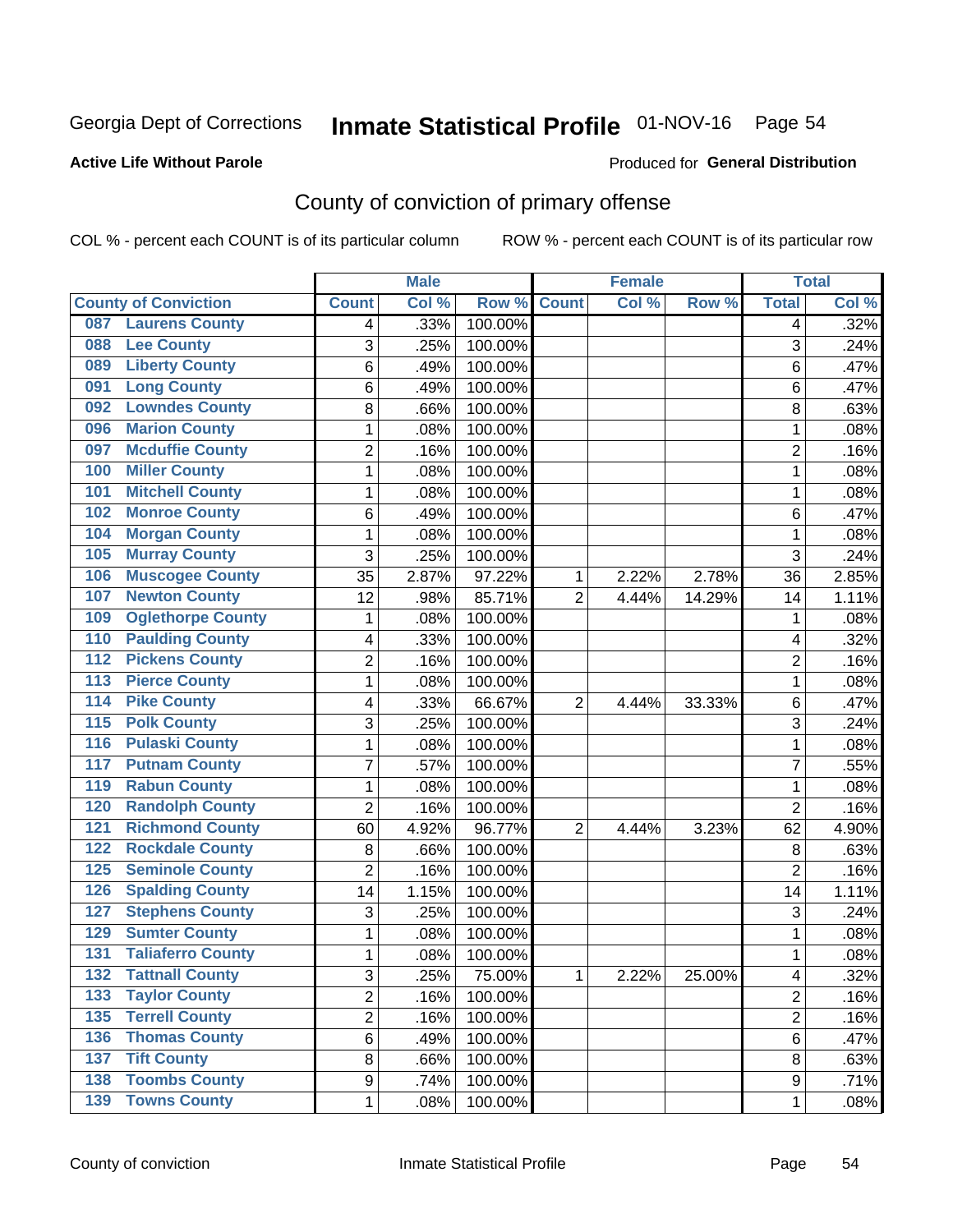## Inmate Statistical Profile 01-NOV-16 Page 55

### **Active Life Without Parole**

## **Produced for General Distribution**

## County of conviction of primary offense

COL % - percent each COUNT is of its particular column

|                                 |              | <b>Male</b> |         |              | <b>Female</b> |        |                | <b>Total</b> |
|---------------------------------|--------------|-------------|---------|--------------|---------------|--------|----------------|--------------|
| <b>County of Conviction</b>     | <b>Count</b> | Col %       | Row %   | <b>Count</b> | Col %         | Row %  | <b>Total</b>   | Col %        |
| <b>Treutlen County</b><br>140   | 5            | .41%        | 100.00% |              |               |        | 5              | .40%         |
| <b>Troup County</b><br>141      | 6            | .49%        | 85.71%  |              | 2.22%         | 14.29% |                | .55%         |
| <b>Turner County</b><br>142     | 2            | .16%        | 100.00% |              |               |        | 2              | .16%         |
| <b>Twiggs County</b><br>143     |              | .08%        | 100.00% |              |               |        |                | .08%         |
| <b>Upson County</b><br>145      | 5            | .41%        | 100.00% |              |               |        | 5              | .40%         |
| <b>Walker County</b><br>146     | 6            | .49%        | 85.71%  |              | 2.22%         | 14.29% | 7              | .55%         |
| <b>Walton County</b><br>147     | 15           | 1.23%       | 100.00% |              |               |        | 15             | 1.19%        |
| <b>Ware County</b><br>148       | 13           | 1.07%       | 100.00% |              |               |        | 13             | 1.03%        |
| <b>Warren County</b><br>149     |              | .08%        | 100.00% |              |               |        |                | .08%         |
| <b>Washington County</b><br>150 | 5            | .41%        | 100.00% |              |               |        | 5              | .40%         |
| <b>Wayne County</b><br>151      |              | .57%        | 100.00% |              |               |        |                | .55%         |
| <b>Whitfield County</b><br>155  | 11           | .90%        | 91.67%  | 4            | 2.22%         | 8.33%  | 12             | .95%         |
| <b>Wilkes County</b><br>157     |              | .08%        | 100.00% |              |               |        |                | .08%         |
| <b>Worth County</b><br>159      | 2            | .16%        | 100.00% |              |               |        | $\overline{2}$ | .16%         |
| <b>Total Rported</b>            | 1,220        | 100%        | 96.44%  | 45           | 100%          | 3.56%  | 1,265          | 100%         |

| orted<br>NO   |              |                 |       |
|---------------|--------------|-----------------|-------|
| <b>c</b> otal | າາດ<br>I.ZZU | - -<br>д.<br>≖∾ | 1,265 |

|  | <b>Mode (most frequent)</b> | <b>Fulton County</b> | <b>Hall County</b> | <b>Fulton County</b> |
|--|-----------------------------|----------------------|--------------------|----------------------|
|--|-----------------------------|----------------------|--------------------|----------------------|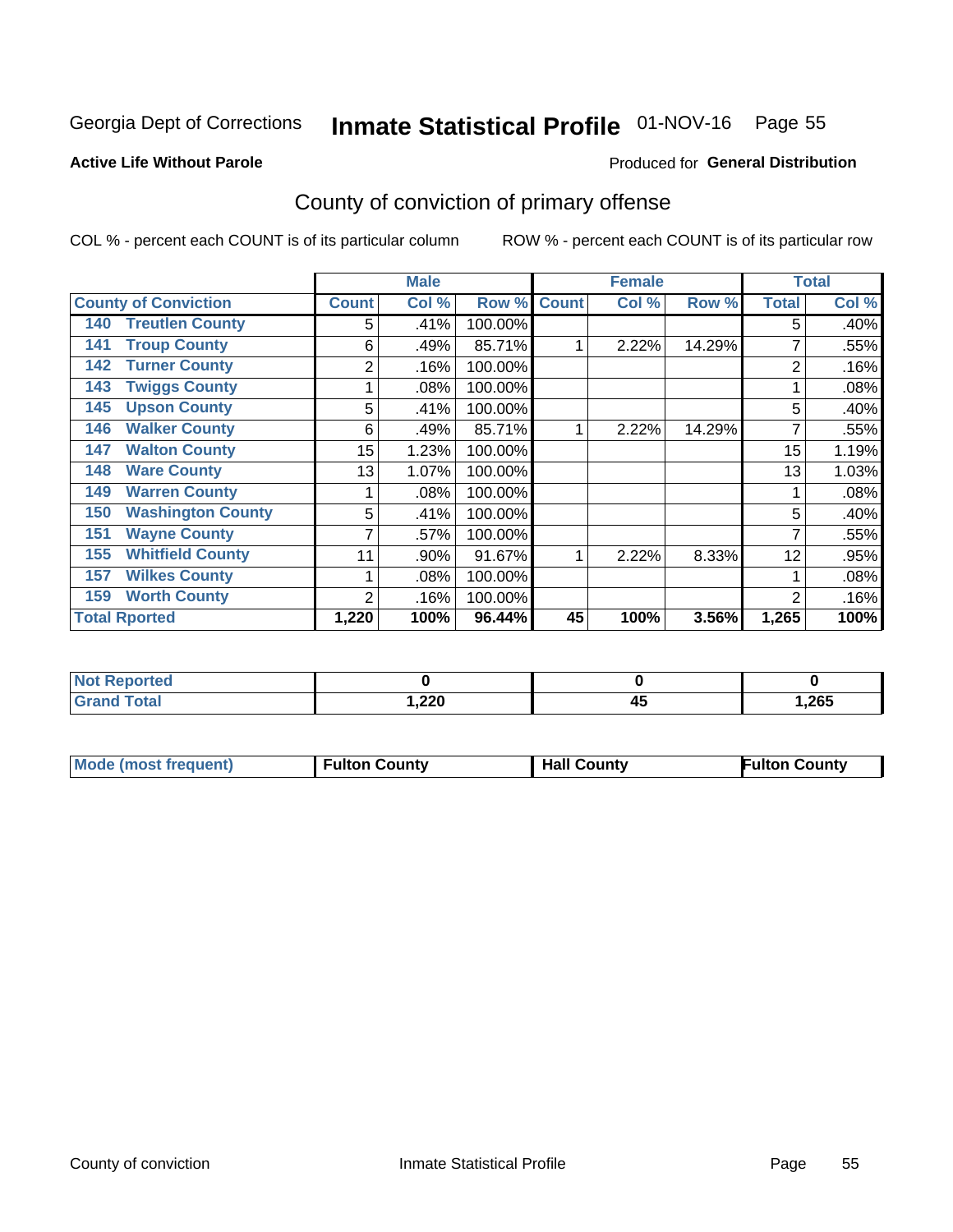## Georgia Dept of Corrections **Active Life Without Parole**

## Inmate Statistical Profile 01-NOV-16 Page 56

Produced for General Distribution

## Circuit of conviction of primary offense

COL % - percent each COUNT is of its particular column ROW % - percent each COUNT is of its particular row

|                         |                                 |                         | <b>Male</b> |         |                         | <b>Female</b> |        |                | <b>Total</b> |
|-------------------------|---------------------------------|-------------------------|-------------|---------|-------------------------|---------------|--------|----------------|--------------|
|                         | <b>Circuit of Conviction</b>    | <b>Count</b>            | Col %       | Row %   | <b>Count</b>            | Col %         | Row %  | <b>Total</b>   | Col %        |
| 1                       | <b>Alapaha Circuit</b>          | 12                      | .99%        | 100.00% |                         |               |        | 12             | .96%         |
| $\overline{2}$          | <b>Alcovy Circuit</b>           | 27                      | 2.23%       | 93.10%  | $\overline{2}$          | 4.65%         | 6.90%  | 29             | 2.31%        |
| $\overline{\mathbf{3}}$ | <b>Atlanta Circuit</b>          | 161                     | 13.29%      | 98.77%  | $\overline{2}$          | 4.65%         | 1.23%  | 163            | 13.00%       |
| 4                       | <b>Atlantic Circuit</b>         | 15                      | 1.24%       | 93.75%  | $\mathbf{1}$            | 2.33%         | 6.25%  | 16             | 1.28%        |
| $\overline{5}$          | <b>Augusta Circuit</b>          | 80                      | 6.61%       | 95.24%  | $\overline{4}$          | 9.30%         | 4.76%  | 84             | 6.70%        |
| $\overline{6}$          | <b>Blue Ridge Circuit</b>       | $\overline{\mathbf{4}}$ | .33%        | 100.00% |                         |               |        | 4              | .32%         |
| 7                       | <b>Brunswick Circuit</b>        | 36                      | 2.97%       | 97.30%  | 1                       | 2.33%         | 2.70%  | 37             | 2.95%        |
| 8                       | <b>Chattahoochee Circuit</b>    | 40                      | 3.30%       | 97.56%  | 1                       | 2.33%         | 2.44%  | 41             | 3.27%        |
| $\overline{9}$          | <b>Cherokee Circuit</b>         | 14                      | 1.16%       | 93.33%  | 1                       | 2.33%         | 6.67%  | 15             | 1.20%        |
| 10                      | <b>Clayton Circuit</b>          | 59                      | 4.87%       | 93.65%  | $\overline{\mathbf{4}}$ | 9.30%         | 6.35%  | 63             | 5.02%        |
| $\overline{11}$         | <b>Cobb Circuit</b>             | 57                      | 4.71%       | 98.28%  | 1                       | 2.33%         | 1.72%  | 58             | 4.63%        |
| $\overline{12}$         | <b>Conasauga Circuit</b>        | 14                      | 1.16%       | 93.33%  | $\mathbf{1}$            | 2.33%         | 6.67%  | 15             | 1.20%        |
| 13                      | <b>Cordele Circuit</b>          | 13                      | 1.07%       | 100.00% |                         |               |        | 13             | 1.04%        |
| $\overline{14}$         | <b>Coweta Circuit</b>           | 17                      | 1.40%       | 94.44%  | $\mathbf{1}$            | 2.33%         | 5.56%  | 18             | 1.44%        |
| $\overline{15}$         | <b>Dougherty Circuit</b>        | 28                      | 2.31%       | 96.55%  | $\mathbf{1}$            | 2.33%         | 3.45%  | 29             | 2.31%        |
| 16                      | <b>Dublin Circuit</b>           | 11                      | .91%        | 100.00% |                         |               |        | 11             | .88%         |
| 17                      | <b>Eastern Circuit</b>          | 42                      | 3.47%       | 97.67%  | 1                       | 2.33%         | 2.33%  | 43             | 3.43%        |
| $\overline{18}$         | <b>Flint Circuit</b>            | 13                      | 1.07%       | 92.86%  | $\mathbf 1$             | 2.33%         | 7.14%  | 14             | 1.12%        |
| 19                      | <b>Griffin Circuit</b>          | 29                      | 2.39%       | 93.55%  | $\overline{2}$          | 4.65%         | 6.45%  | 31             | 2.47%        |
| 20                      | <b>Gwinnett Circuit</b>         | 42                      | 3.47%       | 93.33%  | 3                       | 6.98%         | 6.67%  | 45             | 3.59%        |
| $\overline{21}$         | <b>Houston Circuit</b>          | 18                      | 1.49%       | 100.00% |                         |               |        | 18             | 1.44%        |
| $\overline{22}$         | <b>Lookout Mountain Circuit</b> | 12                      | .99%        | 85.71%  | $\overline{2}$          | 4.65%         | 14.29% | 14             | 1.12%        |
| 23                      | <b>Macon Circuit</b>            | 40                      | 3.30%       | 95.24%  | $\overline{2}$          | 4.65%         | 4.76%  | 42             | 3.35%        |
| 24                      | <b>Middle Circuit</b>           | 28                      | 2.31%       | 100.00% |                         |               |        | 28             | 2.23%        |
| $\overline{25}$         | <b>Mountain Circuit</b>         | 8                       | .66%        | 100.00% |                         |               |        | 8              | .64%         |
| 26                      | <b>Northeastern Circuit</b>     | 23                      | 1.90%       | 85.19%  | $\overline{\mathbf{4}}$ | 9.30%         | 14.81% | 27             | 2.15%        |
| $\overline{27}$         | <b>Northern Circuit</b>         | 12                      | .99%        | 92.31%  | 1                       | 2.33%         | 7.69%  | 13             | 1.04%        |
| 28                      | <b>Ocmulgee Circuit</b>         | 18                      | 1.49%       | 94.74%  | 1                       | 2.33%         | 5.26%  | 19             | 1.52%        |
| 29                      | <b>Oconee Circuit</b>           | 3                       | .25%        | 100.00% |                         |               |        | $\mathfrak{S}$ | .24%         |
| 30                      | <b>Ogeechee Circuit</b>         | 14                      | 1.16%       | 93.33%  | $\mathbf{1}$            | 2.33%         | 6.67%  | 15             | 1.20%        |
| $\overline{31}$         | <b>Pataula Circuit</b>          | 10                      | .83%        | 100.00% |                         |               |        | 10             | .80%         |
| 32                      | <b>Piedmont Circuit</b>         | 18                      | 1.49%       | 100.00% |                         |               |        | 18             | 1.44%        |
| 33                      | <b>Rome Circuit</b>             | 22                      | 1.82%       | 95.65%  | $\mathbf 1$             | 2.33%         | 4.35%  | 23             | 1.83%        |
| 34                      | <b>South Georgia Circuit</b>    | 8                       | .66%        | 100.00% |                         |               |        | 8              | .64%         |
| 35                      | <b>Southern Circuit</b>         | 18                      | 1.49%       | 100.00% |                         |               |        | 18             | 1.44%        |
| 36                      | <b>Southwestern Circuit</b>     | $\overline{\mathbf{4}}$ | .33%        | 100.00% |                         |               |        | 4              | .32%         |
| 37                      | <b>Stone Mountain Circuit</b>   | 103                     | 8.51%       | 99.04%  | 1                       | 2.33%         | .96%   | 104            | 8.29%        |
| 38                      | <b>Tallapoosa Circuit</b>       | 6                       | .50%        | 100.00% |                         |               |        | 6              | .48%         |
| 39                      | <b>Tifton Circuit</b>           | 13                      | 1.07%       | 100.00% |                         |               |        | 13             | 1.04%        |
| 40                      | <b>Toombs Circuit</b>           | 5                       | .41%        | 100.00% |                         |               |        | 5              | .40%         |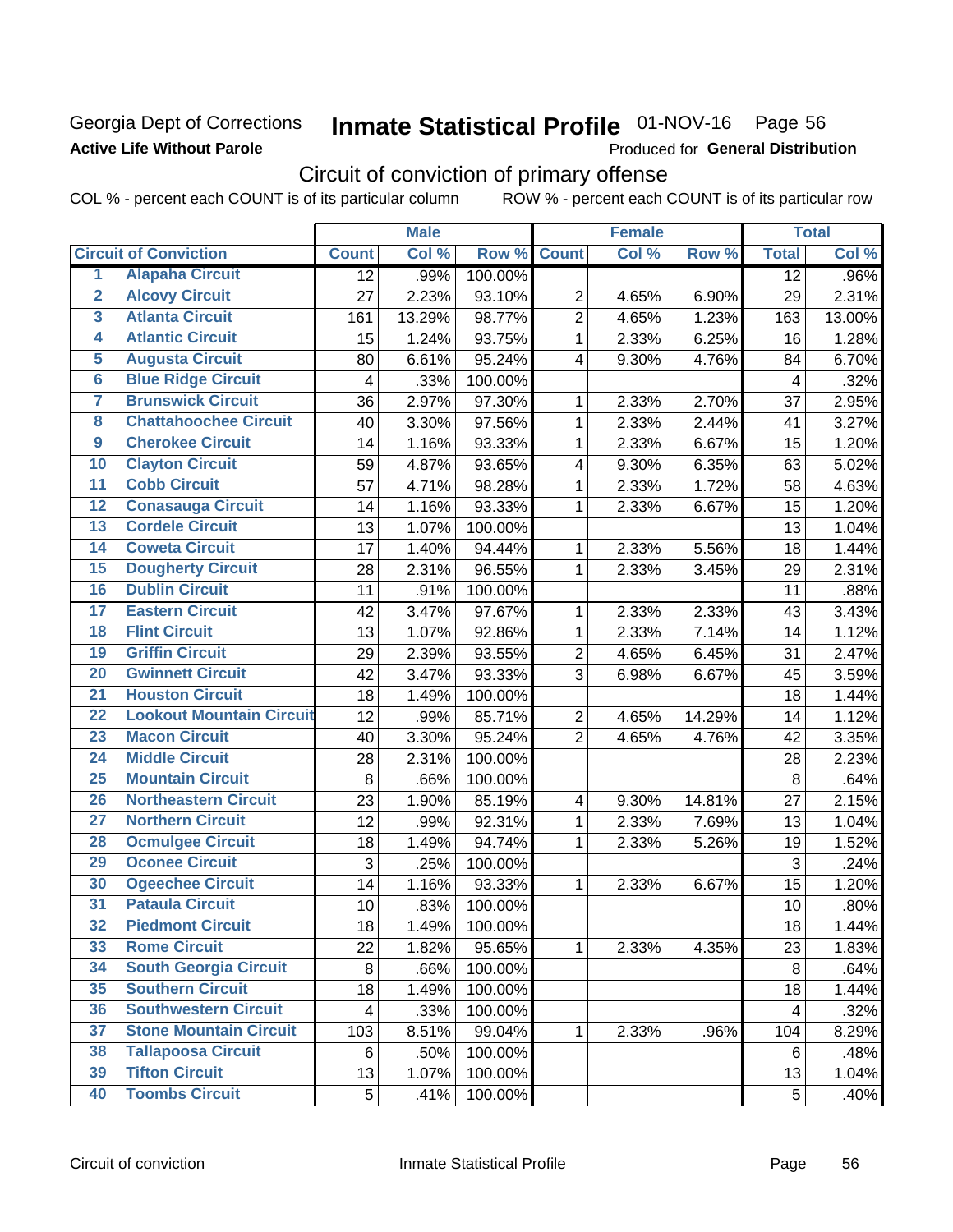## Georgia Dept of Corrections **Active Life Without Parole**

## Inmate Statistical Profile 01-NOV-16 Page 57

Produced for General Distribution

## Circuit of conviction of primary offense

COL % - percent each COUNT is of its particular column ROW % - percent each COUNT is of its particular row

|    |                                  |              | <b>Male</b>    |         |                | <b>Female</b> |       |              | <b>Total</b>   |
|----|----------------------------------|--------------|----------------|---------|----------------|---------------|-------|--------------|----------------|
|    | <b>Circuit of Conviction</b>     | <b>Count</b> | Col %          | Row %   | <b>Count</b>   | Col %         | Row % | <b>Total</b> | Col %          |
| 41 | <b>Waycross Circuit</b>          | 27           | 2.23%          | 100.00% |                |               |       | 27           | 2.15%          |
| 42 | <b>Western Circuit</b>           | 23           | 1.90%          | 95.83%  |                | 2.33%         | 4.17% | 24           | 1.91%          |
| 43 | <b>Rockdale Circuit</b>          | 8            | .66%           | 100.00% |                |               |       | 8            | .64%           |
| 44 | <b>Douglas Circuit</b>           | 32           | 2.64%          | 94.12%  | $\overline{2}$ | 4.65%         | 5.88% | 34           | 2.71%          |
| 45 | <b>Appalachian Circuit</b>       | 4            | .33%           | 100.00% |                |               |       | 4            | .32%           |
| 46 | <b>Enotah Circuit</b>            |              | .08%           | 100.00% |                |               |       |              | .08%           |
| 47 | <b>Bell-Forsyth J.C.</b>         | 4            | .33%           | 100.00% |                |               |       | 4            | .32%           |
| 48 | <b>Towaliga Judicial Circuit</b> | 11           | .91%           | 100.00% |                |               |       | 11           | .88%           |
| 49 | <b>Paulding Circuit</b>          | 4            | .33%           | 100.00% |                |               |       | 4            | .32%           |
|    | <b>Total Rported</b>             | 1,211        | 100%           | 96.57%  | 43             | 100%          | 3.43% | 1,254        | 100%           |
|    | <b>Not Reported</b>              |              | 9              |         |                | $\mathbf{2}$  |       |              | 11             |
|    | <b>Grand Total</b>               |              | 1,220          |         |                | 45            |       | 1,265        |                |
|    | <b>Mode (most frequent)</b>      |              | <b>Atlanta</b> |         |                | Augusta       |       |              | <b>Atlanta</b> |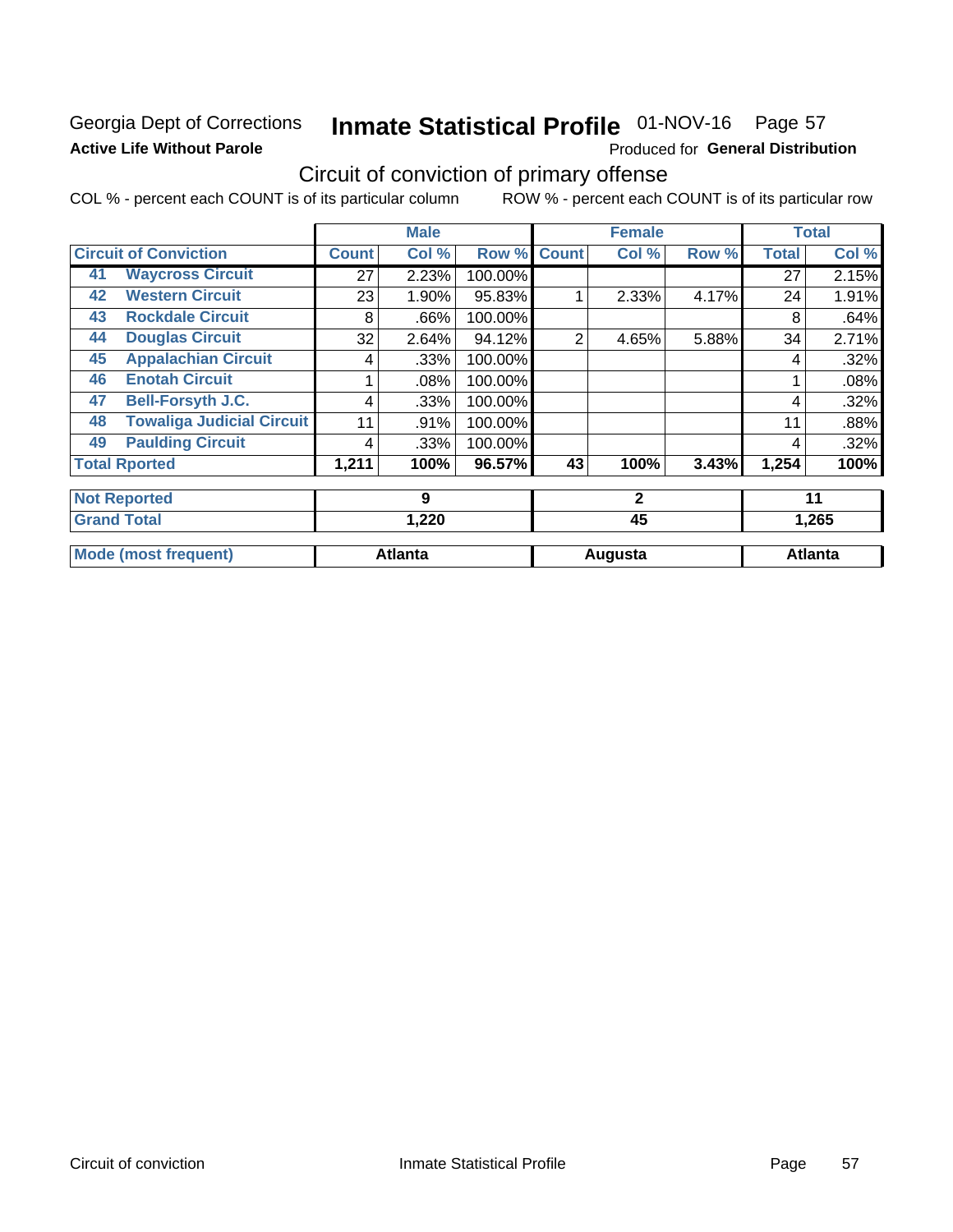## **Active Life Without Parole**

## Produced for General Distribution

## Years served (jail + prison) in this incarceration

COL % - percent each COUNT is of its particular column

|                        |              | <b>Male</b> |                  |                 | <b>Female</b> |        |                | <b>Total</b> |
|------------------------|--------------|-------------|------------------|-----------------|---------------|--------|----------------|--------------|
| <b>Years Served</b>    | <b>Count</b> | Col %       | Row <sup>%</sup> | <b>Count</b>    | Col %         | Row %  | <b>Total</b>   | Col %        |
| Less than one year     | 46           | 3.77%       | 93.88%           | 3               | 6.67%         | 6.12%  | 49             | 3.88%        |
| 1 to 1.99 years        | 62           | 5.09%       | 96.88%           | 2               | 4.44%         | 3.13%  | 64             | 5.06%        |
| 2 to 2.99 years        | 88           | 7.22%       | 93.62%           | 6               | 13.33%        | 6.38%  | 94             | 7.44%        |
| 3 to 3.99 years        | 106          | 8.70%       | 92.17%           | 9               | 20.00%        | 7.83%  | 115            | 9.10%        |
| 4 to 4.99 years        | 96           | 7.88%       | 94.12%           | 6               | 13.33%        | 5.88%  | 102            | 8.07%        |
| 5 to 5.99 years        | 101          | 8.29%       | 96.19%           | 4               | 8.89%         | 3.81%  | 105            | 8.31%        |
| 6 to 6.99 years        | 60           | 4.92%       | 95.24%           | 3               | 6.67%         | 4.76%  | 63             | 4.98%        |
| 7 to 7.99 years        | 51           | 4.18%       | 98.08%           | 1               | 2.22%         | 1.92%  | 52             | 4.11%        |
| <b>8 to 8.99 years</b> | 48           | 3.94%       | 97.96%           | $\mathbf 1$     | 2.22%         | 2.04%  | 49             | 3.88%        |
| 9 to 9.99 years        | 47           | 3.86%       | 100.00%          |                 |               |        | 47             | 3.72%        |
| 10 to 10.99 years      | 26           | 2.13%       | 89.66%           | 3               | 6.67%         | 10.34% | 29             | 2.29%        |
| 11 to 11.99 years      | 35           | 2.87%       | 100.00%          |                 |               |        | 35             | 2.77%        |
| 12 to 12.99 years      | 39           | 3.20%       | 100.00%          |                 |               |        | 39             | 3.09%        |
| 13 to 13.99 years      | 31           | 2.54%       | 93.94%           | 2               | 4.44%         | 6.06%  | 33             | 2.61%        |
| 14 to 14.99 years      | 40           | 3.28%       | 93.02%           | 3               | 6.67%         | 6.98%  | 43             | 3.40%        |
| 15 to 15.99 years      | 46           | 3.77%       | 100.00%          |                 |               |        | 46             | 3.64%        |
| 16 to 16.99 years      | 46           | 3.77%       | 100.00%          |                 |               |        | 46             | 3.64%        |
| 17 to 17.99 years      | 29           | 2.38%       | 100.00%          |                 |               |        | 29             | 2.29%        |
| 18 to 18.99 years      | 44           | 3.61%       | 97.78%           | 1               | 2.22%         | 2.22%  | 45             | 3.56%        |
| 19 to 19.99 years      | 41           | 3.36%       | 97.62%           | 1               | 2.22%         | 2.38%  | 42             | 3.32%        |
| 20 to 20.99 years      | 39           | 3.20%       | 100.00%          |                 |               |        | 39             | 3.09%        |
| 21 to 21.99 years      | 29           | 2.38%       | 100.00%          |                 |               |        | 29             | 2.29%        |
| 22 to 22.99 years      | 24           | 1.97%       | 100.00%          |                 |               |        | 24             | 1.90%        |
| 23 to 23.99 years      | 13           | 1.07%       | 100.00%          |                 |               |        | 13             | 1.03%        |
| 24 to 24.99 years      | 3            | 0.25%       | 100.00%          |                 |               |        | 3              | 0.24%        |
| 25 to 25.99 years      | 5            | 0.41%       | 100.00%          |                 |               |        | 5              | 0.40%        |
| 26 to 26.99 years      | $\mathbf 1$  | 0.08%       | 100.00%          |                 |               |        | $\mathbf 1$    | 0.08%        |
| 27 to 27.99 years      | 4            | 0.33%       | 100.00%          |                 |               |        | 4              | 0.32%        |
| 28 to 28.99 years      | 5            | 0.41%       | 100.00%          |                 |               |        | 5              | 0.40%        |
| 29 to 29.99 years      | 5            | 0.41%       | 100.00%          |                 |               |        | $\overline{5}$ | 0.40%        |
| Thirty + years         | 9            | 0.74%       | 100.00%          |                 |               |        | $\overline{9}$ | 0.71%        |
| <b>Total Reported</b>  | 1,219        | 100%        | 96.44%           | $\overline{45}$ | 100%          | 3.56%  | 1,264          | 100.0%       |

| <b>Reported</b><br><b>NOT</b> |                |     |       |
|-------------------------------|----------------|-----|-------|
| <b>Total</b>                  | າາດ<br>ں کے, ا | −r⇔ | 1,265 |

| <b>Mean</b><br>(average) | 10.07           | 6.11            | 9.93            |
|--------------------------|-----------------|-----------------|-----------------|
| Median (middle)          | 7.96            | 4.45            | 7.685           |
| Mode (most frequent)     | 4 to 4.99 years | 3 to 3.99 years | 4 to 4.99 years |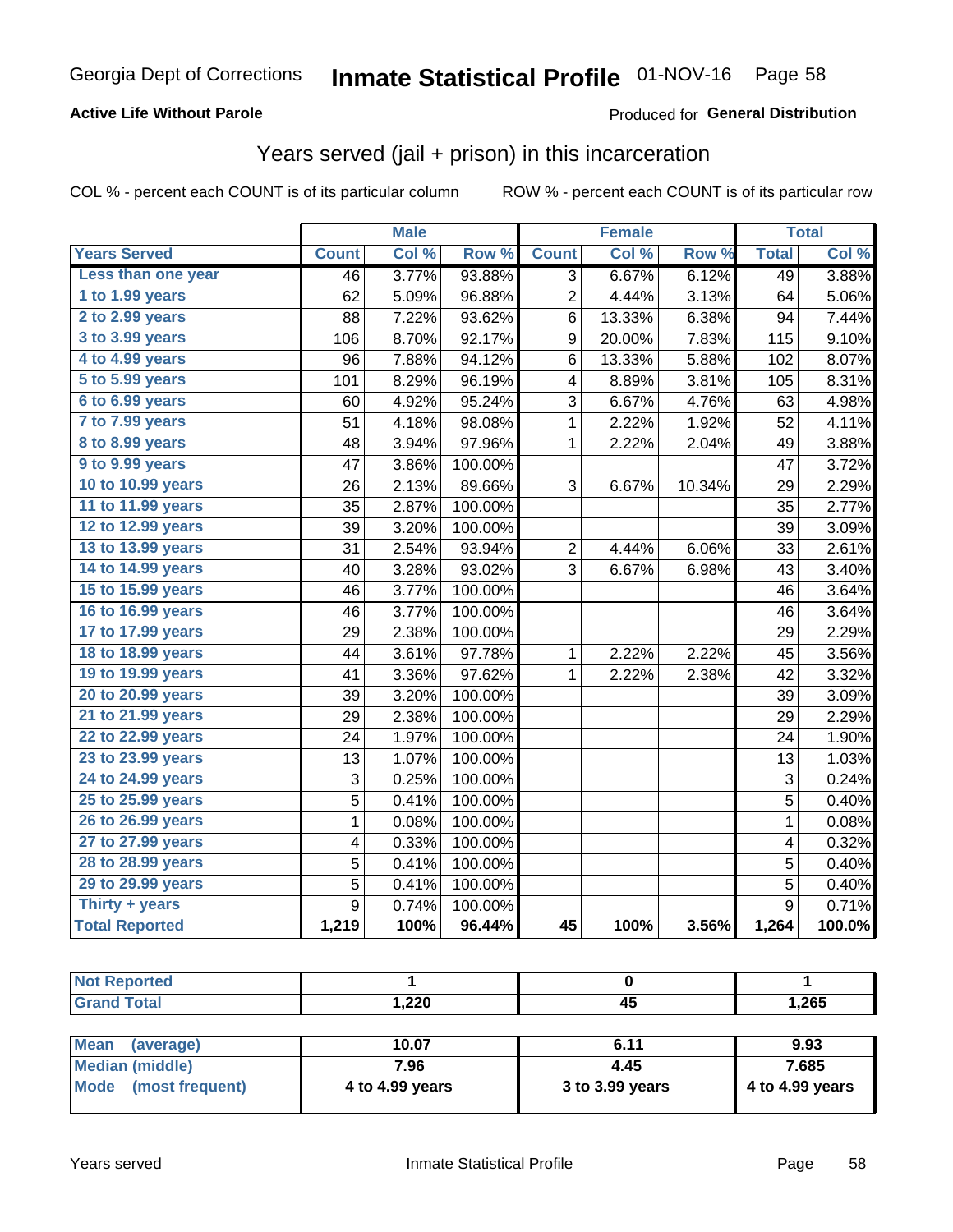## Inmate Statistical Profile 01-NOV-16 Page 59

## **Active Life Without Parole**

Produced for General Distribution

## Results of most recent HIV tests

COL % - percent each COUNT is of its particular column

|                         |              | <b>Male</b> |        |              | <b>Female</b> |          |             | Total  |
|-------------------------|--------------|-------------|--------|--------------|---------------|----------|-------------|--------|
| <b>HIV Test Results</b> | <b>Count</b> | Col%        | Row %I | <b>Count</b> | Col %         | Row %    | $\tau$ otal | Col %  |
| <b>Positive</b>         | a            | $0.77\%$    | 90.00% |              | $2.38\%$      | 10.00%   | 10          | 0.82%  |
| <b>Negative</b>         | .166         | 99.23%      | 96.60% | 41           | 97.62%        | $3.40\%$ | ,207        | 99.18% |
| <b>Total Reported</b>   | 1,175        | 100%        | 96.55% | 42           | 100%          | 3.45%    | 1,217       | 100%   |

| <b>Not Reported</b>    | . .<br>∼ |          | 4٤    |
|------------------------|----------|----------|-------|
| <b>Total</b><br>. Grot | 1,220    | . .<br>∼ | 1,265 |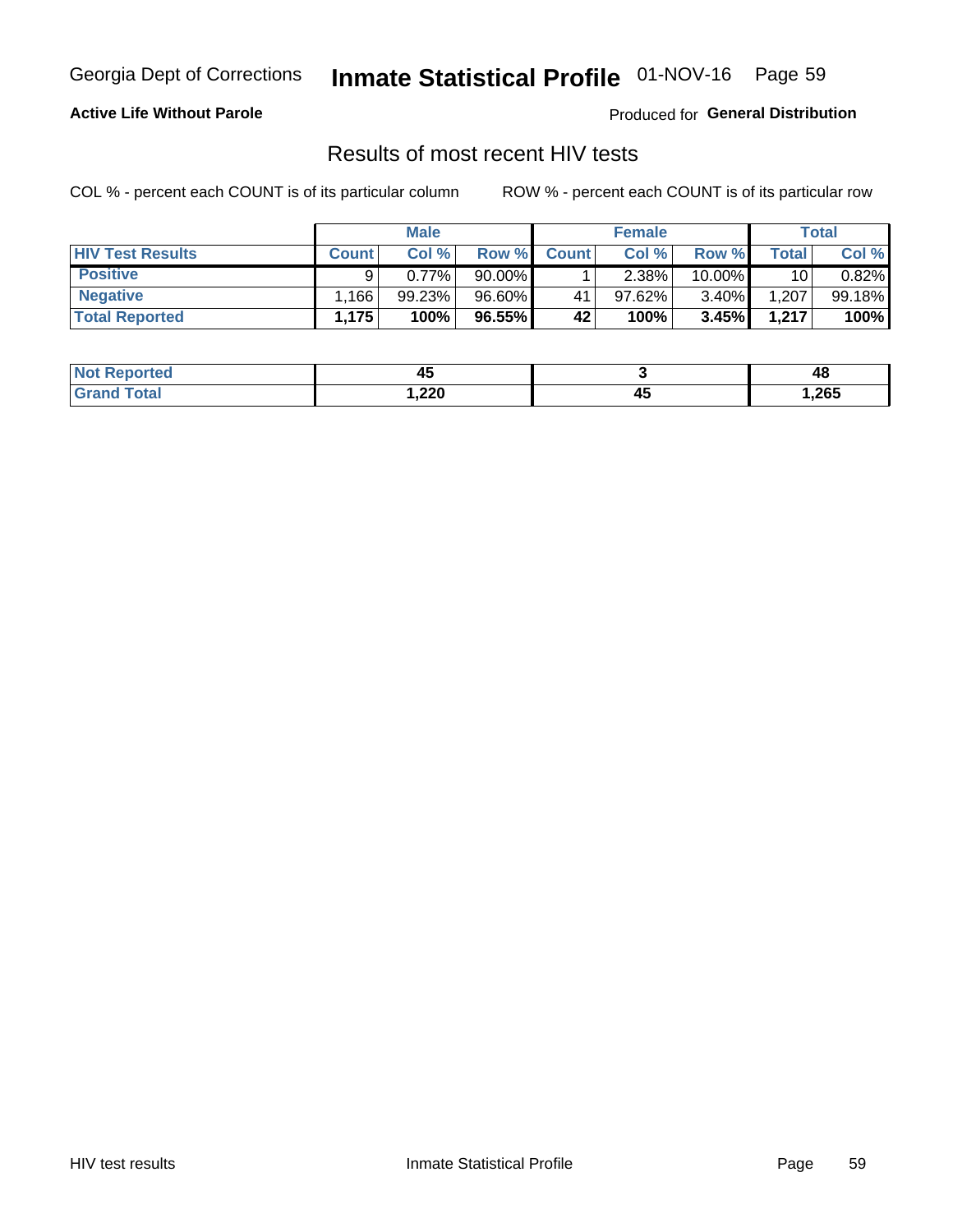## Georgia Dept of Corrections **Inmate Statistical Profile** 01-NOV-16 Page 60

## **Active Life Without Parole**

Produced for **General Distribution**

## Results of most recent tuberculosis test

COL % - percent each COUNT is of its particular column ROW % - percent each COUNT is of its particular row

|                                  |              | <b>Male</b> |           |                 | <b>Female</b> |       |       | Total  |
|----------------------------------|--------------|-------------|-----------|-----------------|---------------|-------|-------|--------|
| <b>Tuberculosis Test Results</b> | <b>Count</b> | Col%        | Row %I    | <b>Count</b>    | Col%          | Row % | Total | Col %  |
| <b>Positive on current test</b>  | 259          | 21.62%      | 98.85%    |                 | 7.14%         | 1.15% | 262   | 21.13% |
| <b>Negative</b>                  | 939          | 78.38%      | $96.01\%$ | 39 <sub>1</sub> | 92.86%        | 3.99% | 978   | 78.87% |
| <b>Total Reported</b>            | 1,198        | 100%        | 96.61%    | 42              | 100%          | 3.39% | 1,240 | 100%   |

| <b>Not Reported</b> | n,<br>-- |    | ∼     |
|---------------------|----------|----|-------|
| Total               | 220,،    | ≖⊷ | 1,265 |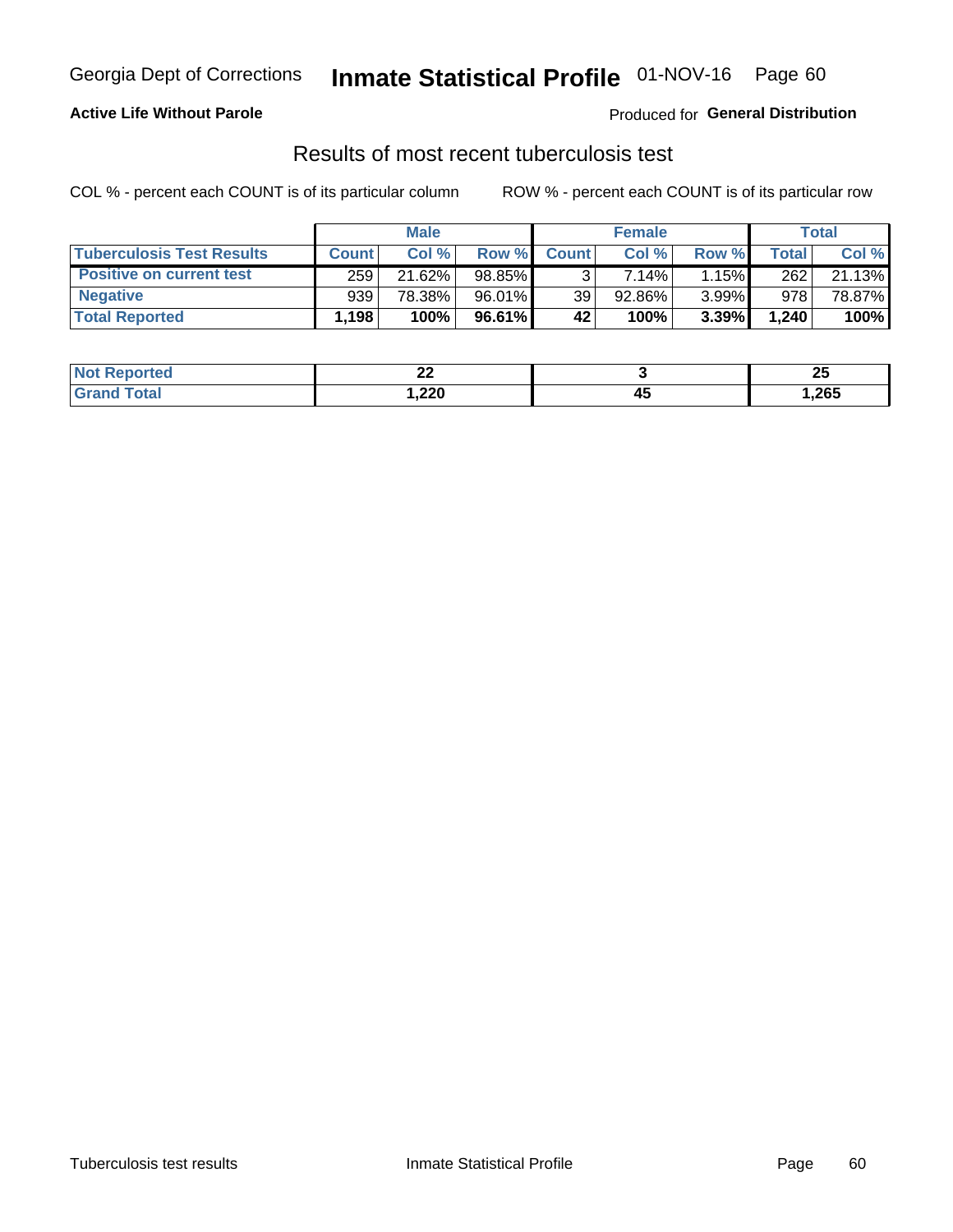## Georgia Dept of Corrections **Inmate Statistical Profile** 01-NOV-16 Page 61

## **Active Life Without Parole**

Produced for **General Distribution**

## Results of most recent syphilis test

COL % - percent each COUNT is of its particular column ROW % - percent each COUNT is of its particular row

|                                 |              | <b>Male</b> |           |                 | <b>Female</b> |          |         | Total  |
|---------------------------------|--------------|-------------|-----------|-----------------|---------------|----------|---------|--------|
| <b>Syphilis Test Results</b>    | <b>Count</b> | Col%        | Row %     | <b>Count</b>    | Col %         | Row %    | Total i | Col %  |
| <b>Positive on current test</b> |              | 2.74%       | $94.44\%$ |                 | 9.09%         | 5.56%    | 18      | 2.85%  |
| <b>Negative</b>                 | 604          | $97.26\%$   | 98.37%    | 10 <sup>1</sup> | $90.91\%$     | $1.63\%$ | 614     | 97.15% |
| <b>Total Reported</b>           | 621          | $100\%$     | 98.26%    | 11              | 100%          | 1.74%    | 632     | 100%   |

| <b>Not Reported</b>          | 599    | 34        | 633    |
|------------------------------|--------|-----------|--------|
| <b>Total</b><br><b>Grand</b> | 220, ا | . .<br>45 | 265, ا |